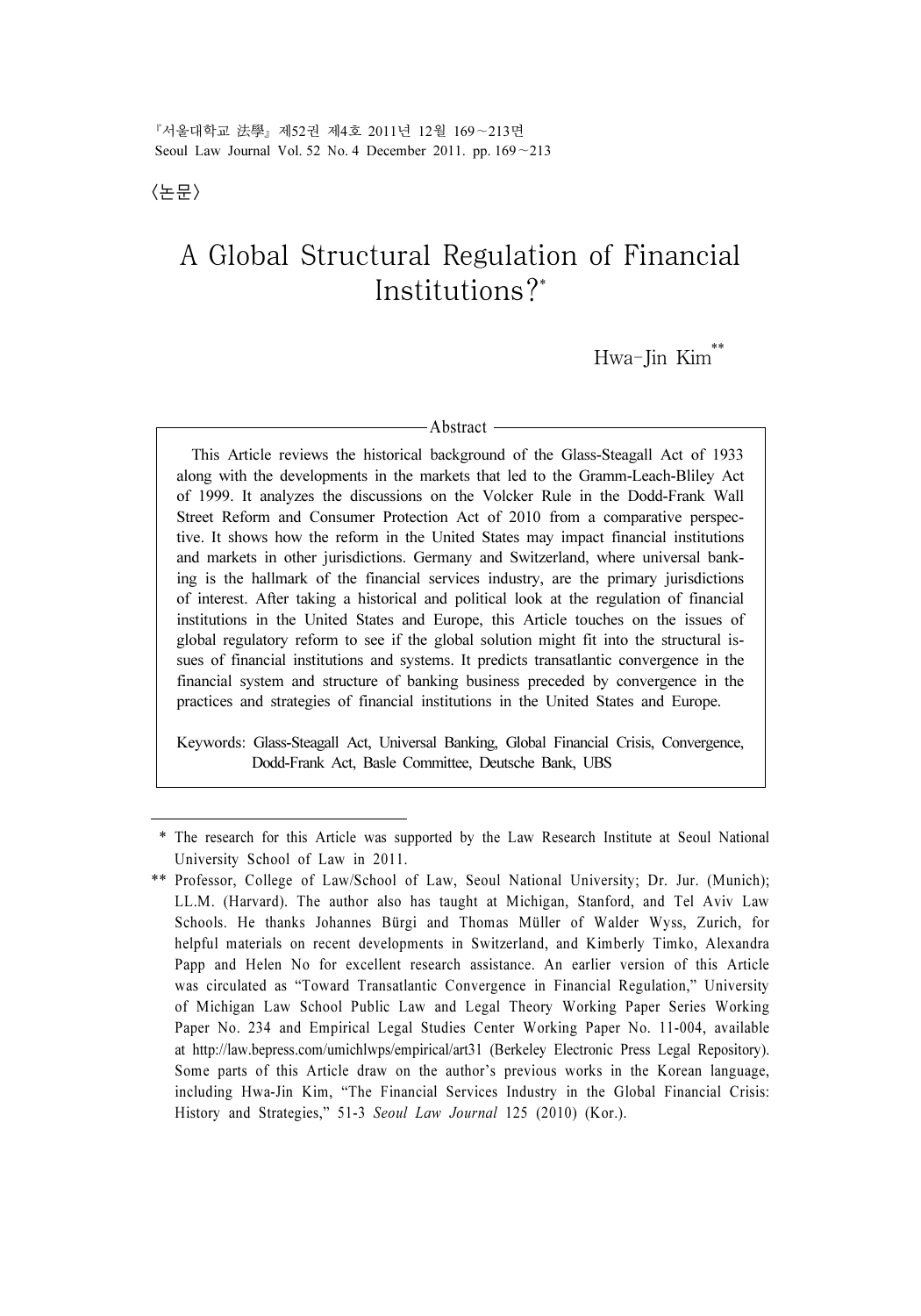# I. Introduction

The controversial Dodd-Frank Wall Street Reform and Consumer Protection Act<sup>1)</sup> was signed into law on July 21, 2010. It will implement the sweeping financial reform that has been needed since the outbreak of the global financial crisis in 2007. One of the hottest issues discussed in the legislative process of the Dodd-Frank Act was the reinstatement of the Glass-Steagall Act of 1933, which separated investment banking from commercial banking. The reinstatement, however, did not happen; instead, the Dodd-Frank Act adopted the famous "Volcker-Rule,"2) which addresses the issue, but does not introduce comprehensive new regulations on commercial banks' activities in capital markets. Under the soft constraints newly imposed by the Dodd-Frank Act, the framework established by the Gramm-Leach-Bliley Act of 1999 remains basically intact.3)

The developments in the United States certainly impacts financial institutions and markets in other jurisdictions. The U.S. government may urge or encourage foreign governments to adopt the same rules if the short-term international competitiveness

<sup>1)</sup> Dodd-Frank Wall Street Reform and Consumer Protection Act, Pub. L. No. 111-203, 124 Stat. 1376 (2010) [hereinafter Dodd-Frank Act]. For summaries, see Davis Polk & Wardwell LLP, Summary of the Dodd-Frank Wall Street Reform and Consumer Protection Act (2010); Skadden, Arps, Slate, Meagher & Flom LLP & Affiliates, The Dodd-Frank Act: Commentary and Insights (2010); and Deutsche Bank, The implications of Landmark U.S. Reg. Reform: The Dodd-Frank Wall Street Reform & Consumer Protection Act (July 2010); Viral V. Acharya et al., A Bird's-Eye View: The Dodd-Frank Wall Street Reform and Consumer Protection Act, in: Regulating Wall Street: The Dodd-Frank Act and the New Architecture of Global Finance 1 (Viral V. Acharya et al. Eds., 2011).

<sup>2)</sup> "I'm proposing a simple and common-sense reform, which we're calling the "Volcker Rule" − after this tall guy behind me. Banks will no longer be allowed to own, invest, or sponsor hedge funds, private equity funds, or proprietary trading operations for their own profit, unrelated to serving their customers. If financial firms want to trade for profit, that's something they're free to do. Indeed, doing so  $-$  responsibly  $-$  is a good thing for the markets and the economy. But these firms should not be allowed to run these hedge funds and private equities funds while running a bank backed by the American people." Barack Obama, President of the U.S., Remarks by the President on Financial Reform (Jan. 21, 2010), available at http://www.whitehouse.gov/the-press-office/remarks-president-financial-reform.

<sup>3)</sup> Yalman Onaran, "Volcker Said to Be Unhappy With New Version of Rule," Bloomberg Business Week (June 30, 2010).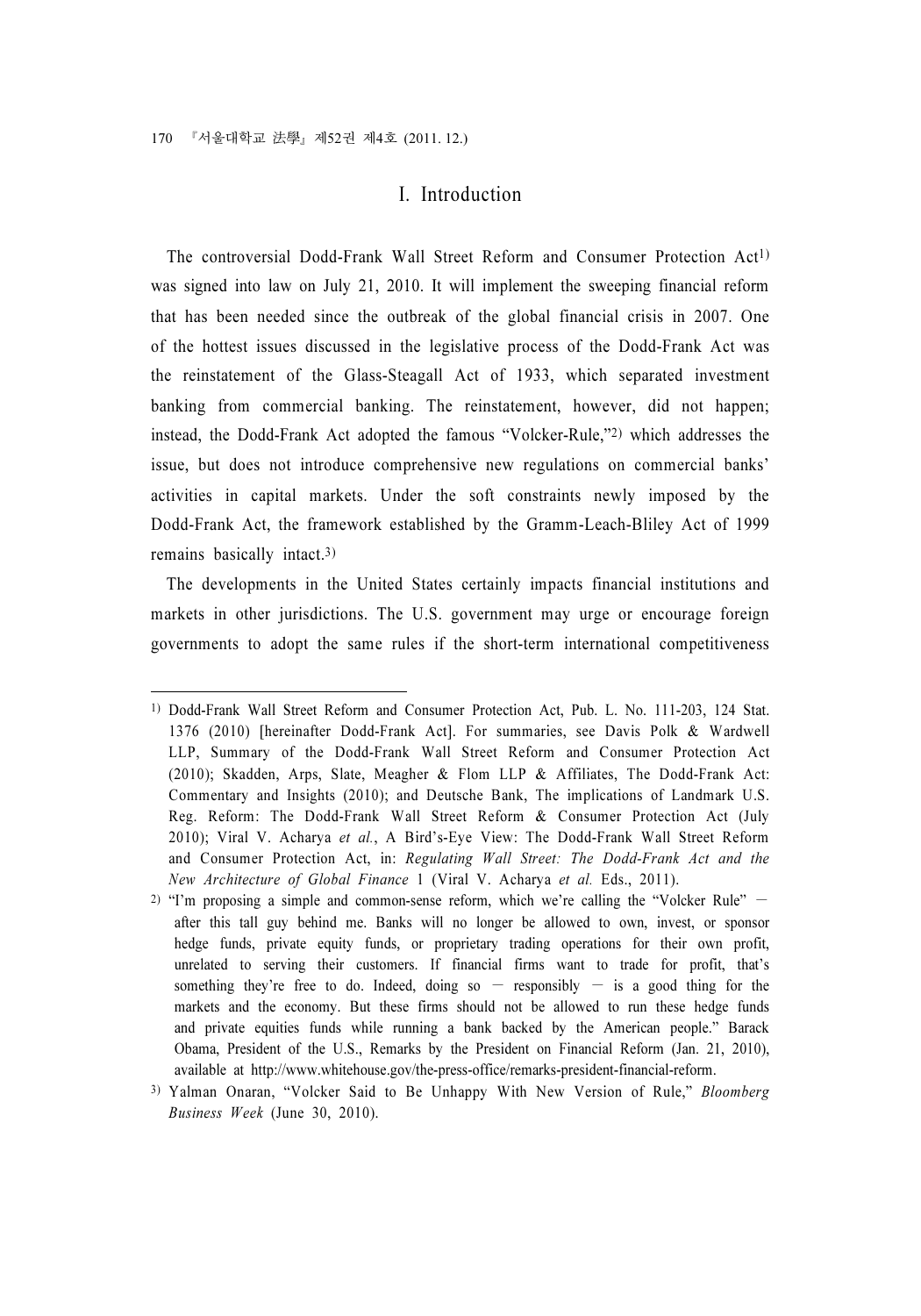of the U.S. financial institutions may be harmed through the new regulation. There are provisions in the Dodd-Frank Act that can be seen as an attempt to force harmonization of international financial regulation. On the other hand, European countries also may take advantage of the regulatory reform in the United States as new momentum in their own reform efforts. Non-U.S. financial institutions may also voluntarily adapt to the new system when they go global, particularly through acquisitions.4)

We now have various reports on the policy decisions of different countries. For instance, Nigeria recently decided to abolish the universal banking system as they felt that commercial banks' risk-taking activities might jeopardize the whole system.5) Switzerland, on the contrary, saw no reason to change the traditional framework. They believed that the investment banking arms of the Swiss banks might neutralize the losses incurred by the housing loans.6) Other countries will have their own reasons and political background to apply to their reform in the regulation of financial institutions and markets. The response made by foreign governments will in turn influence U.S.-banks' strategies in the global financial markets. Also, if states decide to keep the universal banking system in its traditional or modified form for strategic reasons, they will have to find alternative tools to make sure that their large financial institutions do not create excessive local, as well as global, systemic risk in the future.

This Article explores these questions while revisiting the universal banking system. As universal banking is the hallmark of the European financial services industry,7)

<sup>4)</sup> In the period between 1995 and 2008, 1,833 bank M&As were reported. Four hundred and sixty-six of them were cross-border deals. See George Andrew Karolyi & Alvaro G. Taboada, The Influence of Government in Cross-Border Bank Mergers 36 (Feb. 2011) (unpublished manuscript), http://papers.ssrn.com/sol3/papers.cfm?abstract\_id=1573168 (also reporting that cross-border deals were larger in terms of the amount of deals).

<sup>5)</sup> "Central Bank Ends Nigeria's Universal Banking System," The Will (Mar. 16, 2010).

<sup>6)</sup> Johnathan Lynn, "Swiss Central Banker Backs Universal Bank Model-Paper," Reuters (Jan. 16, 2010).

<sup>7)</sup> See Georg Rich & Christian Walter, "The Future of Universal Banking," 13 Cato Journal 289 (1993). See generally Banking, Trade and Industry: Europe, America and Asia from the Thirteenth to the Twentieth Century (Alice Teichova et al. eds., 1997); Panagiotis K. Staikouras, "Universal Banks, Universal Crises? Disentangling Myths from Realities in Quest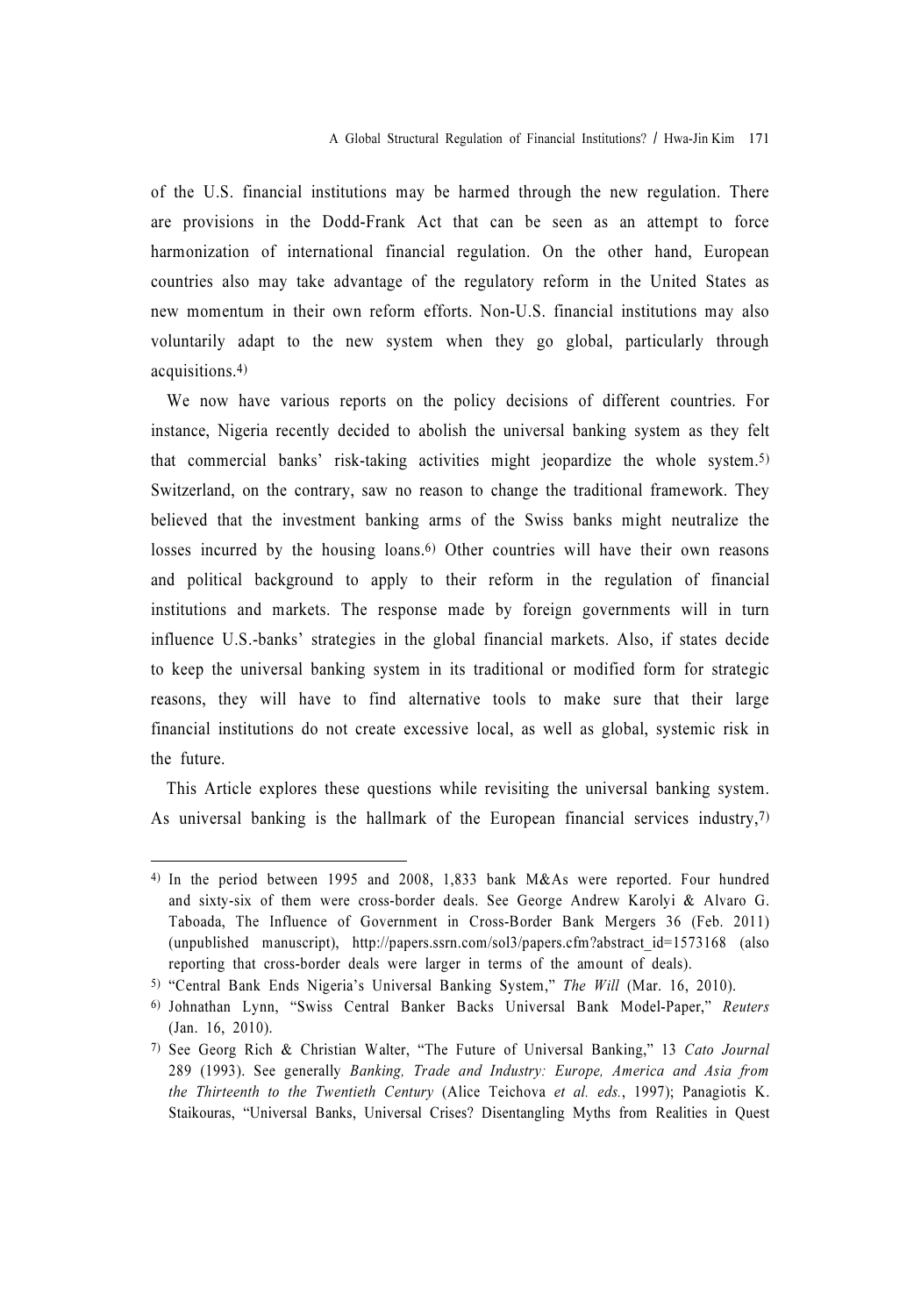this Article puts the U.S. system in comparative perspective with the European system. It takes a historical and political look at the regulation of financial institutions in the United States and Europe. Historical and political differences in these states can provide us with answers to how these countries approach the restructuring of their own, as well as the global, financial services industry. This Article also shows that the financial services industry in the United States and Europe share one thing in common which goes beyond their path-dependent limits: it is the pursuit of economies of scale and scope to effectively compete in global financial markets. As practices and strategies of financial institutions on both sides of the Atlantic converge toward each other, financial regulatory systems of the United States and Europe will do the same.

Part II lays the groundwork for analysis and comparison with a discussion of the economics of universal banking and the reinstatement of the Glass-Steagall Act in the United States. Part III analyzes recent discussions for financial regulatory reform from a comparative perspective. It shows how the reform in the United States works on European infrastructures and highlights the practical differences. Germany and Switzerland will be the primary jurisdictions of interest. Part IV touches on the issues of global regulatory reform to see if the global solution might fit into the structural issues of financial institutions and systems. It emphasizes the need to develop international rules for the structure of financial institutions and importance of comparative financial system and regulation. It also briefly discusses the allocation of regulatory authority. Part V concludes.

of a New Regulatory and Supervisory Landscape," 11 Journal of Corporate Law Studies 139 (2011). For the Dutch system, see Christopher Louis Colvin, Universal Banking Failure?: An Analysis of the Contrasting Responses of the Amsterdamsche Bank and the Rotterdamsche Bankvereeniging to the Dutch Financial Crisis of the 1920s (London Sch. of Econ., Working Paper No. 98/07, 2007).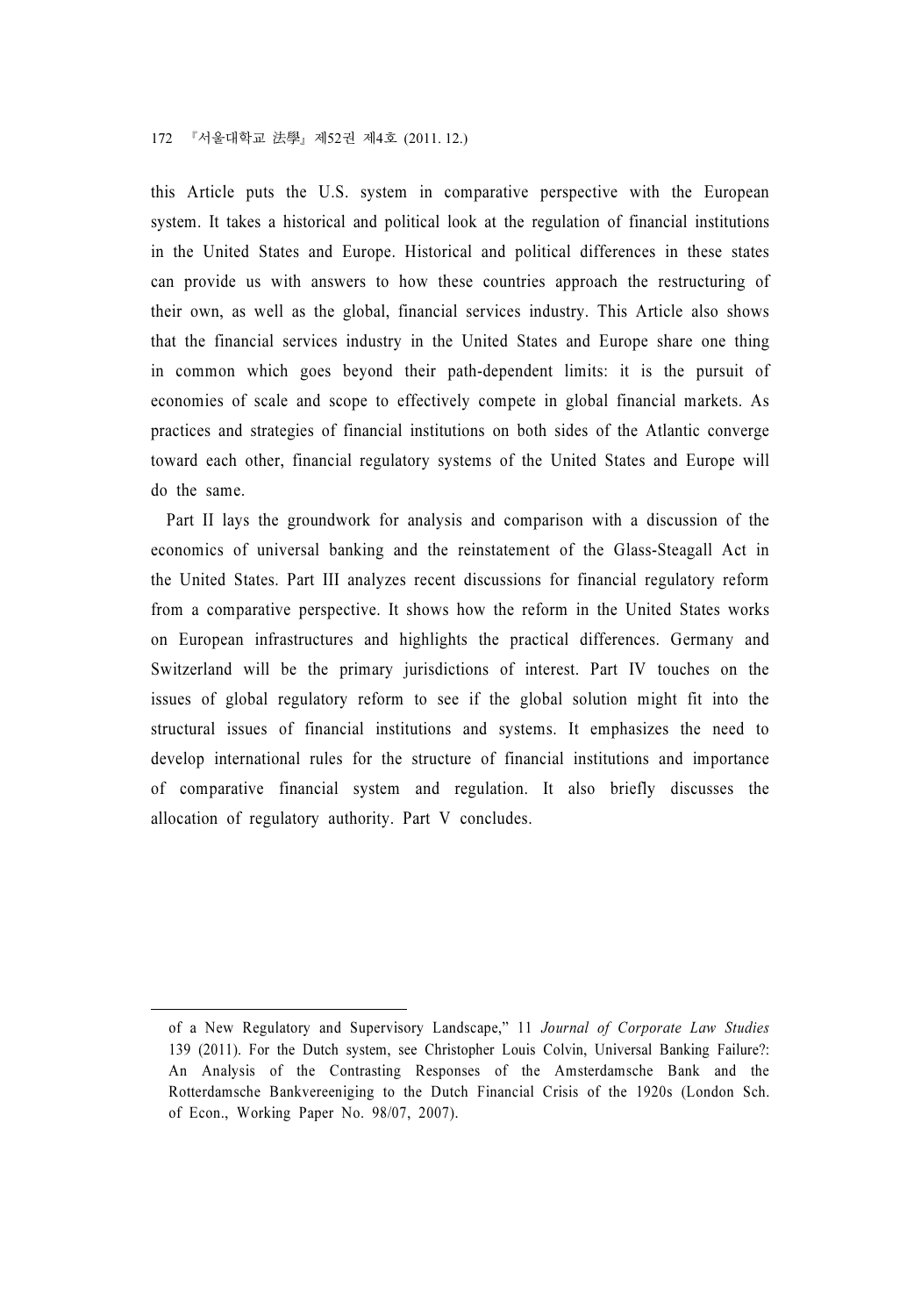# II. Universal Banking in the United States<sup>8)</sup>

#### A. The Issue

Controversy over the separation of commercial and investment banks has been active since the outbreak of the global financial crisis in 2007. In popular terms, the issue is whether the United States should reinstate the Glass-Steagall Act of 1933.9) The Act was passed after the Stock Market Crash of 1929 and the subsequent collapse of the American banking industry. The number of banks decreased from 25,000 to 14,000 during the crisis. The Act required the separation of commercial and investment banks in order to deter deposit-taking commercial banks from engaging in speculative and risky activities in the capital markets, which was believed to have been a major cause of the crash. It was not until 1999 when the Glass-Steagall Act was repealed by the Gramm-Leach-Bliley Act (GLBA).10)

Twenty-five banks failed in 2008 and 140 banks failed in 2009 in the United States, whereas only eleven banks had failed between 2002 and 2007.11) The failure of the financial institutions during the 2008 crisis cast doubts on the conventional wisdom of "size matters." Economies of scale and scope can be a good thing in the competitive market, but they also create the so-called "Too-Big-To-Fail"12) problem.

<sup>8)</sup> See generally Jordi Canals, Universal Banking: International Comparisons and Theoretical Perspectives (1997); Anthony Saunders & Ingo Walter, Universal Banking in the United States: What Could We Gain? What Could We Lose? (1994); Arthur E. Wilmarth, Jr., "The Dark Side of Universal Banking: Financial Conglomerates and the Origins of the Subprime Financial Crisis," 41 Connecticut Law Review 963 (2009).

<sup>9)</sup> Erik M. Filipiak, The Creation of a Regulatory Framework: The Enactment of Glass-Steagall (Annual Meeting of the Am. Political Sci. Ass'n,. Meeting Paper, 2009).

<sup>10)</sup> For the GLBA, see Jolina C. Cuaresma, "The Gramm-Leach-Bliley Act," 17 Berkeley Technology Law Journal 497 (2002); Joseph Karl Grant, "What the Financial Services Industry Puts Together Let No Person Put Asunder: How the Gramm-Leach-Bliley Act Contributed to the 2008-2009 American Capital Markets Crisis," 73 Albany Law Review 371 (2010); Edward J. Janger & Paul M. Schwartz, "The Gramm-Leach-Bliley Act, Information Privacy, and the Limits of Default Rules," 86 Minnesota Law Review 1219 (2002).

<sup>11)</sup> Failed Bank List, Fed. Deposit Ins. Corp., http://www.fdic.gov/bank/individual/failed/banklist. html (last visited Feb. 21, 2011).

<sup>12)</sup> See generally Andrew Ross Sorkin, Too Big To Fail: The Inside Story of How Wall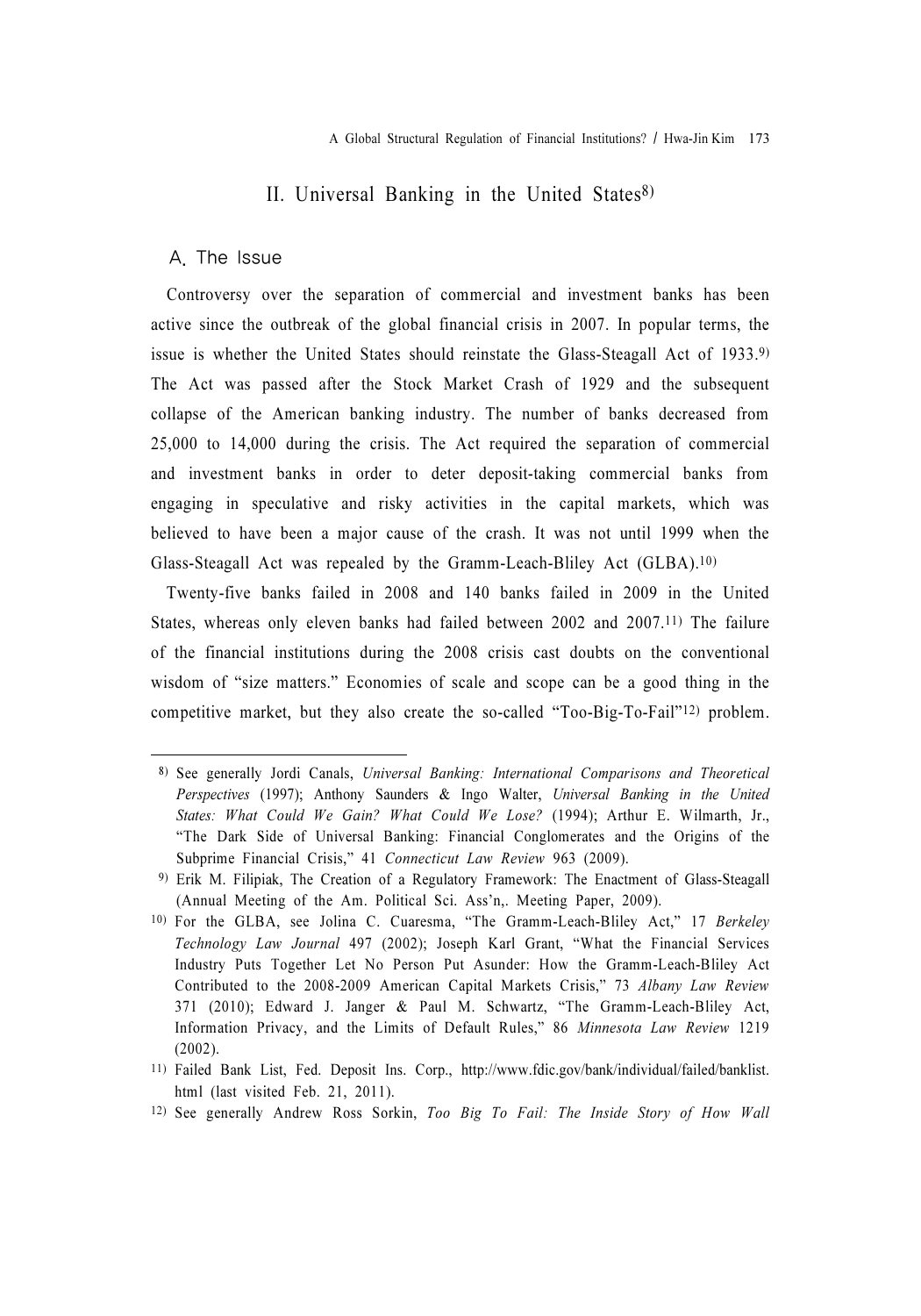Commercial banks' activities related to capital markets have become too risky and arguably contributed to the collapse of the U.S. and global financial markets. Should the United States go back to the Glass-Steagall era? Clearly, America cannot afford another Lehman Brothers failure<sup>13</sup>) or Citigroup bailout. The systemic risk created by large financial institutions has become too big to manage.<sup>14)</sup> The complexity and magnitude of business of the leading financial institutions have become too great to handle for any first-class managers.<sup>15)</sup> The repeal of the Glass-Steagall Act created big financial institutions in the United States. Desegregation of commercial and investment banking activities led to increased mergers and acquisitions in the financial services industry. Some of the largest among them have become too big to fail. Their businesses are too complicated for any software. The number of employees is so large that illegal or questionable practices can neither be detected nor easily controlled. The leading financial institutions went global without sufficient resources to handle cultural diversities within the organization.<sup>16)</sup> Like Japanese mega-banks<sup>17)</sup> they may be overwhelmed by their own size.18)

16) Harold James, "Why Big Banks Will Get Bigger," Project Syndicate (Jan. 5, 2010).

Street and Washington Fought to Save the Financial System  $-$  and Themselves (2009). 13) For general background on the failure of Lehman Brothers in 2008, see generally Lawrence G. McDonald, A Colossal Failure of Common Sense (2009); Joseph Tibman, The Murder of Lehman Brothers: An Insider's Look at the Global Meltdown (2009); Mark T. Williams, Uncontrolled Risk (2010).

<sup>14)</sup> See George G. Kaufman, "Bank Failures, Systemic Risk, and Bank Regulation," 16 Cato Journal 17 (1996); Steven L. Schwarcz, "Systemic Risk," 97 Georgetown Law Journal 193 (2008). See also Kern Alexander et al., Global Governance of Financial Systems: The International Regulation of Systemic Risk (2006).

<sup>15)</sup> See Alan Greenspan, "Dodd-Frank Fails to Meet Test of Our Times," Financial Times (March 29, 2011) ("[R]egulators, and for that matter everyone else, can never get more than a glimpse at the internal workings of the simplest of modern financial systems").

<sup>17)</sup> See Arthur E. Wilmarth, Jr., "Too Good To Be True? The Unfulfilled Promises Behind Big Bank Mergers," 2 Stanford Journal of Law, Business & Finance 1 (1995).

<sup>18)</sup> Banks expand their businesses internationally. Small economies, however, may face difficulties if their banks become too big for the size of their economies. Ireland and Iceland are good examples. Their banks grew big and went international out of the government's effective control. As a result, the global financial crisis brought their economies down. James, supra note 16.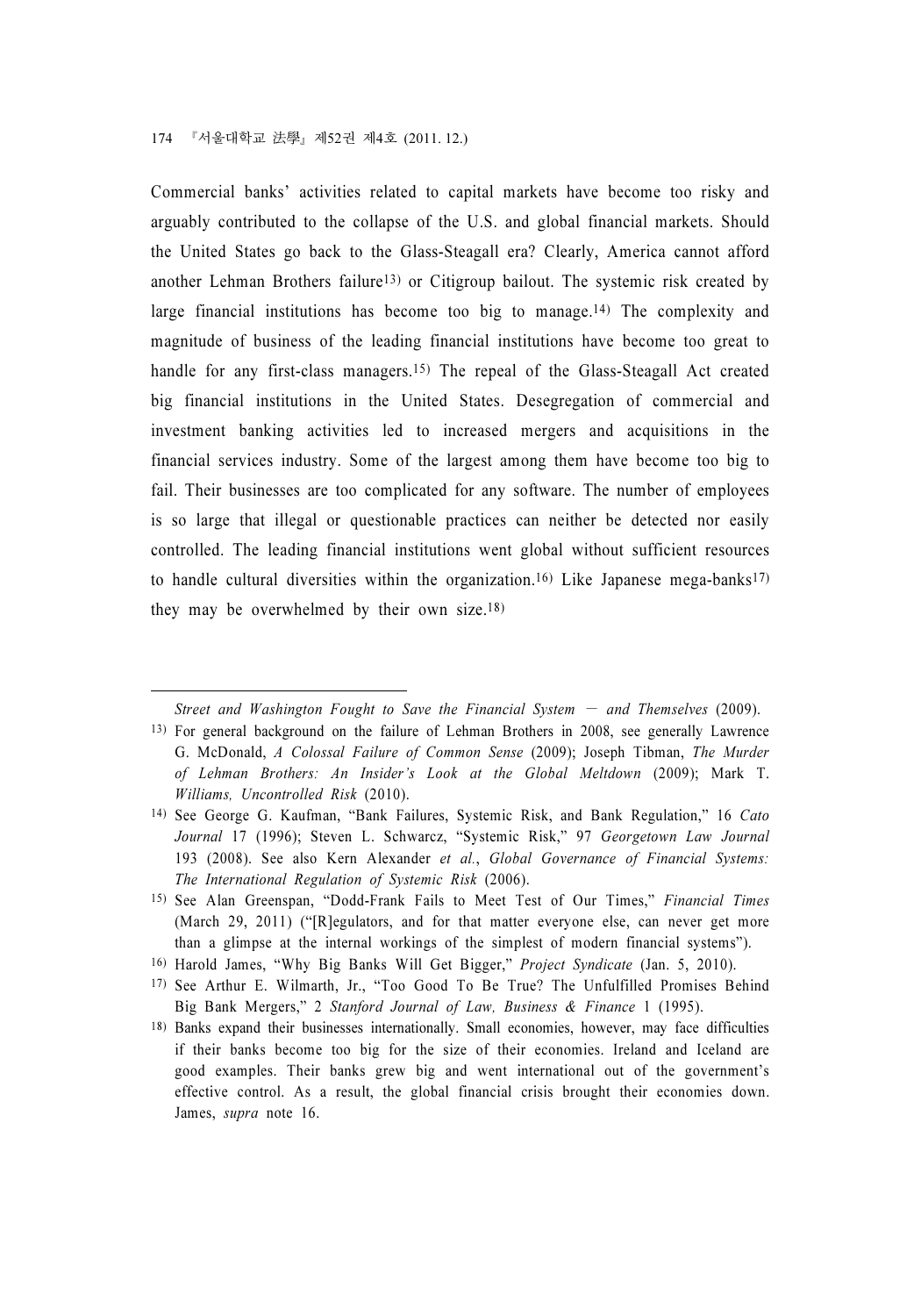#### B. A Brief Chronology<sup>19)</sup>

#### 1. Early Years

The modern banking business originated in Italy, representatively by the House of Medici in the  $14<sup>th</sup>$  century, preceded by Bardi and Peruzzi of Florence.<sup>20)</sup> The Italian mathematician Fibonacci (c. 1170−c. 1250) came up with a new method of calculating interest, and that stimulated lending which in turn supported trade.21) It is not coincidental that Shakespeare's The Merchant of Venice was about the merchants of the 14<sup>th</sup> century. Soon, the rise of the merchant banks followed.<sup>22)</sup> Merchant banks stayed in close relationship with industrial firms through trade finance, commercial papers and equity investments. The deposit-taking commercial banks are the products and/or companions of these merchant banks. So, the universal bank can be said to not be a special category of bank rather, it is the original form of doing banking business, with the only exception being in England where banks took almost no equity participation in industrial firms.23) The present-day financial conglomerate cannot be seen as a common trunk on which banks and other financial institution converge over time. Rather, it began at a common trunk.24)

Baring Bank is said to be the oldest significant merchant bank in history.25) It was founded in England in 1762. By the early  $19<sup>th</sup>$  century, Baring became the most influential bank in Europe. It grew fast through the revolution and war financing of

- 23) Michel Fleuriet, Investment Banking Explained 5 (2008).
- 24) See Ferguson, supra note 21, at 354.
- 25) See David S. Landes, Dynasties: Fortunes and Misfortunes of the World's Great Family Businesses 13-36 (2006).

<sup>19)</sup> See Vincent Carosso, Investment Banking in America: A History (1970); Charles R. Geisst, Wall Street: A History (1997); Alan D. Morrison & William J. Wilhelm, Jr., Investment Banking: Institutions, Politics, and Law (2007); Joel Seligman, The Transformation of Wall Street (3rd ed. 2003).

<sup>20)</sup> See Raymond W. Goldsmith, Premodern Financial Systems: A Historical Comparative Study 145-70 (1987); Christopher Hibbert, The House of Medici: Its Rise and Fall (1999); Tim Parks, Medici Money (2006).

<sup>21)</sup> See Niall Ferguson, The Ascent of Money: A Financial History of the World 33-34 (2008).

<sup>22)</sup> Cf. Erik Banks, The Rise and Fall of the Merchant Banks (1999); Stanley Chapman, The Rise of Merchant Banking (2006).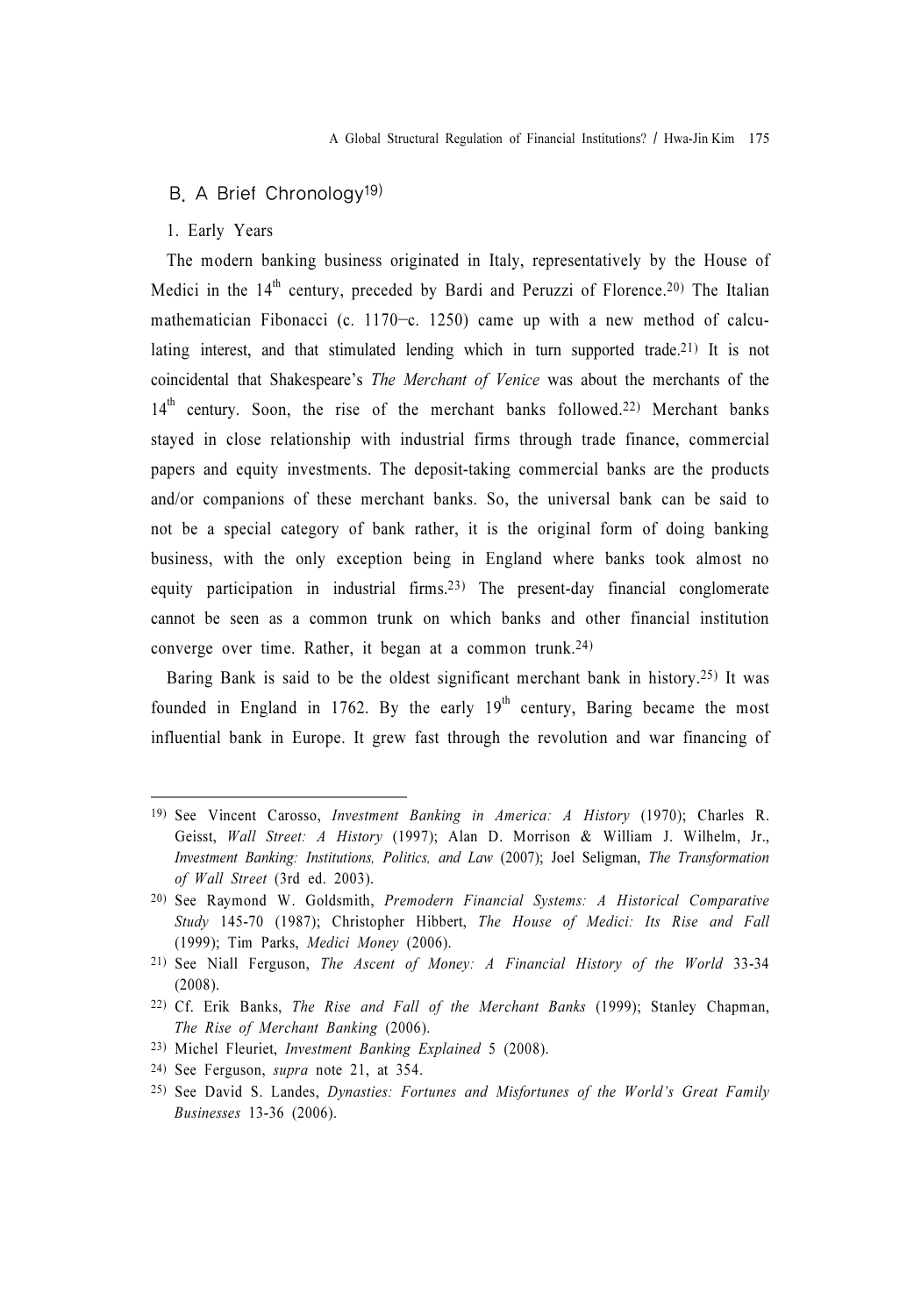British governments. Baring even brokered France's sale of the State of Louisiana to the United States in 1803. After Rothschild's takeover of the dominant position in European banking by 1820, Baring's business shrank. It, however, maintained its reputation as the oldest merchant banking house in Europe.26) Rothschild, which started as a competitor to Baring Bank, surpassed Baring in the early  $19^{th}$  century.<sup>27)</sup> Like Baring, Rothschild also grew through financing activities for dynasties and sovereign governments, particular during times of war. It was the absolute financial power through the  $19<sup>th</sup>$  century. More importantly, it practically midwifed the investment banking industry in the United States through its agents, most notably August Belmont, who sold railroad bonds issued by the U.S. firms in Europe.

After the Civil War, the early investment bankers began to underwrite U.S. railroad stocks to finance the huge industry. They then began to buy and distribute the stocks to European investors.28) This was when the American model of investment banking emerged. They were J.P. Morgan and Company, JW Seligman and Company, Kuhn Loeb, Kidder Peabody, and PaineWebber. An oligopolistic industry was born, with J.P. Morgan being the market leader.29) The "new generation" house Goldman Sachs was founded only in 1869 by Marcus Goldman and became a member of the New York Stock Exchange in 1896. Goldman Sachs established a solid alliance with Lehman Brothers, which was founded a little earlier in 1850.30)

<sup>26)</sup> During World War II, the British government again relied upon Baring in securing financing for war. In 1995, however, one of Baring's employees in Singapore lost 1.4 billion dollars in speculative trade. Baring ended up being sold to the Dutch ING for one pound. It finally disappeared in 2001 after 250 years of history.

<sup>27)</sup> See Niall Ferguson, 1 The House of Rothschild: Money's Prophets: 1798-1848 (1998); Niall Ferguson, 2 The House of Rothschild: The World's Banker: 1849-1999 (1998).

<sup>28)</sup> But see John C. Coffee, Jr., Gatekeepers: The Professions and Corporate Governance 253-54 (2006) (pointing out that "it was not until 1928 that the total value of publicly traded equity exceeded that of outstanding debt").

<sup>29)</sup> Kidder Peabody was established in 1865 and sold to General Electric in 1986, then to PaineWebber in 1994. PaineWebber was then merged with UBS in 2000. Kuhn Loeb was founded in 1867 and became the principal rival of J. P. Morgan. But, the house lost significance after World War II and was sold to Lehman Brothers in 1977. Lehman Brothers Kuhn Loeb was acquired by American Express in 1984 forming Shearson Lehman American Express.

<sup>30)</sup> For a history of Goldman Sachs, see Charles D. Ellis, Partnership: The Making of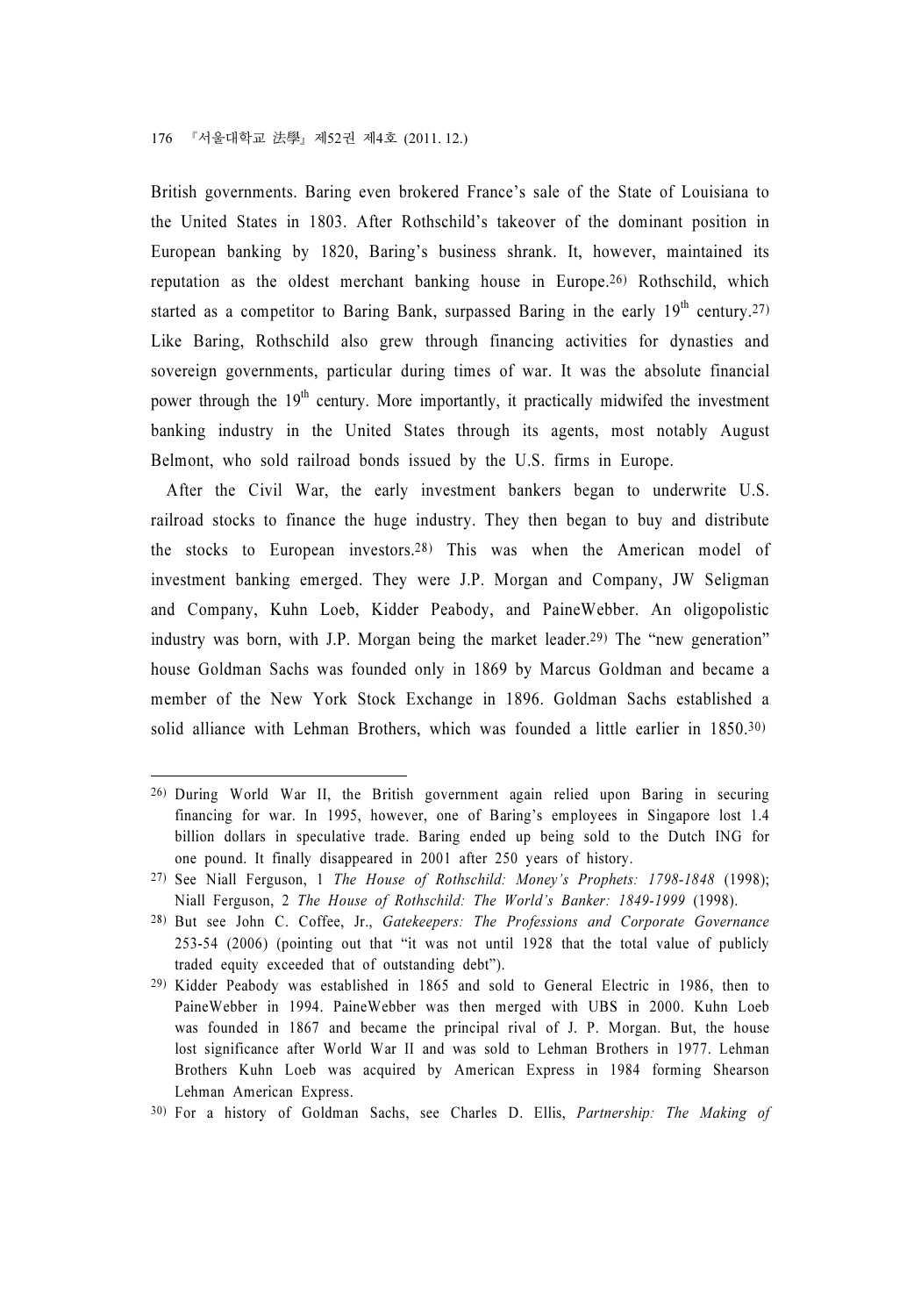#### 2. J.P. Moragn and the Glass-Steagall

John Coffee suggested that investment bankers took the role of guardians for public investors in the early stages of industrialization in the United States.31) When we read Edward Rock's fascinating description of the age of robber barons,32) it makes perfect sense that American investors badly needed investment bankers. Railroad companies did not protect minority shareholders through corporate governance devices. To the contrary, control group quite often manipulated stock prices. Through corporate governance mechanisms, investment banks devised a way to credibly make promises to potential investors. For instance, they had directorships in many banks and general corporations to monitor managers and businesses.33)

However, the investment banking industry led by J.P. Morgan was soon feared by the public as it grew too fast and powerful.34) J.P. Morgan controlled the entire financial services industry of the time, banking, securities and insurance included. The financial firms in turn controlled industrial firms. The Pujo Committee was created in 1912, and the industry was ultimately reorganized by the Glass-Steagall Act of 1933.35) Commercial banking and investment banking were separated for very political reasons.36) President Theodore Roosevelt's antagonism against the financial

- 35) See generally George J. Benston, The Separation of Commercial and Investment Banking: The Glass-Steagall Act Revisited and Reconsidered (1990).
- 36) Cf. Mark J. Roe, Political Determinants of Corporate Governance: Political Context, Corporate Impact (2003); Mark J. Roe, Strong Managers, Weak Owners: The Political Roots of American Corporate Finance (1994); Mark J. Roe, "Political Preconditions to Separating Ownership from Corporate Control," 53 Stanford Law Review 539 (2000).

Goldman Sachs (2009); Lisa Endlich, Goldman Sachs: The Culture of Success (1997); and Suzanne McGee, Chasing Goldman Sachs (2010). For a history of Lehman Brothers, see Peter Chapman, The Last of the Imperious Rich: Lehman Brothers, 1844-2008 (2010).

<sup>31)</sup> John C. Coffee, Jr., Dispersed Ownership: The Theories, the Evidence, and the Enduring Tension Between 'Lumpers' and 'Splitters' (European Corporate Governance Inst., Working Paper No. 144/2010, 2010).

<sup>32)</sup> Edward B. Rock, "Encountering the Scarlet Woman of Wall Street: Speculative Comments at the End of the Century," 2 Theoretical Inquiries in Law 237 (2001).

<sup>33)</sup> See John C. Coffee, Jr., "The Rise of Dispersed Ownership: The Role of Law in the Separation of Ownership and Control," 111 Yale Law Journal 1, 27-32 (2001).

<sup>34)</sup> See Ron Chernow, The House of Morgan: An American Banking Dynasty and the Rise of Modern Finance (1990); Jean Strouse, Morgan: American Financier (2000).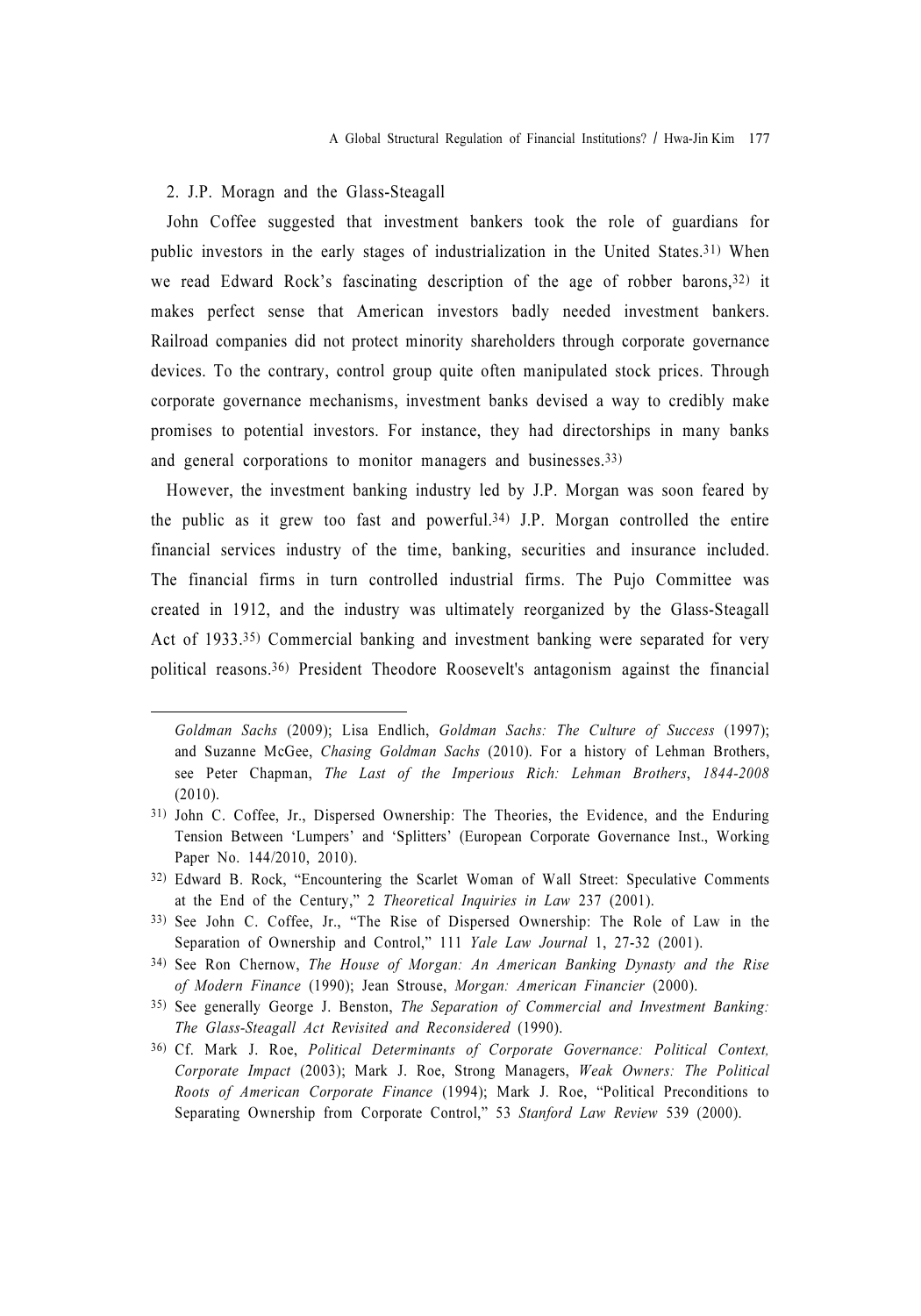industry symbolized by J.P. Morgan played a crucial role in the process. Americans feared that the financial giant may jeopardize democracy.37) J.P. Morgan ended up splitting into Morgan Guaranty Trust, Morgan Stanley,38) and Morgan Grenfell of London. However, it is not clear if universal banking contributed to the failure of banks during the Great Depression. The U.S. system did not allow banks to do business outside of the place of their establishment because of the public sentiment that local money should go to local borrowers.39) That prevented American banks from growing large and small banks were inherently vulnerable to economic crisis.

The Glass-Steagall Act experienced continuous erosion in its normative power over the years. The U.S. banking industry regarded the Act as a roadblock in its fierce competition with the European universal banks in the global financial markets that were characterized by world-wide mergers and acquisitions.<sup>40</sup>) The economies of scope could not be achieved because of the Act. At the same time, investment banks started to eat away at the traditional businesses of commercial banks. Junk bonds replaced commercial loans in the  $1980s<sup>41</sup>$  due to the rapid growth of private equity and leveraged buy-outs.42) The growth of the mutual fund market was also a huge

41) Morrison & Wilhelm, supra note 19, at 295-96.

<sup>37)</sup> Ironically, public opinion in the United States urged J.P. Morgan Chase to rescue Bear Stearns in 2008. Jack Cashill, Popes & Bankers: A Cultural History of Credit & Debt, From Aristotle to AIG 228 (2010). For background on J.P. Morgan Chase, see Duff McDonald, Last Man Standing: The Ascent of Jamie Dimon and J.P. Morgan Chase (2009).

<sup>38)</sup> Cf. Patricia Beard, Blue Blood and Mutiny: The Fight for the Soul of Morgan Stanley (2007).

<sup>39)</sup> See Howard Bodenhorn, State Banking in Early America: A New Economic History (2003).

<sup>40)</sup> See Arthur E. Wilmarth, Jr., "The Transformation of the U.S. Financial Services Industry, 1975-2000: Competition, Consolidation, and Increased Risks," University of Illinois Law Review 215-476 (2002).

<sup>42)</sup> See generally George Anders, Merchants of Debt: KKR and the Mortgaging of American Business (1992); George P. Baker & George David Smith, The New Financial Capitalists: Kohlberg Kravis Roberts and the Creation of Corporate Value (1998); Bryan Burrough & John Helyar, Barbarians at the Gate: The Fall of RJR Nabisco (1991); Harry Cendrowski et al., Private Equity: History, Governance, and Operations (2008); Peter G. Peterson, The Education of an American Dreamer (2009); Brian Cheffins & John Armour, "The Eclipse of Private Equity," 33 Delaware Journal of Corporate Law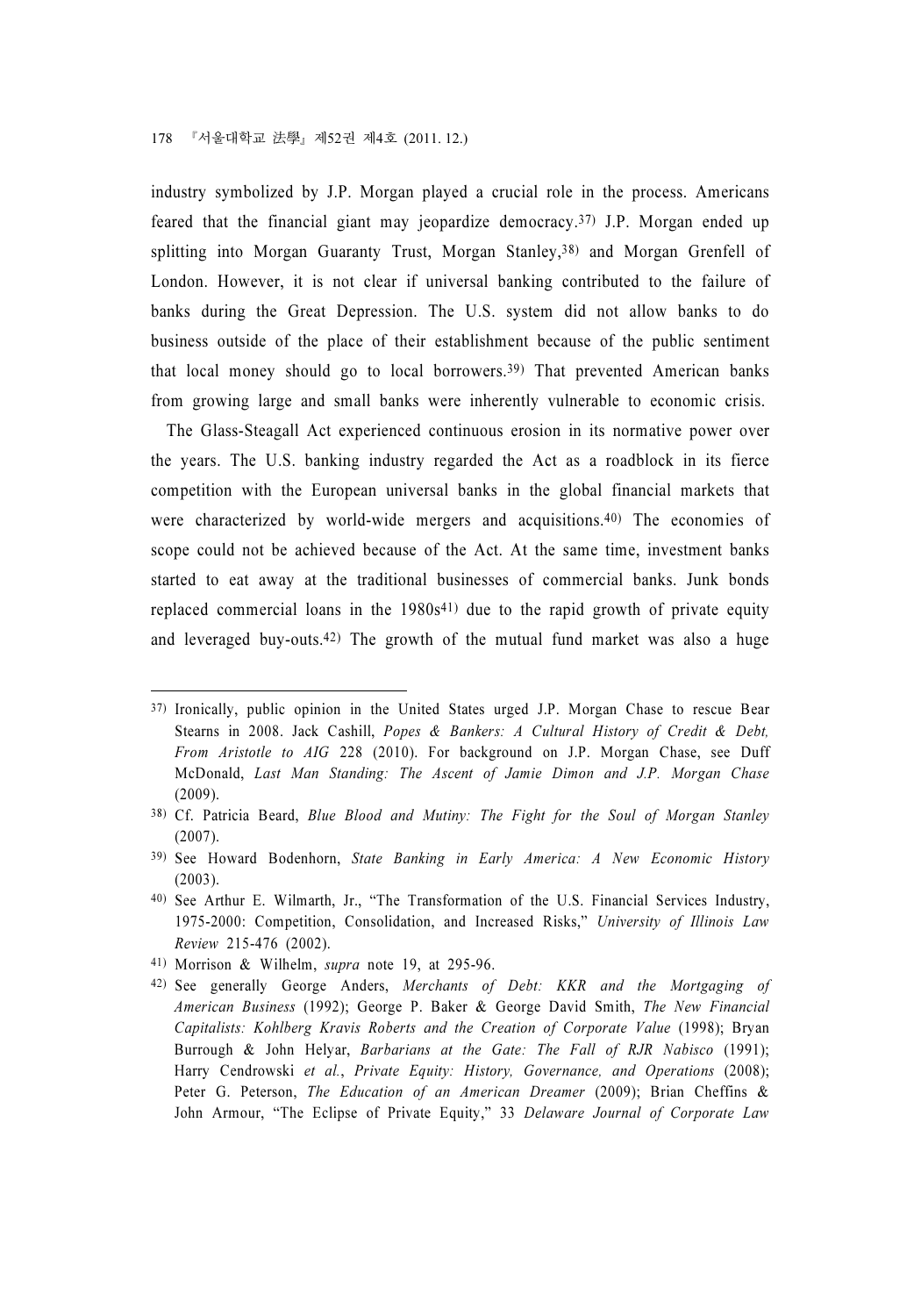blow to commercial banks' lending business. So, banks became offensive and expanded their business into the capital markets, challenging the Glass-Steagall Act. Most notably, banks began securities brokerage and asset management services. Litigation followed. Voluminous case law and practice were developed in this area. The Supreme Court of the United States approved Bank of America's acquisition of Charles Schwab in 198443) and Bankers Trust's commercial paper underwriting business in  $1986.44$ )

#### 3. The Gramm-Leach-Bliley and Industry Consolidation

The 1998 merger of Citicorp and Travelers highlighted the trend.45) Citigroup, the largest financial services company in the world, was created through the stock swap merger of Travelers (which owned SalomonSmithBarney) and Citicorp, the parent of Citibank. Finally, in 1999, the Gramm-Leach-Bliley Act was passed and partially repealed the Glass-Steagall Act with the backing of Alan Greenspan and the Clinton administration. The GLBA allowed commercial banks to engage in the securities and insurance businesses.46)

Since the repeal of the Glass-Steagall Act, commercial banks have aggressively pursued the highly profitable investment banking business. Commercial banks cited the following reasons for pursuing new fee-based businesses: first, they felt compelled to offer one-stop shopping for existing clientele second, it was regarded as a necessary step to compete with European universal banks not restrained by regulations third, cross-selling platforms appeared attractive fourth, apparent cost savings were available

<sup>1 (2008).</sup>

<sup>43)</sup> Sec. Indus. Ass'n v. Bd. of Governors, 468 U.S. 137 (1984); John S. Zieser, "Security Under the Glass-Steagall Act: Analyzing the Supreme Court's Framework for Determining Permissible Bank Activity," 70 Cornell Law Review 1194 (1985).

<sup>44)</sup> See Donald C. Langevoort, "Statutory Obsolescence and the Judicial Process: The Revisionist Role of the Courts in Federal Banking Regulation," 85 Michigan Law Review 672 (1987).

<sup>45)</sup> See Amey Stone & Mike Brewster, King of Capital: Sandy Weill and the Making of Citigroup 229 (2002).

<sup>46)</sup> See Faith Neale & Pamela Peterson, The Effect of the Gramm-Leach-Bliley Act on the Insurance Industry (Fla. State Univ., Working Paper, 2003).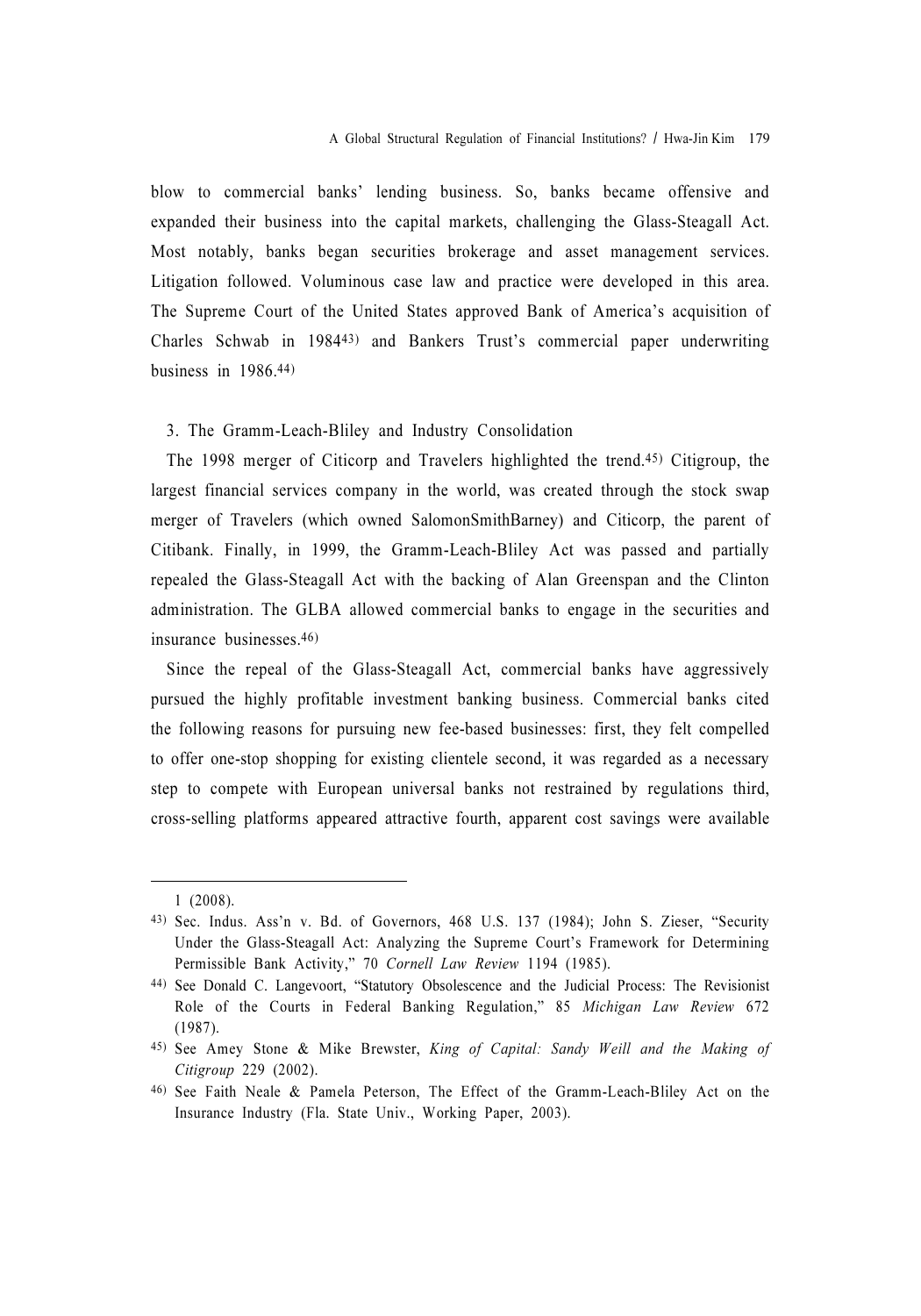through leveraging the existing client and industry knowledge base and fifth, as competition intensified, they could provide credit to win capital markets business.47) On the side of investment banking business, spreads narrowed and, accordingly, economies of scale increased. Computers and information technologies became increasingly powerful and sophisticated, specialized investment banking houses badly needed capital to operate at a commercial scale. Some of them were absorbed by commercial banks.48)

Only a couple of industry leaders remain solely focused on investment banking. Universal banks appear to be better positioned given their size and access to capital; however, such pure investment banks like Goldman Sachs and Lehman Brothers have maintained their market share since 1996. Universal banks like Citigroup and J.P. Morgan Chase experienced difficulty in integrating and aligning banking, sales and trading, and research. Pure investment banks were also well capitalized and were not handicapped for lack of capital (i.e. block trades) because most of them went public,  $49$  and credit relationships both helped and hurt.  $50$ 

#### C. Reinstatement of the Glass-Steagall Act?

Much has been written on the global financial crisis.<sup>51)</sup> This is not the place to

<sup>47)</sup> See PowerPoint, William T. Sherman, Conditions and Trends in the Investment Banking Industry: Presentation to the World Services Group, Inc., World Services Group 8 (May 7, 2004), http://www.worldservicesgroup.com/powerpoint/Sherman.ppt.

<sup>48)</sup> See Morrison & Wilhelm, supra note 19, at 279.

<sup>49)</sup> See id., at 237-238. For the IPO of Goldman Sachs, see Endlich, supra note 30, at 415-426.

<sup>50)</sup> Sherman, supra note 47, at 13.

<sup>51)</sup> See generally William D. Cohan, House of Cards (2009); Steven M. Davidoff, Gods at War (2009); Davis Polk & Wardwell LLP, Financial Crisis Manual: A Guide to the Laws, Regulations and Contracts of the Financial Crisis (2009); Alan C. Greenberg, The Rise and Fall of Bear Stearns (2010); Roger Lowenstein, The End of Wall Street (2010); Henry M. Paulson, Jr., On the Brink (2010); Andrew Sheng, From Asian to Global Financial Crisis (2009); Gillian Tett, Fool's Gold (2009); David Wessel, In FED We Trust (2009); Richard Squire, "Shareholder Opportunism in a World of Risky Debt," 123 Harvard Law Review 1151 (2010); John C. Coffee, "What Went Wrong? An Initial Inquiry into the Causes of the 2008 Financial Crisis," 9 Journal of Corporate Law Studies 1 (2009).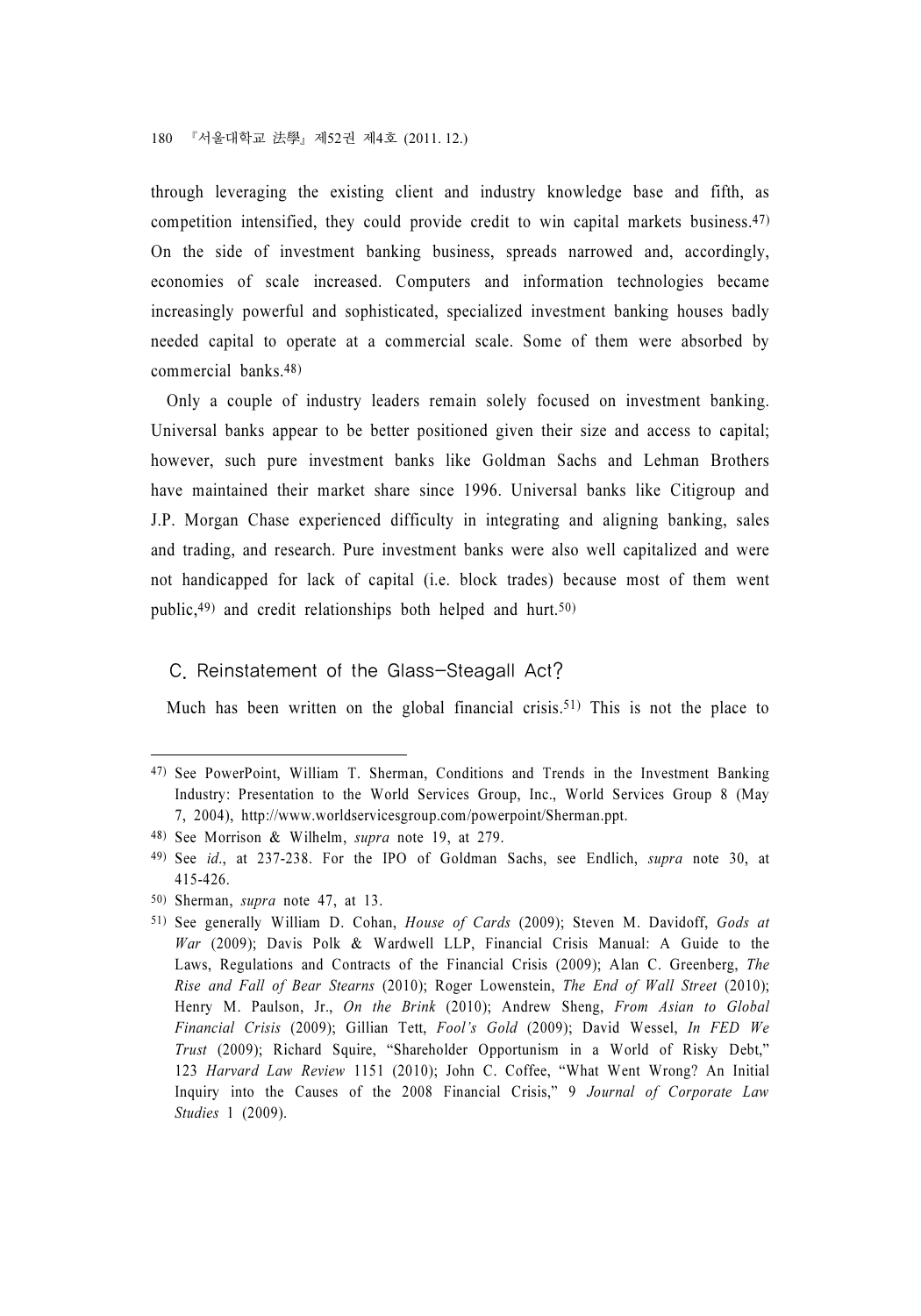repeat it. The financial crisis of 2008 occurred when banks and other financial institutions took huge risks. Several of the world's oldest and largest financial institutions collapsed or were on the verge of doing so. Government bailouts followed, but markets plummeted and credit dried up. The whole financial system was led to near collapse. Financial products like credit default swaps and other financial derivatives became the target of public outrage. The crisis ignited discussions on the business model offinancial services firms as it relates to the soundness of the financial system and the safety of the entire economy.<sup>52)</sup> As the crisis was international in nature, discussions have been made worldwide through international stages like the G20.

#### 1. Pros

Many blame the repeal of the Glass-Steagall Act as one factor leading to the financial crisis.53) They believe that allowing commercial and investment banks to combine led to the current crisis, and that re-mandating separation would prevent a repeat of the financial crisis.54) Allowing commercial banks to engage in risky capital market related activities, while protecting them from failure through deposit insurance and access to the Federal Reserve Bank's discount window, created a moral hazard problem55) and an appetite for larger risks. Therefore, "some kind of separation between institutions that deal primarily in the capital markets and those involved in more traditional deposit-taking and working-capital finance makes sense."56)

Another argument in favor of reinstating the Glass-Steagall Act is that conflicts of

<sup>52)</sup> Cf. Financial Crisis Inquiry Commission, The Financial Crisis Inquiry Report (January 2011).

<sup>53)</sup> See, e.g., Nouriel Roubini & Arnab Das, "Solutions for a Crisis in Its Sovereign Stage," Financial Times (May 31, 2010).

<sup>54)</sup> See Louis Uchitelle, "Elders of Wall St. Favor More Regulation," New York Times (Feb. 17, 2010).

<sup>55)</sup> John H. Boyd et al., "Moral Hazard Under Commercial and Universal Banking," 30 Journal of Money, Credit & Banking (1998).

<sup>56)</sup> David Wessel, "John Reed on Glass Steagall: Then and Now, Blog post on Real Time Economics," Wall Street Journal (Oct. 27, 2009).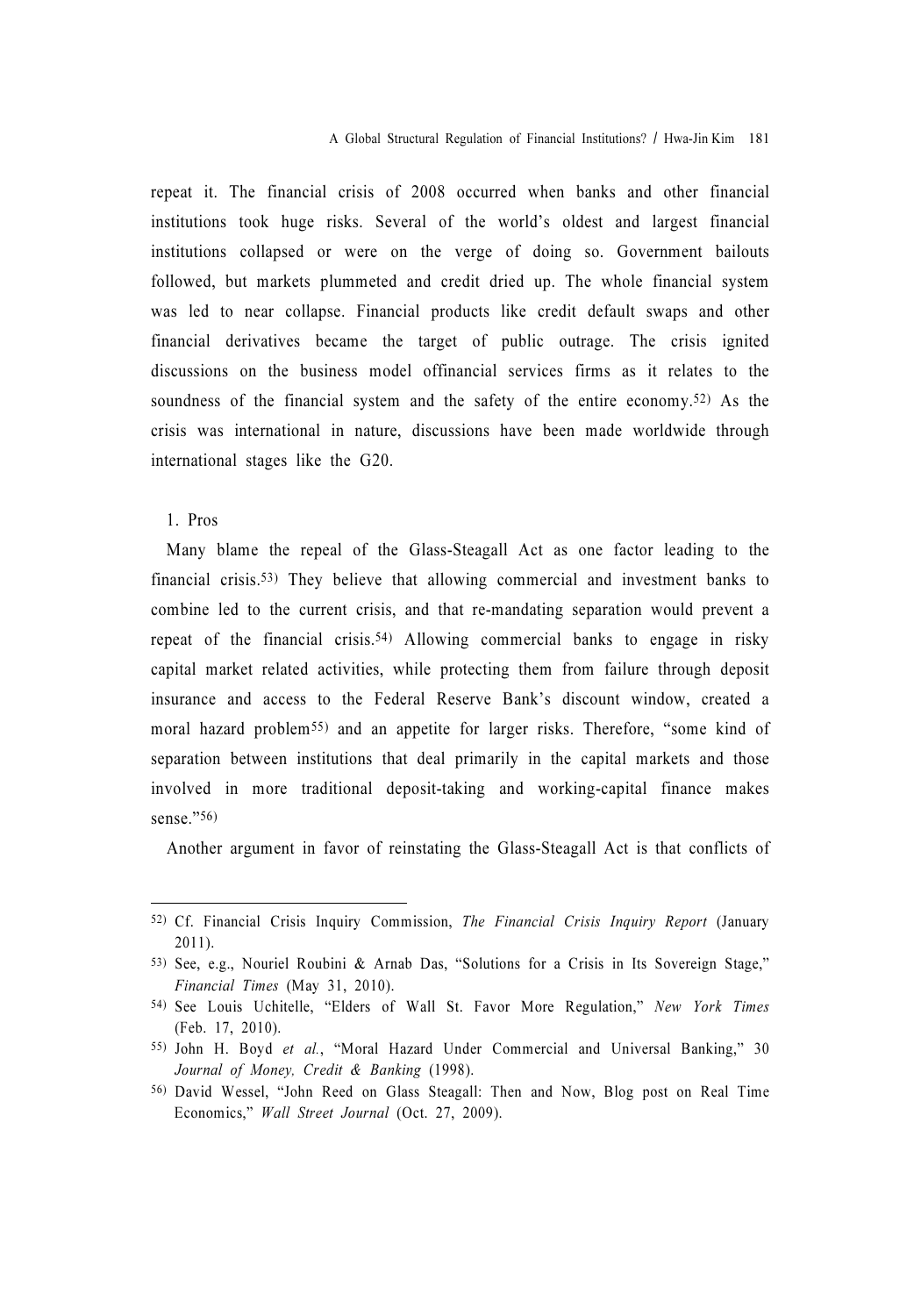interest may become more serious when commercial and investment banking activities are consolidated into a single financial institution,57) considering that conflicts of interest is by far the single most important issue for big investment banks. Conflicts of interest within big banks are too complicated to control successfully. There are many empirical studies that support the conflicts of interest concern.<sup>58)</sup>

Also, segregation of commercial and investment banking activities may be the way to address behavioral factors that can lead to global financial chaos. It is argued that segregation is the only way to prevent socio-psychological aspects of market behavior from leading to homogenization in global financial markets.59) Segregating financial institutions along business lines would prevent homogenization of financial markets on an international level, and thus reduce the potential for a local financial crisis to grow into a global one.<sup> $60)$ </sup>

<sup>57)</sup> For conflicts of interest, see generally Andrew Crockett et al., Conflicts of Interest in the Financial Services Industry: What Should We Do About Them? (2003); Daylian M. Cain, "The Dirt on Coming Clean: Perverse Effects of Disclosing Conflicts of Interest," 34 Journal of Legal Studies 1 (2005); Norman S. Poser, "Conflicts of Interest Within Securities Firms," 16 Brooklyn Journal of International Law 111 (1990); Peter G. Klein & Kathrin Zoeller, Universal Banking and Conflicts of Interests: Evidence from German Initial Public Offerings (Contracting & Org. Research Inst., Working Paper No. 03-06, 2003).

<sup>58)</sup> See Wolfgang Bessier & Matthias Stanzel, "Conflicts of Interest and Research Quality of Affiliated Analysts in the German Universal Banking System: Evidence from IPO Underwriting," 15 European Financial Management 757 (2009); Hedva Ber et al., Conflict of Interest in Universal Banking: Bank Lending, Stock Under-writing, and Fund Management Abstract (Ctr. For Econ. Policy Research, Discussion Paper No. 2359, 2000).

<sup>59)</sup> See Emilios Avgouleas, "The Global Financial Crisis, Behavioural Finance and Financial Regulation: In Search of a New Orthodoxy," 9 Journal of Corporate Law Studies 23 (2009). Avgouleas explains homogenization as "the widespread tendency of market players to move all in the same direction at once." Id. at 28. Homogenization harms global financial markets by leading to "marked lack of pluralism in trading strategies and investment diversification, significantly increasing endogenous risk" and "depriv[ing] the global financial system from the balance provided by investment and financial activity diversification." Id. at 48.

<sup>60)</sup> See Avgouleas, supra note 59, at 48.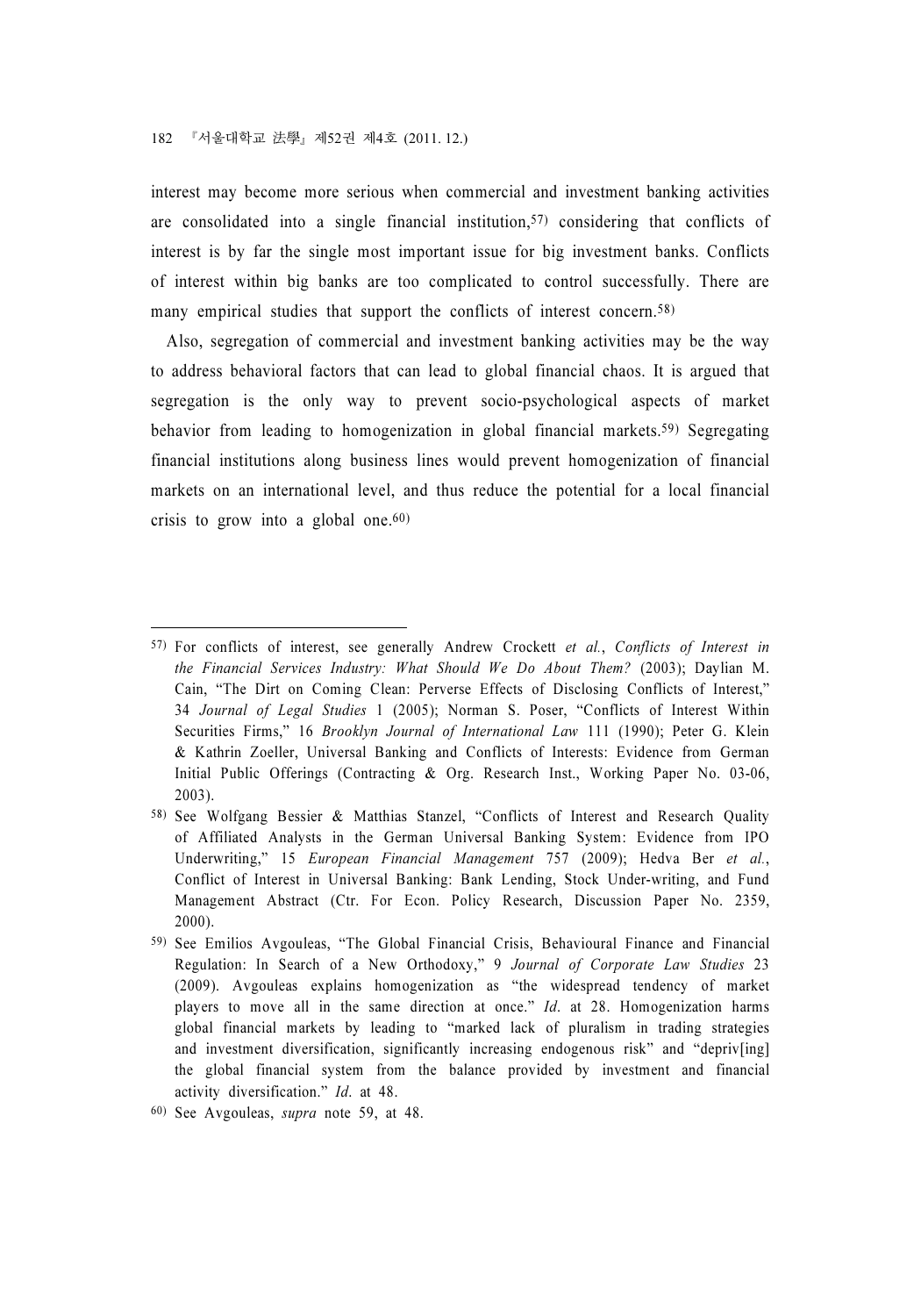#### 2. Cons

Conventional wisdom is that universal banks can provide consumers with a greater range of services and tend to have greater capital reserves to protect consumers against unanticipated losses. The universal banking structure provides economies of scale and scope to banks that enable them to offer services to customers at a lower price.61) It creates synergies as the use of deposits as a cheap source of funds may be employed across the border of the commercial banking business.62) Universal banks are also better able to diversify risk. So some economists, banks, and powerful financial lobbies, including the Committee on Capital Markets Regulation63) and Paul Krugman,64) argue against regulation that newly requires the separation of commercial and investment banking. It has been strongly suggested that there is no connection between the failure of universal banking and the financial crisis. The U.S. banks failed due to the deterioration of their commercial banking businesses. Reinstating the Glass-Steagall would be unnecessary for financial reform because repeal of the Act neither caused nor worsened the financial crisis.65) After all, it was the bad lending practices and the subprime mortgage business, the core of commercial banking, that served as the primary causes of the financial crisis.66) Regulations must therefore target bad lending practices that lie at the root of the financial crisis.

Although the Glass-Steagall Act<sup>67)</sup> prohibited commercial banks from underwriting

<sup>61)</sup> Even commercial firms try to enter into the financial services industry. See Arthur E. Wilmarth, Jr., "Wal-Mart and the Separation of Banking and Commerce," 39 Connecticut Law Review 1539 (2007) (urging Congress to enact legislation to prohibit acquisitions of FDIC-insured industrial loan companies by commercial firms).

<sup>62)</sup> Int'l Bar Ass'n, Task Force on the Financial Crisis, A Survey of Current Regulatory Trends 23 (2010) [hereinafter 'IBA Report'].

<sup>63)</sup> Comm. On Capital Mkts. Regulation, The Global Financial Crisis: A Plan for Regulatory Reform 191-95 (2009).

<sup>64)</sup> Paul Krugman, "Glass-Steagall, Part Deux, Blog post on The Conscience of a Liberal," New York Times (Jan. 21, 2010).

<sup>65)</sup> Peter J. Wallison, Did the "Repeal" of Glass-Steagall Have Any Role in the Financial Crisis? Not Guilty. Not Even Close 14-15 (Networks Fin. Inst. at Ind. State U., Policy Brief 2009-PB-09, 2009).

<sup>66)</sup> Hal S. Scott, The Global Financial Crisis 108-09 (2009).

<sup>67)</sup> For a good summary, see Ehud Ofer, "Glass-Steagall: The American Nightmare That Became the Israeli Dream," 9 Fordham Journal of Corporate & Financial Law 527,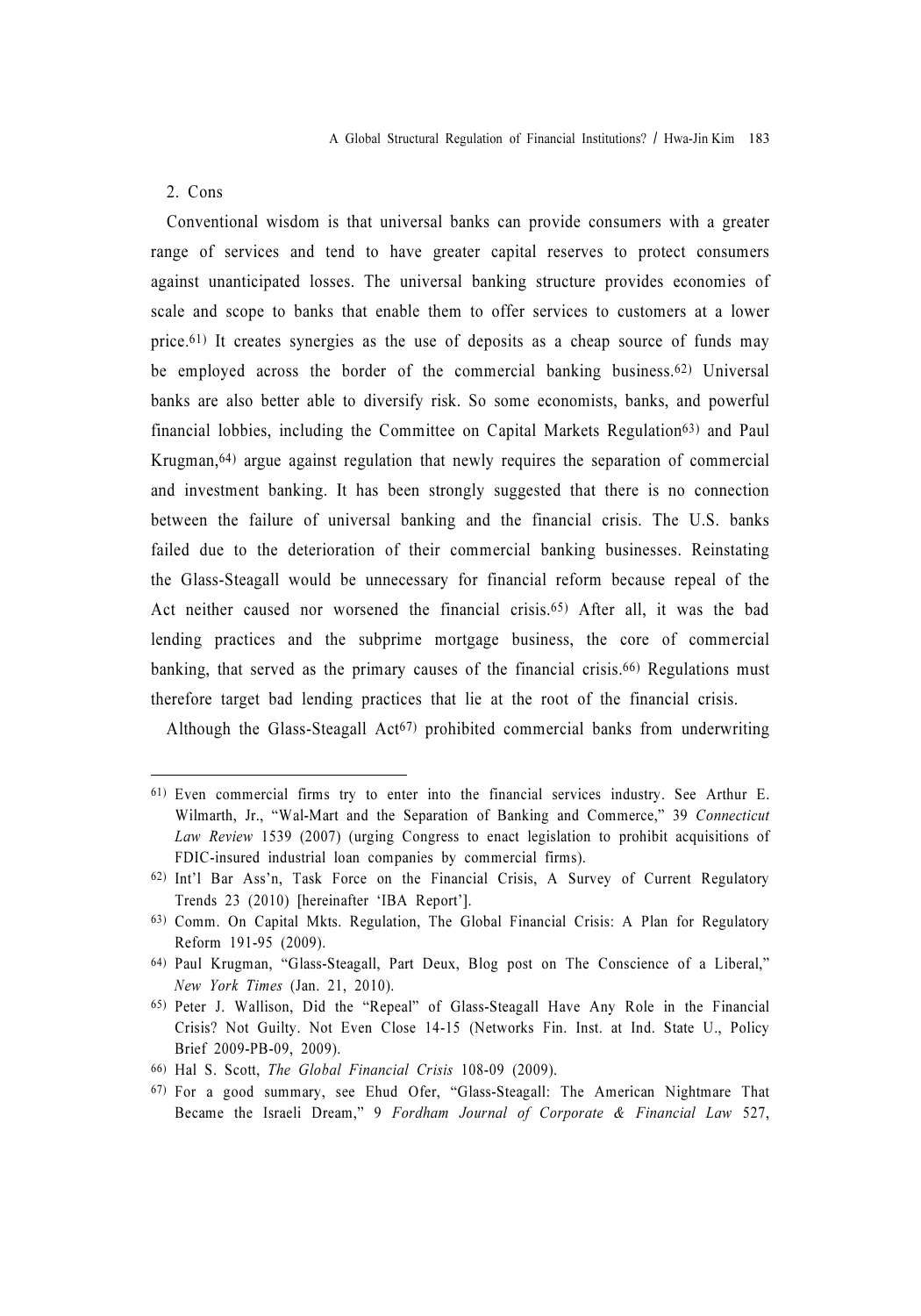or dealing in mortgage-backed securities (MBS), the Act never prohibited commercial banks from buying and selling MBS as investment securities.68) Thus, banks suffered losses from acting in their capacity as commercial banks, not from acting as securities firms. GLBA simply permitted securities firms and commercial banks to be affiliated with each other. It is unlikely that a bank securities affiliate or subsidiary of a commercial bank could significantly harm the financial condition of the commercial bank.69) To be sure, the expansion of commercial banks' business areas over the years was also made possible through market practices and permissive policies of the administration and judiciary while the Glass-Steagall Act was still in force. Therefore, it may well be argued that the differences in detail between the Glass-Steagall and GLBA70) are not significant. However, the repeal of Glass-Steagall, if not in its entirety, could have sent certain signals to the market and industries. The financial services industry may have taken advantage of the changes. In practice, 100 percent-owned subsidiaries may be run as business units within one firm.

The conflicts of interest problem with universal banking may have been exaggerated, and can be controlled through proper regulatory measures.71) One study shows that the conflicts of interest issue that was controversial at the time of the enactment of Glass-Steagall was in fact exaggerated.72) It goes further and argues that the universal banking system was more effective in controlling the conflicts of interest because of the sensitivity of universal banks' reputation.73)

Opponents of reinstating Glass-Steagall propose such alternative forms of financial regulation to further financial reform as limiting the amount of assets a single financial institution may hold and to increase capital requirements of financial institutions. Regulation should also focus on banks' risk-taking activity, not on the size, and should mandate higher capital requirements relative to risk-taking activity

<sup>528-42 (2004).</sup>

<sup>68)</sup> Wallison, supra note 4, at 6.

<sup>69)</sup> Id. at 16-17.

<sup>70)</sup> For a good summary, see Ofer, supra note 67, at 543-50.

<sup>71)</sup> Benston, supra note 35, at 309-10.

<sup>72)</sup> Id. at 43-122.

<sup>73)</sup> Id. at 205-11.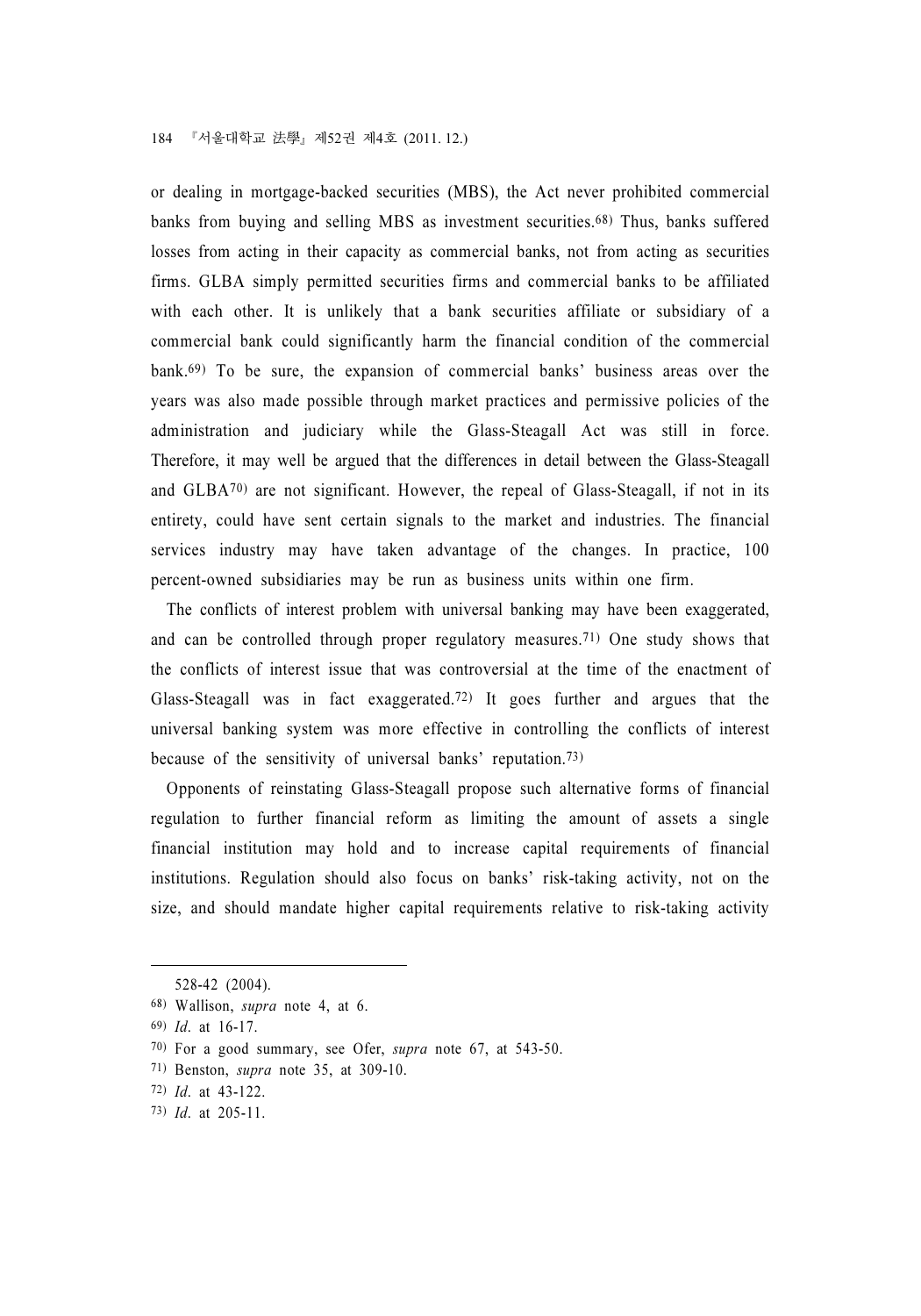and impose limits on leverage ratios.74) Canada is a good example of that approach. Proponents of universal banking, i.e., opponents of reinstating Glass-Steagall, highlight Canada as evidence that universal banking does not have inherent structural weaknesses and would not necessarily lead to financial crisis. Canada adopts the universal banking model, and Canada's banking industry is dominated by five large banks that represent ninety percent of the market.75) However, no Canadian bank failed during the global financial crisis. This can be attributed to alternative forms of regulation, including tighter lending standards, lower leverage ratios, and better regulatory oversight.76)

#### D. The Volcker-Rule

#### 1. A Compromise

Section 619 of the Dodd-Frank Act is also known as the Merkley-Levin provisions on proprietary trading and conflicts of interest or simply as the "Volcker Rule."77) It adds a new Section 13 to the Bank Holding Company Act of 1956. Former Federal Reserve Chairman Paul Volcker believed that commercial banks' risk-taking activities needed to be constrained. He had been arguing that commercial banks should be prevented from taking advantage of the safety net provided by the government to make speculative investments.78) Volcker proposed a new financial reform, which restores the "spirit" of the Glass-Steagall Act, but not the Act itself.79) President Obama endorsed this reform and named it the "Volcker Rule." Rather than recreating a wall between commercial and investment banking, the Volcker Rule forbids

<sup>74)</sup> "Big Banks Needn't Be Bad Banks," Economic Times (Feb. 5, 2010).

<sup>75)</sup> Id.

<sup>76)</sup> Id.

<sup>77)</sup> See generally, Andrew F. Tuch, Conflicted Gatekeepers: The Volcer Rule and Goldman Sachs (Harvard Law School John M. Olin Center Discussion Paper No. 37, April 2011); Charles K. Whitehead, "The Volcker Rule and Evolving Financial Markets," 1 Harvard Business Law Review 39 (2011).

<sup>78)</sup> See David Cho & Binyamin Appelbaum, "Obama's 'Volcker Rule' Shifts Power Away from Geithner," Washington Post (Jan. 22, 2010).

<sup>79)</sup> See Damian Paletta & Jonathan Weisman, "Proposal Set to Curb Bank Giants," Wall Street Journal (Jan. 21, 2010).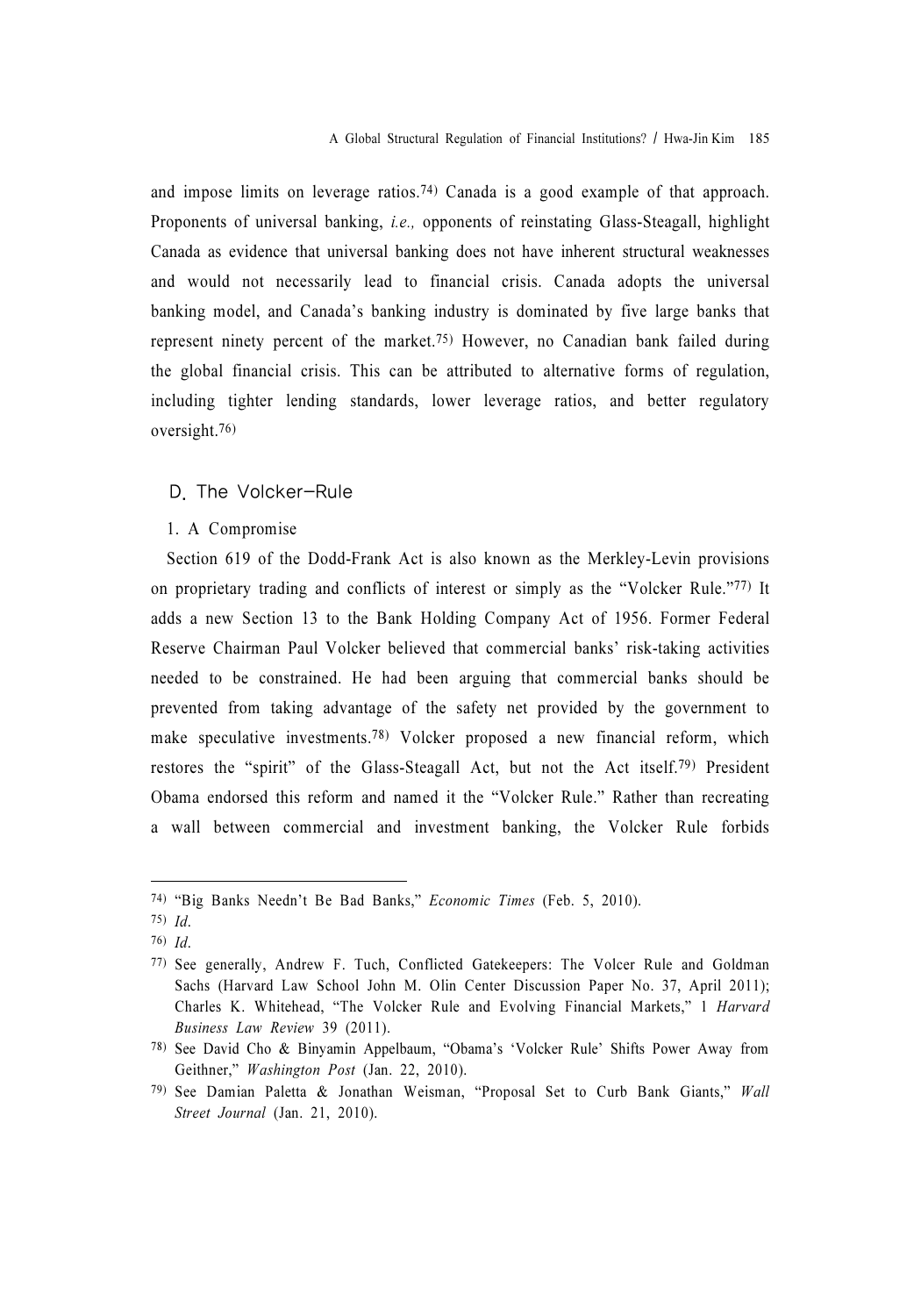#### 186 『서울대학교 法學』제52권 제4호 (2011.12.)

commercial banks from owning or investing in hedge funds, private equity funds, and from engaging in proprietary trading.<sup>80)</sup> According to Simon Johnson, "[m]ismanagement of risks that involved effectively betting the banks' own capital was central to the financial crisis of 2008."<sup>81</sup>) The Volcker Rule would "significantly reduce systemic financial risks looking forward." Furthermore, the "separation between banks and the funds they sponsor, in any fashion, needs to be complete."82) President Obama articulated the thinking behind the rule:

 "[W]e should no longer allow banks to stray too far from their central mission of serving their customers. In recent years, too many financial firms have put taxpayer money at risk by operating hedge funds and private equity funds and making riskier investments to reap a quick reward. And these firms have taken these risks while benefiting from special financial privileges that are reserved only for banks. Our government provides deposit insurance and other safeguards and guarantees to firms that operate banks. We do so because a stable and reliable banking system promotes sustained growth, and because we learned how dangerous the failure of that system can be during the Great Depression. But these privileges were not created to bestow banks operating hedge funds or private equity funds with an unfair advantage. When banks benefit from the safety net that taxpayers provide - which includes lower-cost capital - it is not appropriate for them to turn around and use that cheap money to trade for profit. And that is especially true when this kind of trading often puts banks in direct conflict with their customers' interests. The fact is, these kinds of trading operations can create enormous and costly risks, endangering the entire bank if things go wrong. We simply cannot

<sup>80)</sup> It provides that no "banking entity" may "acquire or retain any equity, partnership, or other ownership interest in or sponsor a hedge fund or a private equity fund." The Volcker-Rule is expected to become effective on July 21, 2012. See Clifford Chance, Impact of the "Volcker Rule" on Non-U.S. Bank Investments in Private Equity and Hedge Funds Outside the United States 2 (2010). For proprietary trading, see generally Mike Bellafiore, One Good Trade: Inside the Highly Competitive World of Proprietary Trading (2010).

<sup>81)</sup> See Simon Johnson & James Kwak, Thirteen Bankers: The Wall Street Takeover and the Next Financial Meltdown (2010).

<sup>82)</sup> Letter from Simon Johnson, Ronald A. Kurtz Professor of Entrepreneurship, Massachusetts Insitute of Technnology, to the Members of the Financial Stability Oversight Council (November 5, 2010).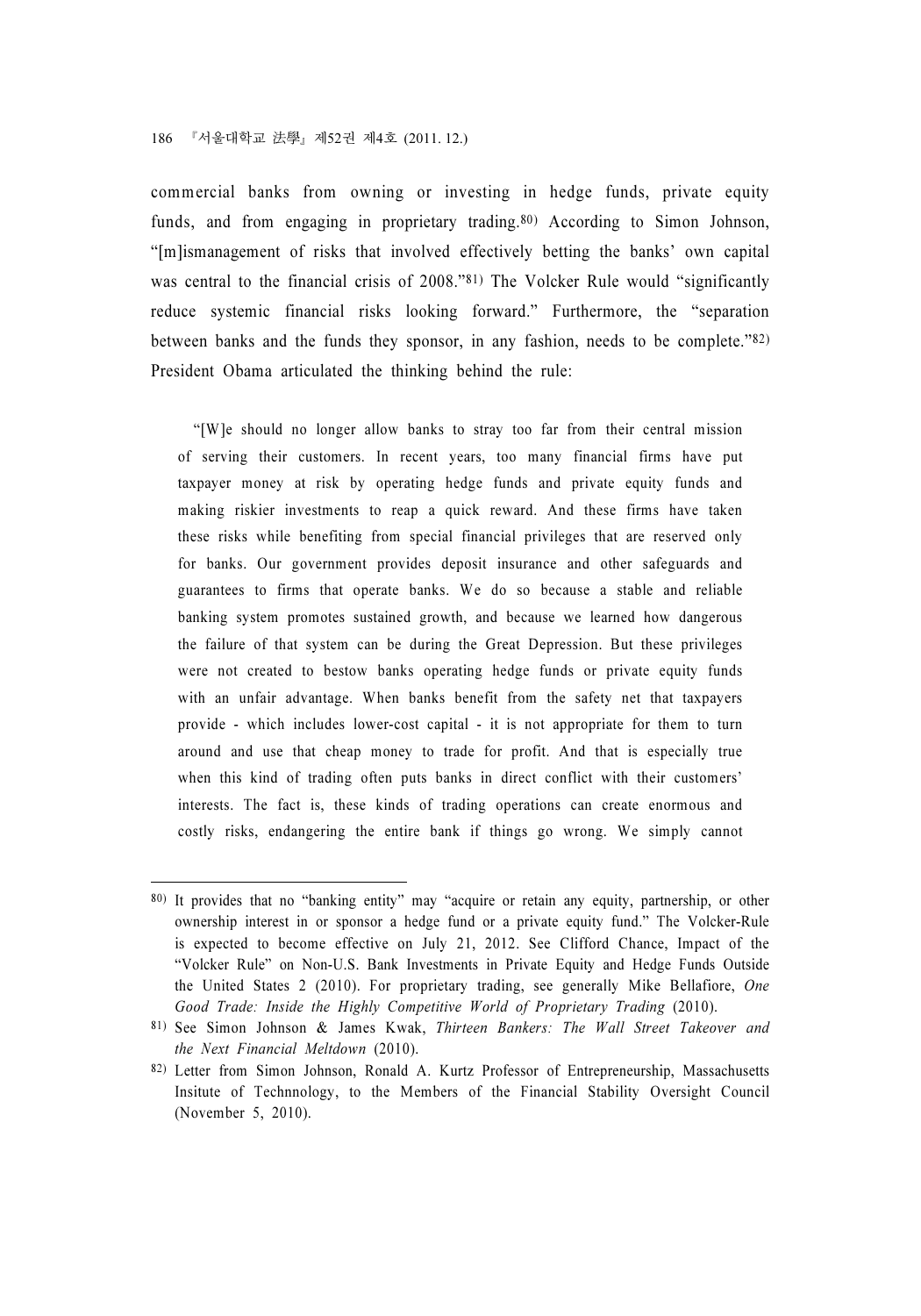accept a system in which hedge funds or private equity firms inside banks can place huge, risky bets that are subsidized by taxpayers and that could pose a conflict of interest. And we cannot accept a system in which shareholders make money on these operations if the bank wins but taxpayers foot the bill if the bank loses."83)

The Volcker Rule requires that large banks cease to conduct proprietary trading and significantly limit their private-fund investments to three percent of the Basel II Tier 1 capital. The original version of the Rule stipulated a total ban on commercial banks' private-fund investments. Banks have at maximum a seven-year grace period to comply with the Rule. Commercial banks can do certain derivative businesses only through their subsidiaries although this is not included in the Volcker Rule.84) As for the restructuring of the financial services industry, President Obama articulated the thinking behind a rule that limits the size of single financial institution:

 "[A]s part of our efforts to protect against future crises, I'm also proposing that we prevent the further consolidation of our financial system. There has long been a deposit cap in place to guard against too much risk being concentrated in a single bank. The same principle should apply to wider forms of funding employed by large financial institutions in today's economy. The American people will not be served by a financial system that comprises just a few massive firms. That's not good for consumers; it's not good for the economy. And through this policy, that is an outcome we will avoid."85)

The Volcker Rule includes the measures that curb the size of banks.86) Mergers and acquisitions amongst banks will be allowed only to the extent that combined

<sup>83)</sup> See supra note 2.

<sup>84)</sup> For a good summary, see Bradley K. Sabel, Volcker Rule Continues to Garner Outsized Attention, The Harvard Law School Forum on Corporate Governance and Financial Regulation (October 31, 2010).

<sup>85)</sup> See supra note 2.

<sup>86)</sup> See generally Michael J. Aiello & Heath P. Tarbert, "Bank M&A in the Wake of Dodd-Frank," 127 Banking Law Journal 909 (2010).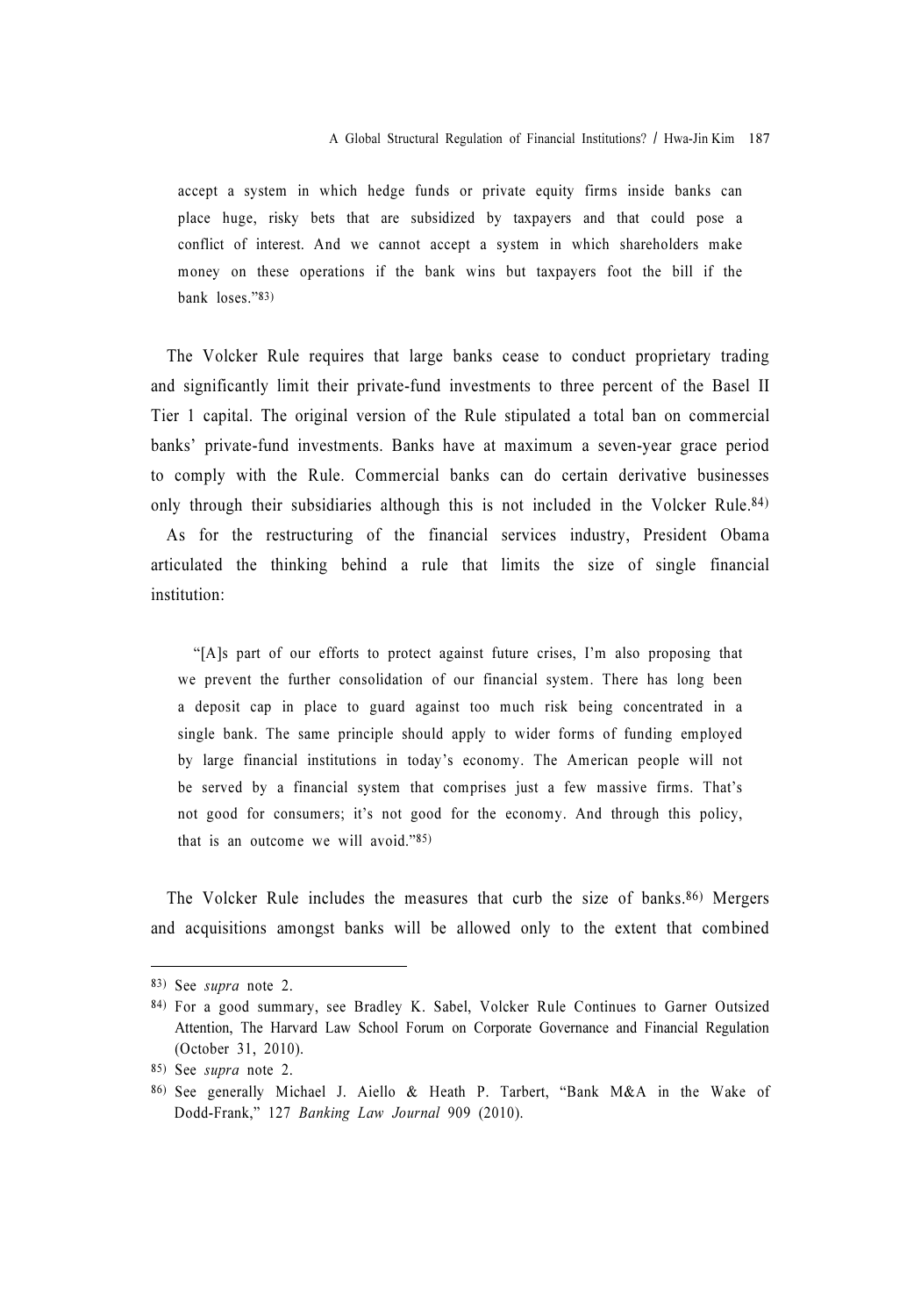liabilities did not exceed ten percent of the entire liabilities of all banks. This rule in fact may raise concern outside the United States in terms of mergers and acquisitions.87) However, most mergers and acquisitions would not surpass the rule.<sup>88)</sup>

#### 2. International Reach

The Volcker Rule covers both U.S. banking groups and non-U.S. banking groups with U.S. banking operations.<sup>89)</sup> The rule applies to "banking entities." A banking entity includes any company that is treated as a bank holding company for purposes of Section 8 of the International Banking Act of 1978 and any subsidiary or affiliate of that entity, e.g., foreign banks with U.S.-based branches and agencies. Accordingly, the rule affects virtually every major commercial and investment bank worldwide.90) To be sure, as there is no ability for a U.S. institution to shift business abroad to avoid the rule, foreign institutions might enjoy an advantage if they do business solely outside the United States.<sup>91)</sup> Alan Greenspan also has recently pointed out that U.S. offices of foreign institutions could readily switch proprietary trading to European and Asian, even Canadian banks.92) Also, non-U.S. financial institutions covered by the Volcker Rule would generally be allowed to continue making investments and conduct private equity and hedge fund operations outside the United States if they are not controlled by a U.S. institution and do not sell ownership interest in the private equity or hedge fund to a U.S. resident.93)

<sup>87)</sup> How compliance with the Volcker Rule should be monitored and enforced is also a big question. See Simon Johnson, "Proprietary Traders Earn 'Trust, but Verify," Bloomberg (Oct. 7, 2010).

<sup>88)</sup> See Matthew Richardson et al., Large Banks and the Volcker Rule, in: Regulating Wall Street: The Dodd-Frank Act and the New Architecture of Global Finance 181, 196 (Viral V. Acharya et al. Eds., 2011) (noting that only Bank of America and JPMorgan Chase were to reach the threshold).

<sup>89)</sup> The Dodd-Frank Act has been criticized for neglecting the international dimensions of the new financial order. See David A. Skeel, The New Financial Deal: Understanding the Dodd-Frank Act and Its (Unintended) Consequences 175-76 (2010).

<sup>90)</sup> Sabel, supra note 84.

<sup>91)</sup> Id. See also, Richardson et al., supra note 88, at 207.

<sup>92)</sup> See Greenspan, supra note 15.

<sup>93)</sup> For detailed discussions, see Clifford Chance, supra note 80 and Sabel, supra note 84.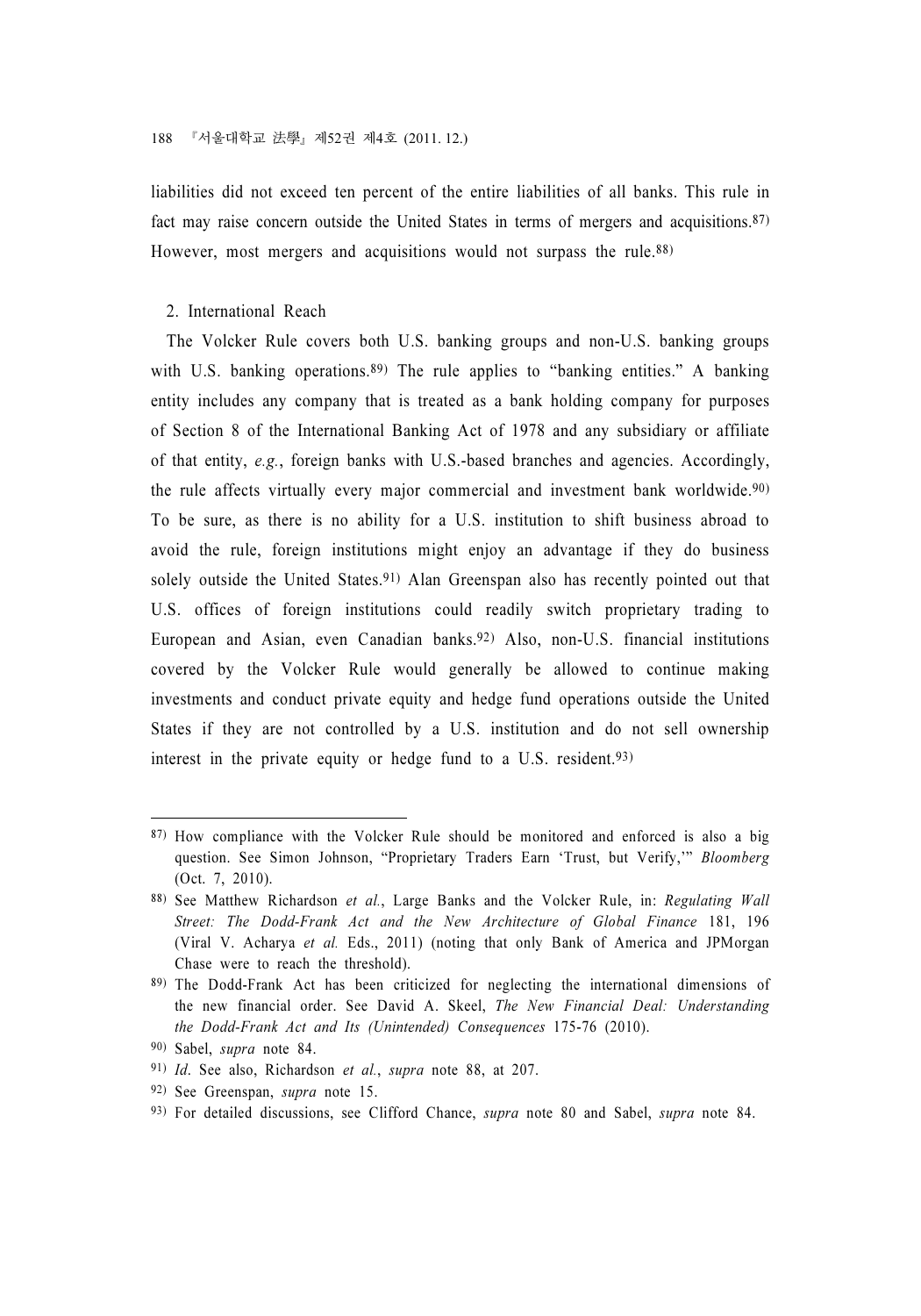However, any significant non-U.S. financial institution has business interests in one way or another within the United States. Therefore, the Volcker Rule would have greater impact on the businesses of non-U.S. financial institutions than the Sarbanes-Oxley Act of 2002 did on the corporate governance of non-U.S. firms. Non-U.S. firms listed on a U.S. stock exchange are exempt from many, though not all, of the corporate governance requirements under the Sarbanes-Oxley Act, provided that they disclose the differences between their home country corporate governance practices compared to those applicable to U.S. companies.94) Such exemptions may not be available under the Dodd-Frank Act because it is not about foreign securities listed on a U.S. stock exchange, but about doing actual business in the United States.

# III. Universal Banking in Europe

In the United States, the basic institutional framework established by the GLBA that allows universal banking will remain valid notwithstanding the new constraints introduced by the Volcker-Rule. The U.S. financial institutions will keep moving toward universal banking to achieve economies of scale and scope as soon as the restructuring of the financial services industry becomes complete. The discussions below put the developments in the United States in comparative perspective with the European system.

#### A. A European Volcker-Rule?

When the U.S. plan, including the Volcker Rule, was first publicized in early 2010, European Union finance ministers opposed the U.S. proposal to limit banks' size and risk-taking. The Volcker Rule in the European Union might not be consistent with the current principles of the internal market and universal banking.<sup>95)</sup> The

<sup>94)</sup> See, e.g., SEC Rule 10A-3(b)(iv), 10A-3(c).

<sup>95)</sup> Meera Louis & Jurjen van de Pol, "EU Finance Ministers to Resist Obama Plans for Banking Overhaul," Bloomberg Business Week (Feb. 14, 2010).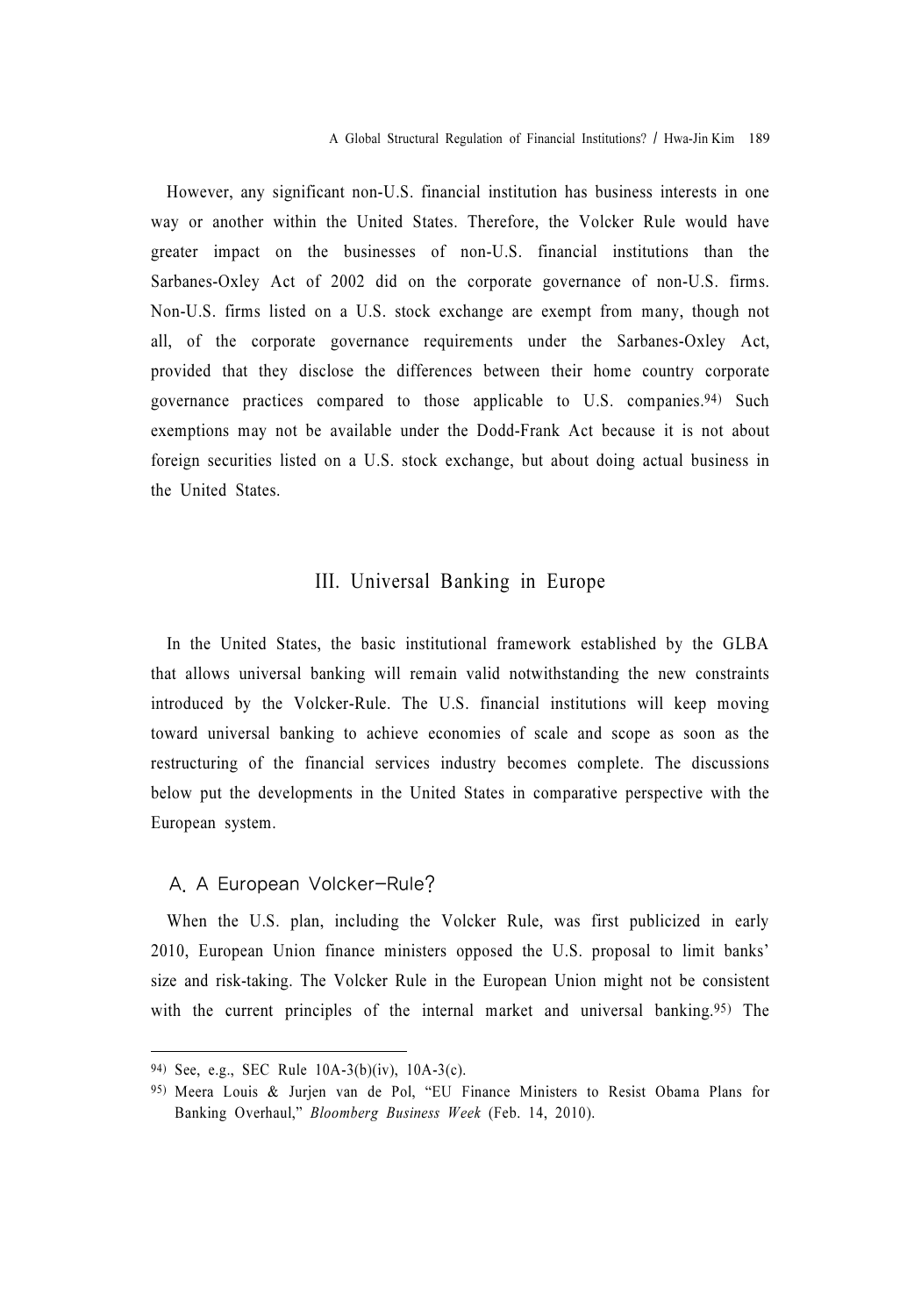Credit Institutions Directive of 2000 clearly adopted the universal banking model in the European Union.96) In particular, the British Financial Services Minister Paul Myners suggested that he would prefer a capital requirement approach like the Basel Committee rules to the structural changes proposed by the United States to address risky bank trading activities. Curbing the size of big banks was not the best way to make the system safer.97) Germany and France also signaled that they would not follow the U.S. guidelines, raising concerns about banks coming to Europe to conduct their risky activities.98) If European banks were to be broken up or if their universal banking system was to be abandoned, they would be needlessly squandering one of their strengths. The European countries do not pay great attention to the Volker Rule's restraints on commercial banks' hedge fund and private equity investments because of the insignificant volume of businesses in those areas.99)

On the other hand, the European Parliament adopted new rules for hedge funds and private equity in November 2010.100) The directive does not specifically govern banks' hedge funds and private equity-related activities. It generally regulates those industries. Under the new rules, capital and disclosure requirements will be imposed on fund managers across the European Union. Managers will have to comply with such rules as covering, depositary arrangements, and pay and capital distributions. From January 2013, approved fund managers will be allowed to market their funds across the EU with the EU Passport, rather than continue to seek approval on a member country-by-member country basis. The EU Passport may be extended also to

<sup>96)</sup> Directive 2000/12/EC of the European Parliament and of the Council of 20 March 2000 relating to the taking up and pursuit of the business of credit institutions, 2000 J.O. (L 126) 1.

<sup>97)</sup> Huw Jones, "Britain Studying High-Frequency Trading Concerns," Reuters (Feb. 3, 2010). 98) Id.

<sup>99)</sup> Ronald Orol, "European Delegation Reveals Rift on Volcker Rule, Bank Tax," MarketWatch (June 8, 2010). Cf. Eilís Ferran, Regulation of Private Equity-Backed Leveraged Buyout Activity in Europe (European Corporate Governance Inst., Law Working Paper No. 84/2007, 2007).

<sup>100)</sup> Proposal for a Directive of the European Parliament and of the Council on Alternative Investment Fund Managers and amending Directives 2004/39/EC and 2009/…/EC, COM (2009) 207 final (Apr. 30, 2009). See Press Release, European Parliament, Parliament Ushers in New EU Rules for Hedge Funds and Private Equity (Nov. 11, 2010).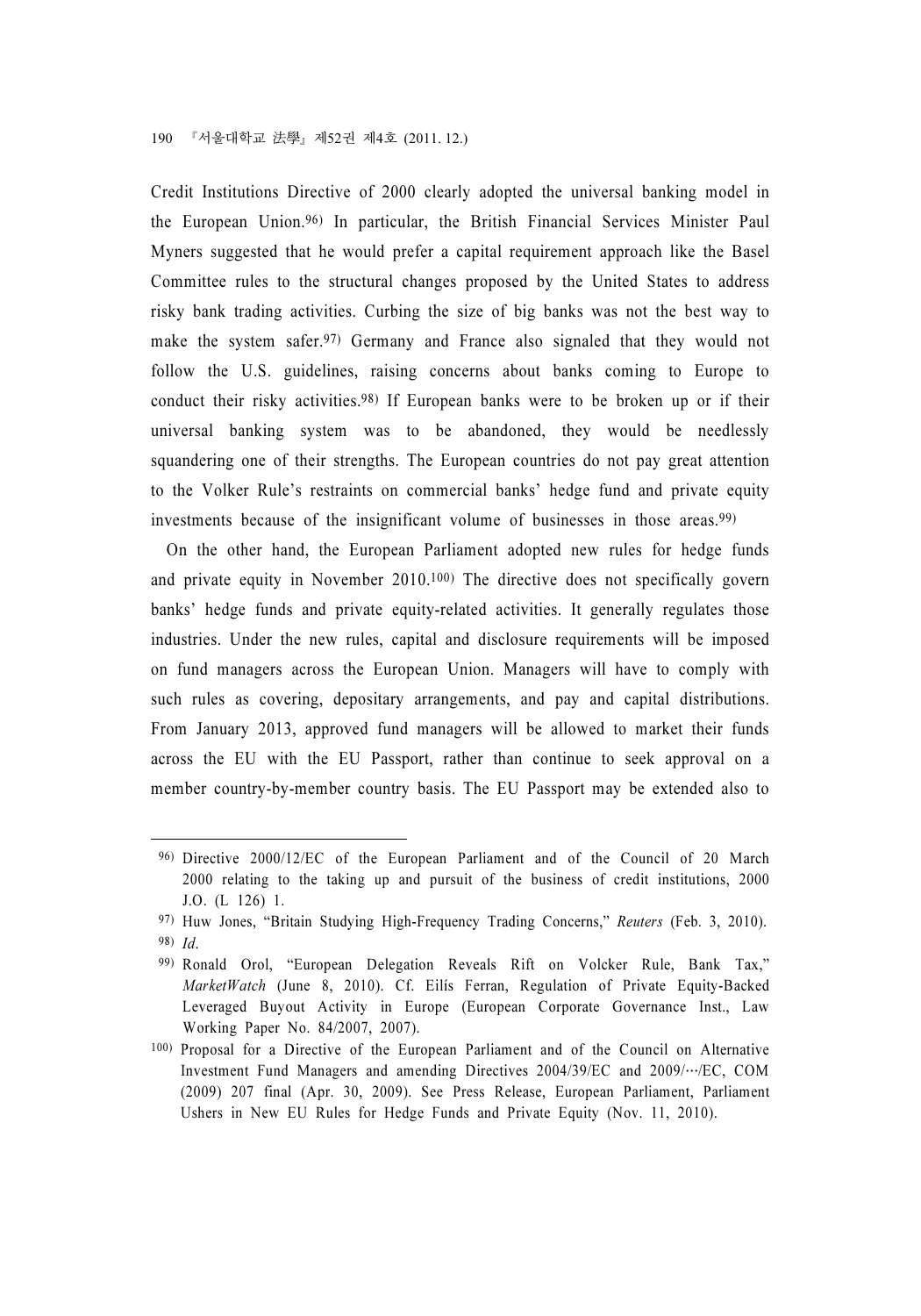fund managers outside the member countries, including those in the United States, from 2015. Put these developments together with the Volcker Rule, and the U.S. banks may be a little disadvantaged in the alternative investment sector. The developments and new rules, however, have been criticized as opportunistic as the reform had little real connection to the global financial crisis, simply taking advantage of the inevitable regulatory backlash after the crisis.101)

# B. A Brief Chronology102)

Investment banking in Europe originated in France. French banks were founded as universal banks in the early 1800s. Crédit Mobilier and Union Générale were the examples.103) However, after Crédit Lyonnais and Société Générale decided to disengage themselves from universal banking,104) Germany and Switzerland became the places where universal banks grew large.105) Especially in Germany, investment banking came to play a more important role in financing industrial firms than anywhere else in Europe. Although the capital markets were not well developed in these states, banks remained very close to the industrial firms. Banks owned, supported and controlled the industrial firms.

#### 1. Germany

In 1848, Schaafhausenscher Bankverein was founded in Cologne. It was followed by Deutsche Bank106) and Commerzbank in 1870, and Dresdner Bank107) in 1872.

<sup>101)</sup> See Eilís Ferran, The Regulation of Hedge Funds and Private Equity: A Case Study in the Development of the EU's Regulatory Response to the Financial Crisis (European Corporate Governance Inst., Law Working Paper No. 176/2011, 2011).

<sup>102)</sup> See Jonathan Barron Baskin & Paul J. Miranti, Jr., A History of Corporate Finance (1997); Niall Ferguson, The Cash Nexus: Money and Power in the Modern World, 1700-2000 (2001); Charles P. Kindleberger, A Financial History of Western Europe (1984).

<sup>103)</sup> Fleuriet, supra note 23, at 7.

<sup>104)</sup> Fleuriet, supra note 23, at 8.

<sup>105)</sup> See J. Edwards & S. Ogilvie, "Universal Banks and German Industrialization: A Reappraisal," 49 Economic History Review 427 (1996); Caroline Fohlin, "Regulation, Taxation, and the Development of the German Universal Banking System, 1884-1913," 6 European Review of Economic History 221 (2002).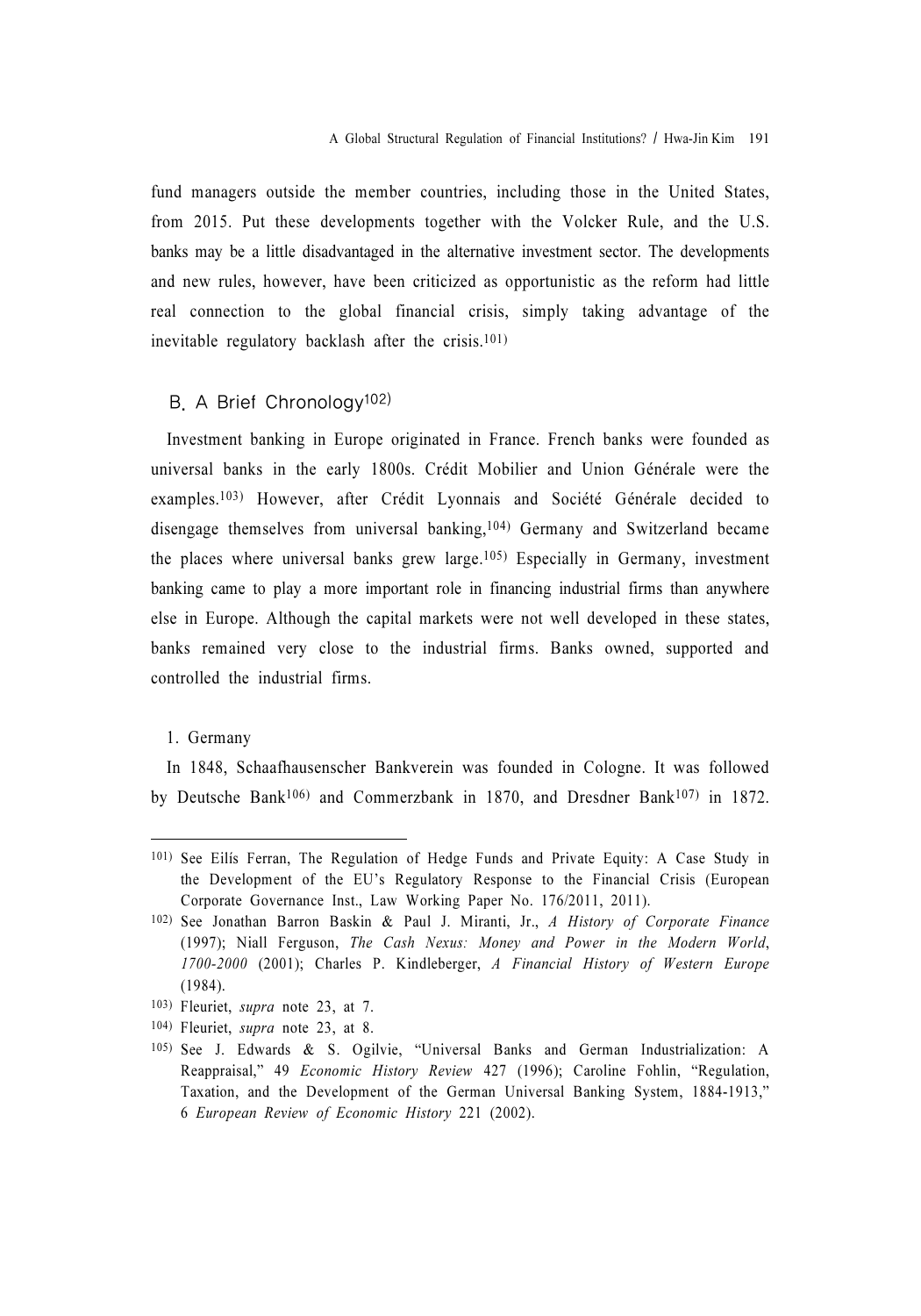These banks were typical of universal banks run in close cooperation of industrial firms.108) For instance, the family members of Siemens served on the board of directors of Deutsche Bank when the bank was established, and Deutsche Bank has remained the house bank (Hausbank) of Siemens even until today.109)

During the Great Depression in the United States, U.S. banks called in loans made to Europe. The then largest bank in Austria, Creditanstalt, went under in 1931. Creditanstalt was founded by Rothschild in 1855 in Vienna. Panicked by the incident, Germany introduced exchange control after shutting down all banks for two days. German banks were eventually nationalized by Adolf Hitler in 1933.

Deutsche Bank was the largest bank in the world before World War I. After the foundation, it underwrote bonds issued by Krupp, and brought Bayer to the Berlin Stock Exchange. After the War, however, it fell with the Weimar Republic. As Hitler came to power in 1933, Deutsche Bank discharged three Jewish directors and took part in the confiscation of Jewish property. It financed the Nazi's secret police, Gestapo, as well as the construction of the concentration camp in Auschwitz. It became the house bank of IG Farben, Hitler's war machine.110) After World War II, it was divided into ten local banks and it was not until 1957 when it was reinstated in Frankfurt. Deutsche Bank has been a universal bank since its establishment. But, its character has been a commercial bank largely due to the nature of a bank-centered German economy. From 1989 on, however, Deutsche Bank has been aggressively expanding to the investment banking business along with the quick rise of the capital markets in Germany. In the same year, it acquired Morgan Grenfell and became a

<sup>106)</sup> For a history of Deutsche Bank, see Lothar Gall, Die Deutsche Bank 1870-1995 (1995) (Ger.).

<sup>107)</sup> For a history of Dresdner Bank, see 1-4 Die Dresdner Bank im Dritten Reich (Klaus-Dietmar Henke ed., 2006) (Ger.).

<sup>108)</sup> See Robert B. H. Hauswald, On the Origins of Universal Banking: An Analysis of the German Banking Sector 1848 to 1910 (1998) (unpublished manuscript), http://papers.ssrn.com/ sol3/papers.cfm?abstract\_id=6696.

<sup>109)</sup> Fleuriet, supra note 23, at 8-9.

<sup>110)</sup> IG Farben used to be the fourth largest company in the world after GM, U.S. Steel, and Standard Oil. It was created through the merger of six firms, including BASF, Bayer, Hoechst and Agfa in 1925. See Diarmuid Jeffreys, Hell's Cartel: IG Farben and the Making of Hitler's War Machine (2008).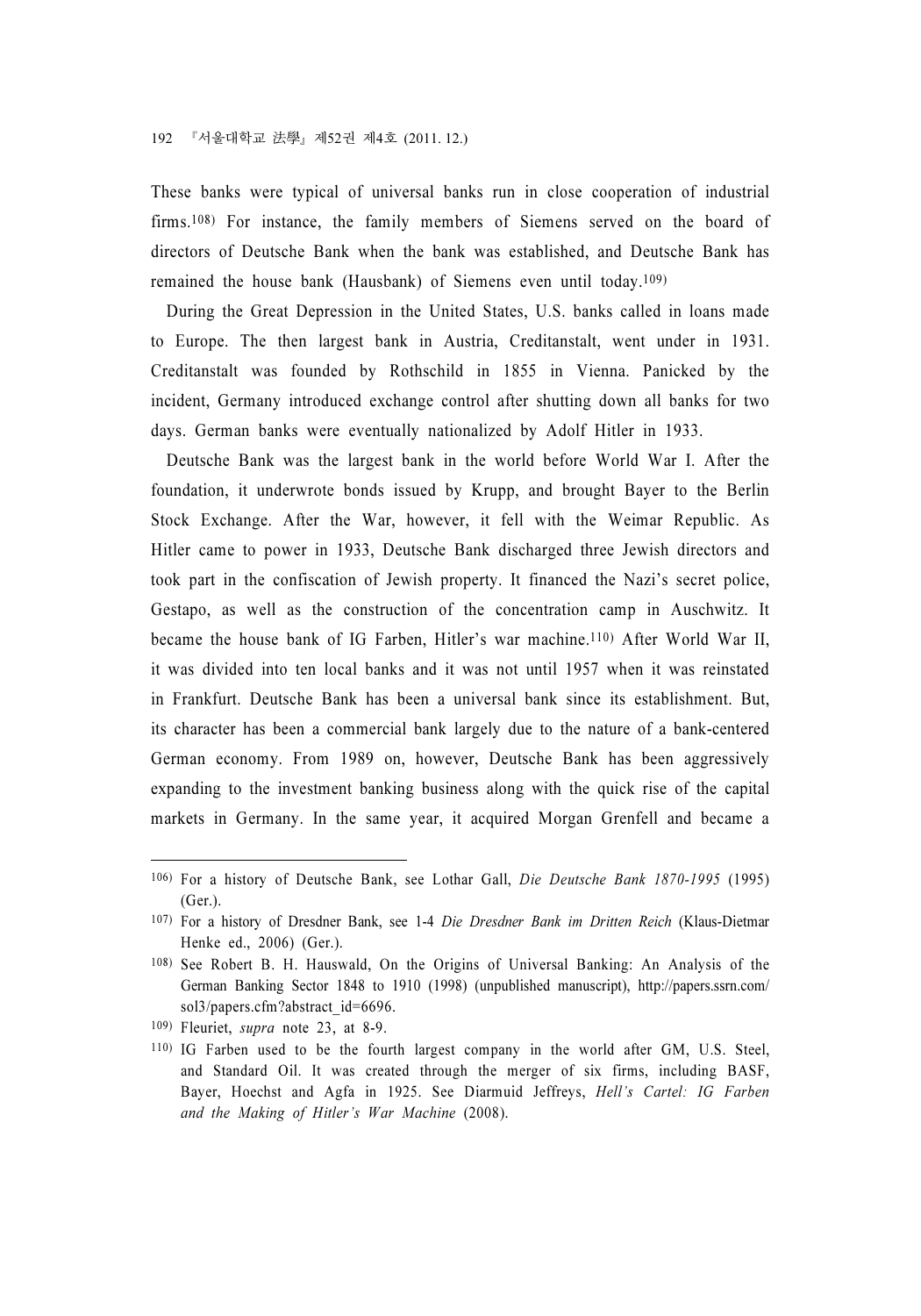serious figure in the world investment banking industry. In 1999, Deutsche Bank acquired Bankers Trust, which acquired Alex Brown in 1997. Alex Brown was founded in 1800 and said to be the oldest investment banking house in the United States. In October 2001, Deutsche Bank was listed on the New York Stock Exchange as the first firm listed after 9/11. Joseph Ackermann, who succeeded Rolf Breuer in May 2002, started an aggressive campaign to change the character of the bank. His appointment to the head position of Deutsche Bank was due to his success in the investment banking operation of the bank. He even considered moving the bank's headquarters to London.111) Deutsche Bank acquired the Russian UFG (United Financial Group) in 2006.

Germany has been a bank-centered economy with less-developed capital markets.112) Therefore, German banks, although being universal banks, have been commercial banks in nature. However, things have changed since the 1980s due to the integration of capital markets from around the world and the economic integration of Europe. German banks have been trying to develop investment banking businesses, Deutsche Bank being the most notable example. The number of mergers and acquisitions amongst banks has also been increasing.113) German industrial firms have historically been under the practical control of German banks. It was understood as the secret of success and competition of the German economy. The German system was seriously studied by American scholars until at least the 1990s.114)

<sup>111)</sup> Martin T. Roth, "Abschied von den Königsmachern der Deutschland AG," Frankfurter Allgemeine Zeitung (May 11, 2002) at 15 (Ger.).

<sup>112)</sup> Industrial firms finance largely through commercial loans in a bank-centered economy. Loans are extended on a face-to-face basis. In crisis, parties talk, negotiate, and find solutions. On the contrary, in a capital markets-centered economy, parties do not know who the counterparties are. Firms finance through liquid securities and securitizations. In crisis, it is very difficult to find solutions through communications.

<sup>113)</sup> See Michael Koetter, Evaluating the German Bank Merger Wave (Utrecht Sch. of Econ., Working Paper No. 05-16, 2005).

<sup>114)</sup> See, e.g., Mark J. Roe, "Some Differences in Corporate Structure in Germany, Japan, and the United States," 102 Yale Law Journal 1927 (1993). One study found that "firm performance improved to the extent that equity control rights are concentrated." And, "bank control rights from equity ownership significantly improved firm performance beyond what nonbank block-holders can achieve." Banks did not extract private value to the detriment of firm performance  $-$  German banks did not seek rent. It diagnoses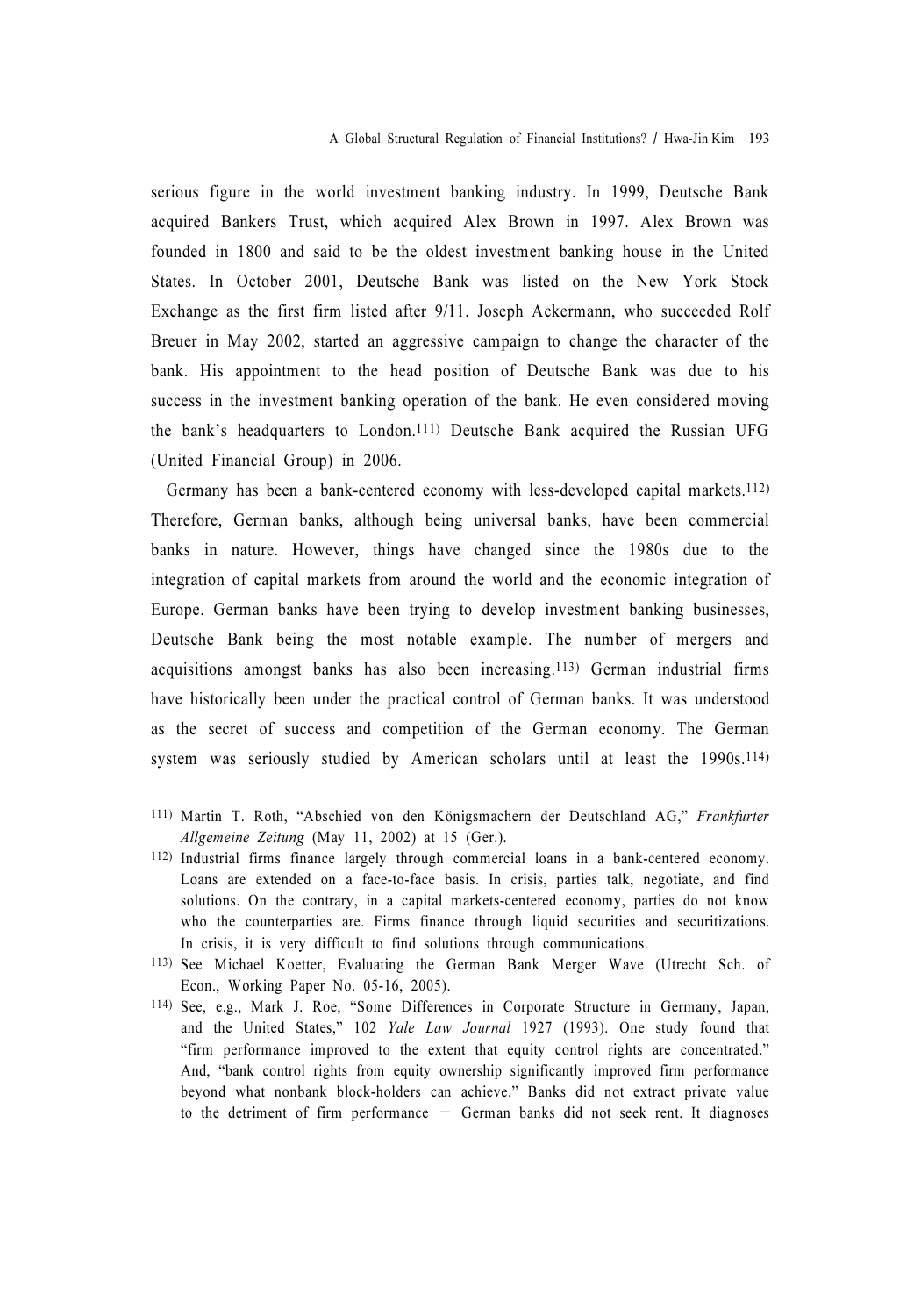However, the ownership of industrial firms by the banks was an obstacle for German banks in their strategy to develop investment banking businesses. Through the German banking industry's request, the German government enacted legislation (Steuersenkungsgesetz) in July 2000 to waive capital gains tax for German banks' disposal of shares in industrial firms.115) One of the strengths of universal banking is that the ownership in industrial firms gives access to corporate information. This, however, became unimportant in the age of mandatory disclosure, financial transparency and digital information<sup>116)</sup> while conflicts of interest remained.

#### 2. Switzerland

The banking industry in Switzerland was created in the  $14<sup>th</sup>$  century in the Geneva area. By the end of the  $18<sup>th</sup>$  century, Switzerland became one of the international financial power houses of Europe. The neutrality of Switzerland made it possible to avoid involvement in wars and other armed conflicts. Ever since the Vienna Conference of 1815, Switzerland has maintained neutrality. Though it became a member of the United Nations in 2002, Switzerland has not joined the European Union. The neutrality of Switzerland was well preserved even during World War II.117) Its geopolitical stability attracted capital from around the world. This has been made possible partly because Switzerland maintained strong armed forces.118) Mark Roe points out that Switzerland's financial markets are unlike those in other civil law jurisdictionas by 1999, Swiss stock market capitalization as a fraction of its GNP exceeded that of the UK and the United States, and Switzerland was not occupied in

that "perhaps this explains the German success despite of the ownership concentration." Ownership concentration in the hands of financial institutions (not individuals or families) may not be that bad. The U.S. decision for weak banks might have been wrong after all. According to this research, "there was no evidence of conflicts of interest between banks and other shareholders." See Gary Gorton & Frank Schmid, "Universal Banking and the Performance of German Firms," 58 Journal of Financial Economics 29 (2000).

<sup>115)</sup> Business Week (Nov. 19, 2001) at 31.

<sup>116)</sup> Harold James, "Goodbye and Hello to the Universal Bank," Project Syndicate (October 29, 2001).

<sup>117)</sup> Cf. Detlev F. Vagts, "Switzerland, International Law and World War II," 91 American Journal of International Law 466 (1997).

<sup>118)</sup> Id. at 469.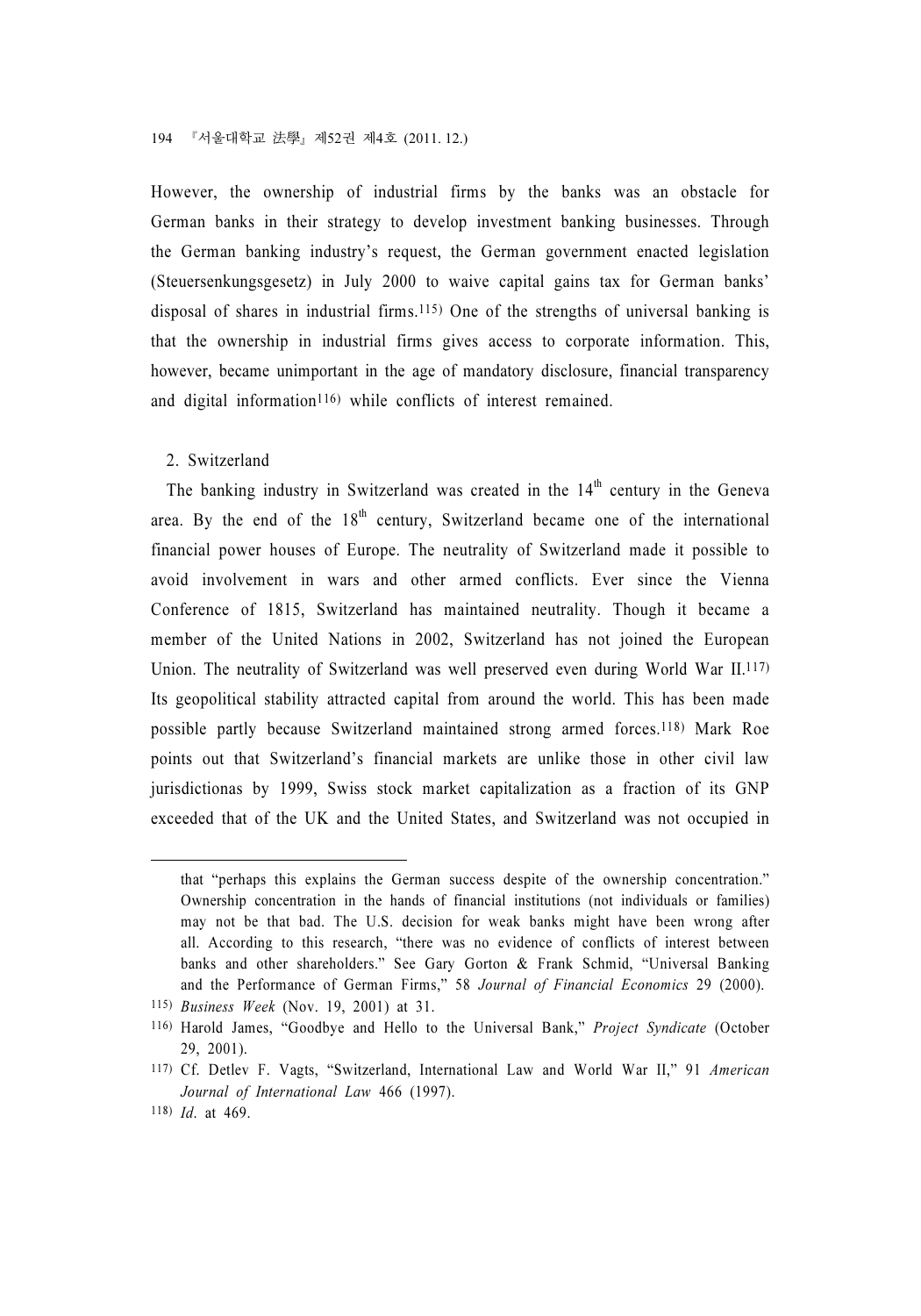the  $20<sup>th</sup>$  century.<sup>119</sup>) With no deficits, Switzerland became an exporter of capital. The major importer of Swiss money was French aristocrats and monarchs. This contributed to the development of the Geneva area.120) When the wave of the industrial revolution reached Switzerland in 1850, big banks emerged in the country to finance the railroads. In the 1890s, power and tourist industries took off, creating more big banks.

When the Glass-Steagall Act was enacted in the United States, Switzerland followed the U.S. model, along with Belgium, Italy and Sweden. Commercial banking and investment banking remained separated until the 1960s in Switzerland.121) Like German banks, Swiss banks have also been commercial banks in nature,122) but they have recently been strengthening investment banking activities in order to compete against U.S. financial institutions. Their core strategy was to acquire investment banking houses in the United States. Most notably, Credit Suisse acquired First Boston in 1978, and became Credit Suisse First Boston (CSFB). CSFB became Credit Suisse in January 2006. Swiss Bank Corporation (SBC) acquired the British Warburg123) and U.S. Dillon Read in 1994 and 1997, respectively. SBC merged with Union Bank of Switzerland (UBS) in 1998, and became United Bank of Switzerland (UBS). Warburg and Dillon Read became UBS' investment banking arm. UBS' business is larger in the United States than it is in Switzerland.

#### C. Developments Since the 2008 Crisis

#### 1. Germany124)

In Germany, specialized and local banks, not the large national banks, were hit first by the global financial crisis. In 2007, IKB (IKB Deutsche Industriebank) was

<sup>119)</sup> See Mark J. Roe, "Legal Origins, Politics, and Modern Stock Markets," 120 Harvard Law Review 460, 509-510 (2006).

<sup>120)</sup> Andreas Busch, Banking Regulation and Globalization 164-65 (2009).

<sup>121)</sup> Fleuriet, supra note 23, at 14.

<sup>122)</sup> Ernst Kilgus, "Universal Banking Abroad: The Case of Switzerland," in Saunders & Walter, supra note 8, at 245.

<sup>123)</sup> For a history of Warburg, see Ron Chernow, The Warburgs (1994).

<sup>124)</sup> See IBA Report, at 89-116.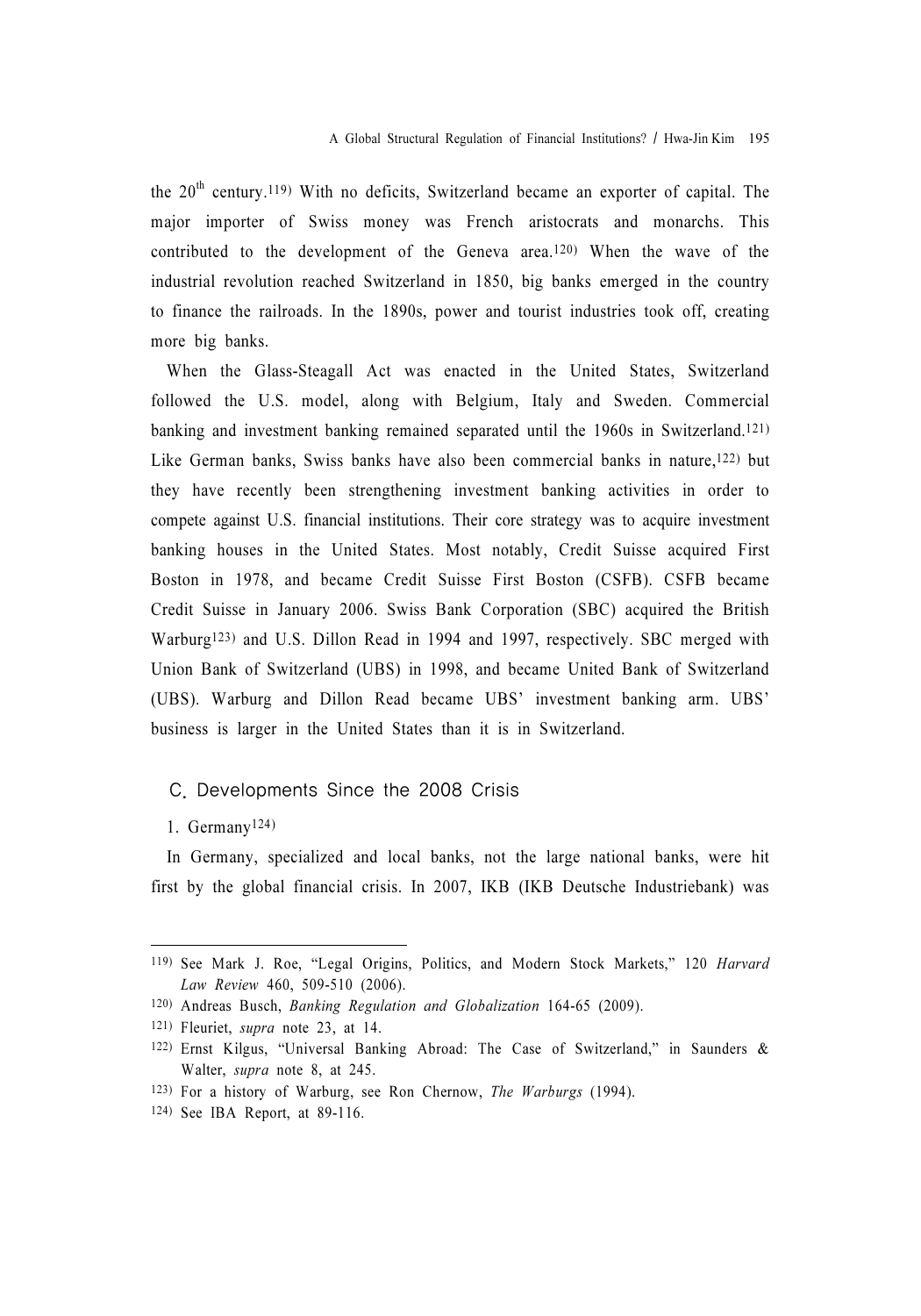bailed out by receiving government money in the amount of 1.8 billion Euros and issuing convertible bonds and shares to KfW. KfW ended up owning ninety percent of IKB at the end of the day before it sold IKB shares to Lone Star, the Texas-based private equity firm, for 600 million Euros in October 2008, losing more than eight billion Euros. IKB had invested heavily in structured securities through taking excessive leverage and short-term financing since 2001. Hypo Real Estate Holding (HRE) was next to get into trouble. By the end of 2007, HRE's assets amounted to 400 billion Euros with heavy investments in CDOs related to the U.S. sub-prime mortgage market. HRE's Irish subsidiary, the Irish Depfa Bank, could not continue to refinance its long-term assets. By September of 2008, it became clear that HRE's failure could ruin Germany's whole banking system. A bailout package in the amount of fifty billion Euros was arranged which increased to 100 billion Euros thereafter. It also turned out that the European financial supervisory system had cracks. As an Irish-licensed bank, Depfa was not subject to the direct supervision of BaFin, the German financial supervisory authority. In 2008, WestLB recorded trading losses of 600 million Euros in 2007 and transferred bad assets worth twenty-three billion Euros to a special investment vehicle to remove them from its balance sheet. Again in October 2009, WestLB's troubled assets with a nominal value of seventy-seven billion Euros were transferred into a bad bank for liquidation. HSH Nordbank (HSH) ended up possessing seventeen billion Euros of troubled real estate assets. It received a government guarantee worth thirty billion Euros. Some other Landesbanken followed suit.

Ultimately, the big banks could not avoid the crisis. In January 2009, Commerzbank acquired Dresdner Bank from Allianz for 9.8 billion Euros while the German government provided Commerzbank with 8.2 billion Euros for twenty-five percent plus one share in the bank through the Special Fund for Financial Markets Stabilization (Sonderfond Finanzmarktstabilisierung: SoFFin) which was created by the Financial Markets Stabilization Act (Finanzmarktstabilisierungsgesetz) of 2008 and placed under the administration of a special federal agency Finanzmarktstabilisierungsanstalt (FMSA).125) SoFFin was equipped with 100 billion Euros cash plus up to 400

<sup>125)</sup> Dorothea Schäfer, Deutsches Institut für Wirtschaftsforschung [DIW Berlin], Germany's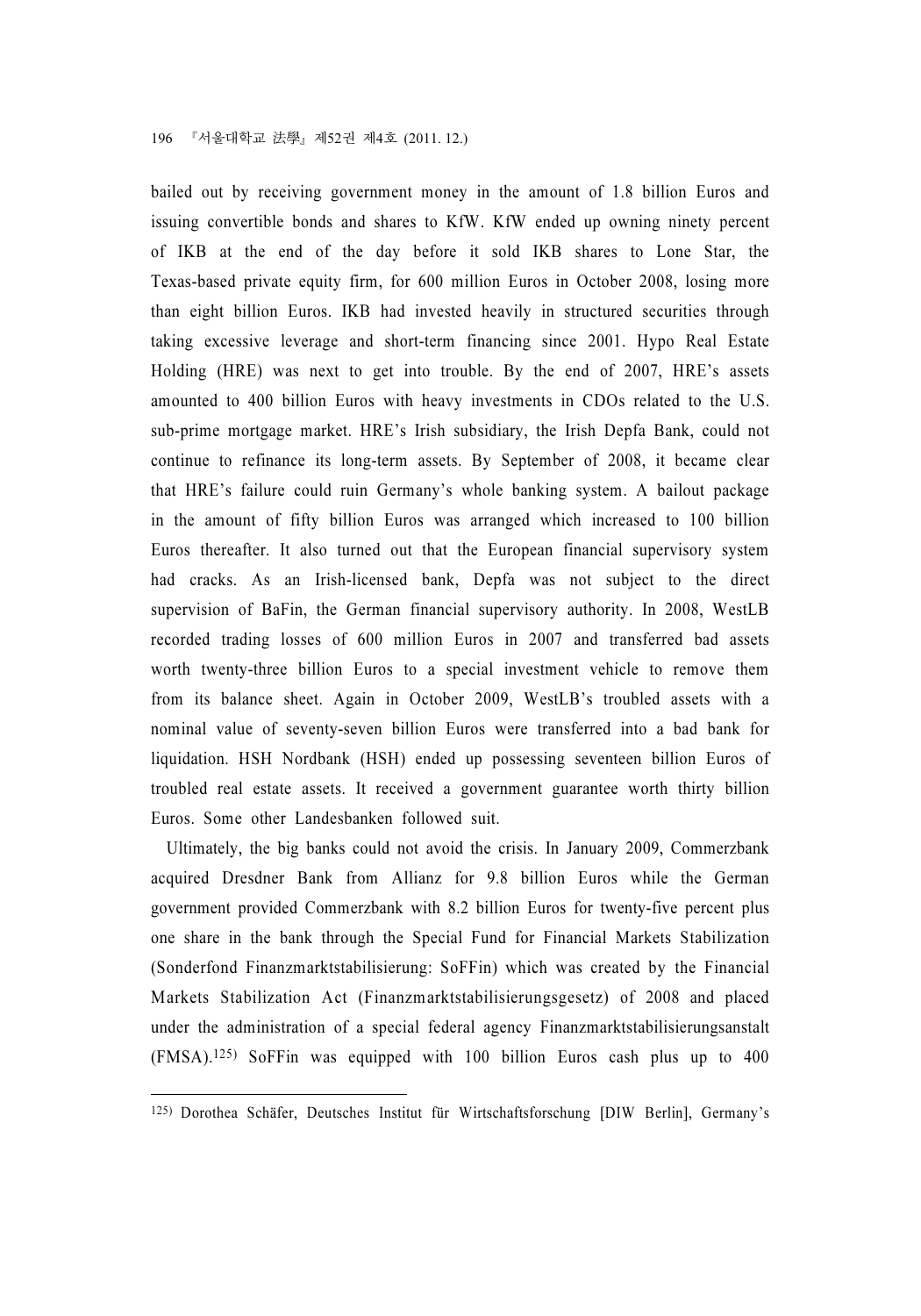billion Euros guarantee issuing authority. The German Stock Corporation Act was partially preempted by the Act on the Acceleration of Financial Market Stabilization (Finanzmarktstabilisierungsbeschleunigungsgesetz) to allow the troubled financial institution to issue new shares to the government without negotiating with the shareholders. The deal was also influenced by the new German restriction on foreign investment.126) Commerzbank managed to acquire Dresdner Bank even though China Development Bank made a higher bid. However, the merger between Commerzbank and Dresdner Bank led to a lawsuit by the shareholders against their managers.127)

The universal banking model incorporated in the European Union Credit Institutions Directive of 2000 was heavily influenced by Germany. The trouble, however, is that the German model completely integrates the commercial banking and securities business into one house in such a way that the central bank might become reluctant to play the role of the lender of last resort as far as the securities businesses are concerned. This was what happened in Germany in 2008. The depositors were highly concerned with the insolvency of the banks and therefore started to run on their banks. On October 4, 2008, the German government was forced to offer an unlimited guarantee for all private bank deposits.128) To convince the depositors that the commercial banking part of the universal bank would not automatically respond to the emergency support from the securities business part, a universal bank must be well equipped with a separation system. It is not an easy task, though. For that reason, German universal banks need to slowly develop the structure of a financial holding or group<sup>129</sup> as the UK banks did.

Financial Crisis and Agenda for a New Financial Market Architecture (2009).

<sup>126)</sup> See Franz-Joerg Semler, CMS Hasche Sigle, Investments in Germany: New Restrictions for Foreign Investors (2009).

<sup>127)</sup> "Kauf der Dresdner Bank: Commerzbank gewinnt Rechtsstreit mit Aktionären," Financial Times Deutschland (July 12, 2010) (reporting that the judgement of the first instance was reversed by the high court in favor of the bank managers) (Ger.).

<sup>128)</sup> Carter Dougherty, "Germany Guarantees Bank Deposits," New York Times (Oct. 5, 2008).

<sup>129)</sup> Even under the holding or group structure, there may be strong pressure from customers of securities business to pierce the corporate veil. See Report from Hwa-Jin Kim & Yong Jae Kim to the Korea Financial Investment Association, The Future of the Business of Investment Banking in Korea 97-107 (2010) (Kor.).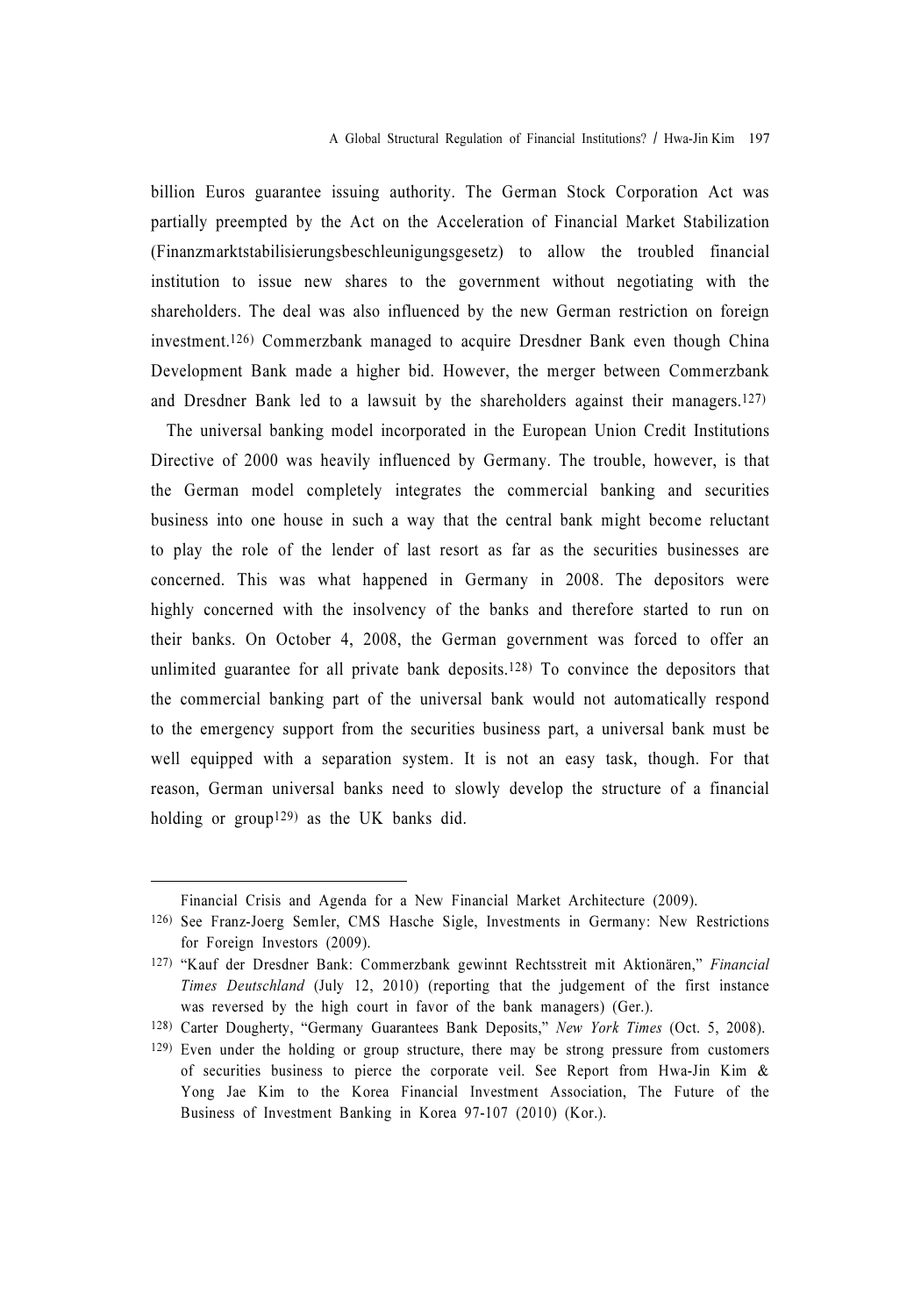#### 2. Switzerland130)

In Switzerland, banks dwarf the rest of the economy. This small country with some eight million people houses more than 200 banks.131) UBS and Credit Suisse each have assets of more than one trillion Swiss Francs (USD900 billion), twice the size of the Swiss economy.132) The balance sheet of UBS and Credit Suisse, when combined, is about four times Switzerland's GDP. Switzerland thusly has a severe Too-Big-To-Fail problem.

The global financial crisis of 2008 also hit the Swiss banks hard, with UBS being hit the hardest. UBS wrote off 12.4 billion Swiss Francs in the fourth quarter of 2007 for losses from the subprime mortgage business. The year 2007 was the year UBS recorded its first ever loss. UBS secured eleven billion Swiss Francs from the Government of Singapore Investment Corporation, and another two billion Swiss Francs from anonymous investors. In October 2008, the Central Bank of Switzerland bailed out UBS, investing six billion Swiss Francs to help the bank spin off USD 39 billion of toxic assets into a Swiss National Bank fund. The federal state sold its UBS holdings for a profit of 1.2 billion Swiss Francs less than a year later. Credit Suisse also recorded large losses during the same periods.133) Credit Suisse secured new investments from investors in Qatar, declining government assistance.

In November 2010, a panel appointed by the Swiss government issued recommendations on ways to carve up UBS and Credit Suisse,134) and Swiss parliament has been discussing the implementation of those recommendations. The banks are required to draw up plans to separate units that are important for the country from businesses that would be allowed to fail in a crisis. Swiss regulators also gave UBS and Credit

<sup>130)</sup> See IBA Report, at 117-50; Jürgen Dunsch, "Notoperation für Schweizer Grossbank UBS," Frankfurter Allgemeine Zeitung (Jan. 2, 2011) (Ger.); Lukas Hässig, "Arme Schweiz," Die Zeit (Oct. 1, 2008) (Ger.).

<sup>131)</sup> According to data from 1994, the ratio of those employed in banking to the total number of employed was 3.14% in Switzerland, compared to 2.07% in Germany, 1.21% in the United States, and 0.64% in Japan. See Busch, supra note 120, at 164.

<sup>132)</sup> Swiss Bankers Ass'n, http://www.swissbanking.org (last visited Feb. 25, 2011).

<sup>133)</sup> Busch, supra note 120, at 248.

<sup>134)</sup> Anita Greil, "Switzerland Tightens Bank-Capital Rules," Wall Street Journal (Nov. 11, 2010).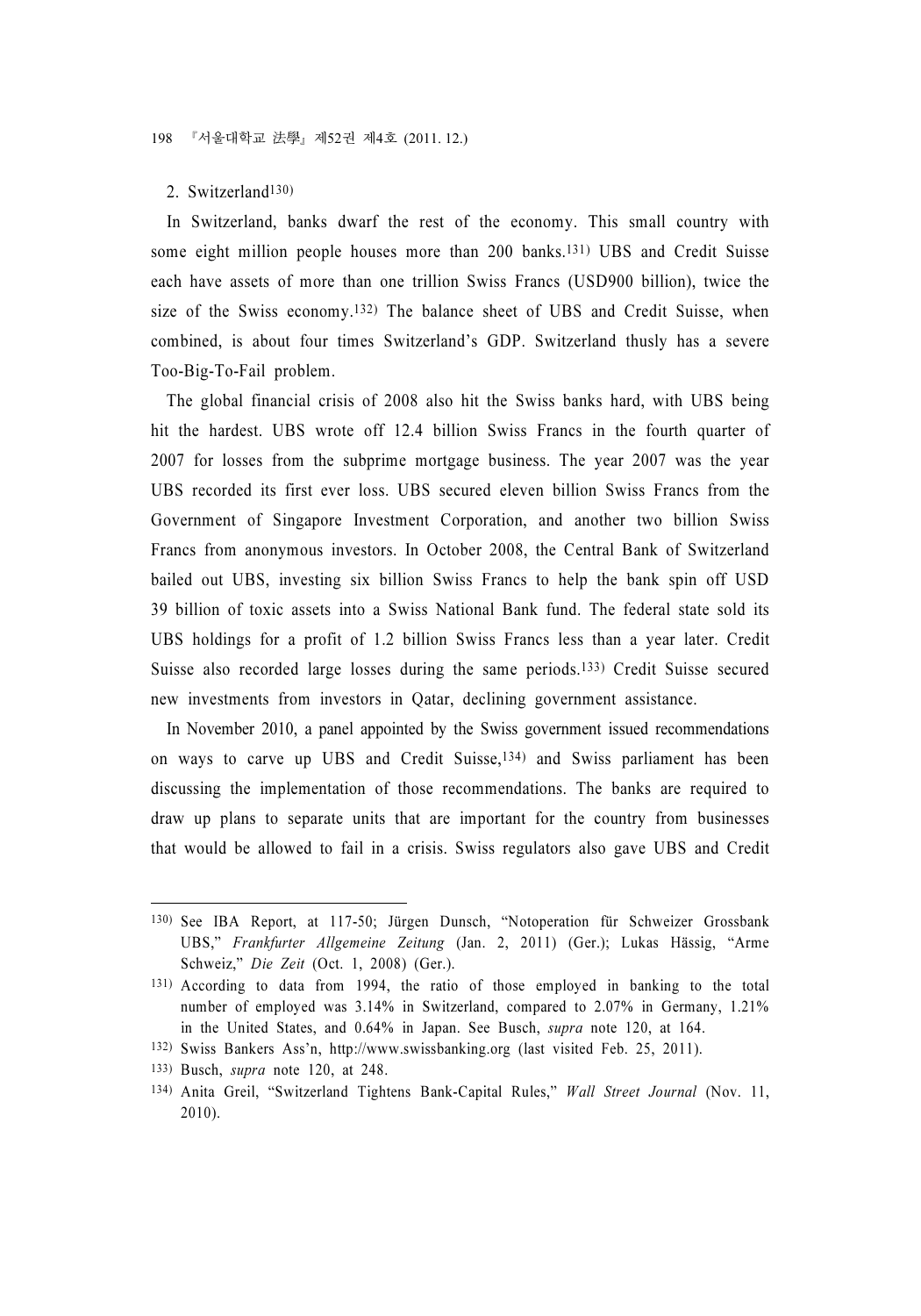Suisse four years to raise their risk-weighted capital to as much as double the Basel II requirements. The Swiss regulators are seeking more power to break the two giants up before they collapse.135) Should another crisis erupt, the government will allow the banks to fail. However, the panel will not further consider banning proprietary trading and has dropped proposals to break up the lenders.136) Thus far, the Volcker Rule has not found support in Switzerland.137) In April 2011, the Swiss Federal Council adopted the dispatch on the legislative proposals for dealing with the systemic risks of big banks. According to the proposals, "systemically important banks should build up more capital, meet more stringent liquidity requirements and improve their risk diversification by 2018." Moreover, "they should be organised in such a way that a national economy's systemically important functions are ensured even in the event of threatened insolvency."138)

#### 3. A Note on the United Kingdom139)

During the financial crisis, the UK government bailed out banks with a combined balance sheet of more than two times the UK GDP, which was around USD 2.7 trillion at the end of 2008.140) As a result, the UK government now owns some eighty-three percent of the Royal Bank of Scotland Group, 100 percent of Northern Rock, etc.141)

<sup>135)</sup> UBS website summarizes the virtue of universal banking as follows: "The legal entity group structure of UBS is designed to support the Group's businesses within an efficient legal, tax, regulatory and funding framework. Neither the business divisions of UBS (namely Investment Bank, Wealth Management Americas, Wealth Management & Swiss Bank and Global Asset Management) nor Corporate Center are replicated in their own individual legal entities, but rather they generally operate out of UBS AG (Parent Bank) through its Swiss and foreign branches."

<sup>136)</sup> Elena Logutenkova & Dylan Griffiths, "Swiss Too-Big-to-Fail Banking Rules Seek to Avert Icelandic Ending for UBS," Bloomberg (May 5, 2010).

<sup>137)</sup> See id.

<sup>138)</sup> Swiss Federal Council Press Release, April 20, 2011, available at http://www.efd.admin.ch/ themen/00796/02235/index.html?lang=en.

<sup>139)</sup> See IBA Report, at 55-88.

<sup>140)</sup> Conference Presentation Materials, Charles Randell, UK Banking After the Crisis, Dodd-Frank and Other International Developments Affecting the Global Financial System After the Crisis 3 (Oct. 27, 2010).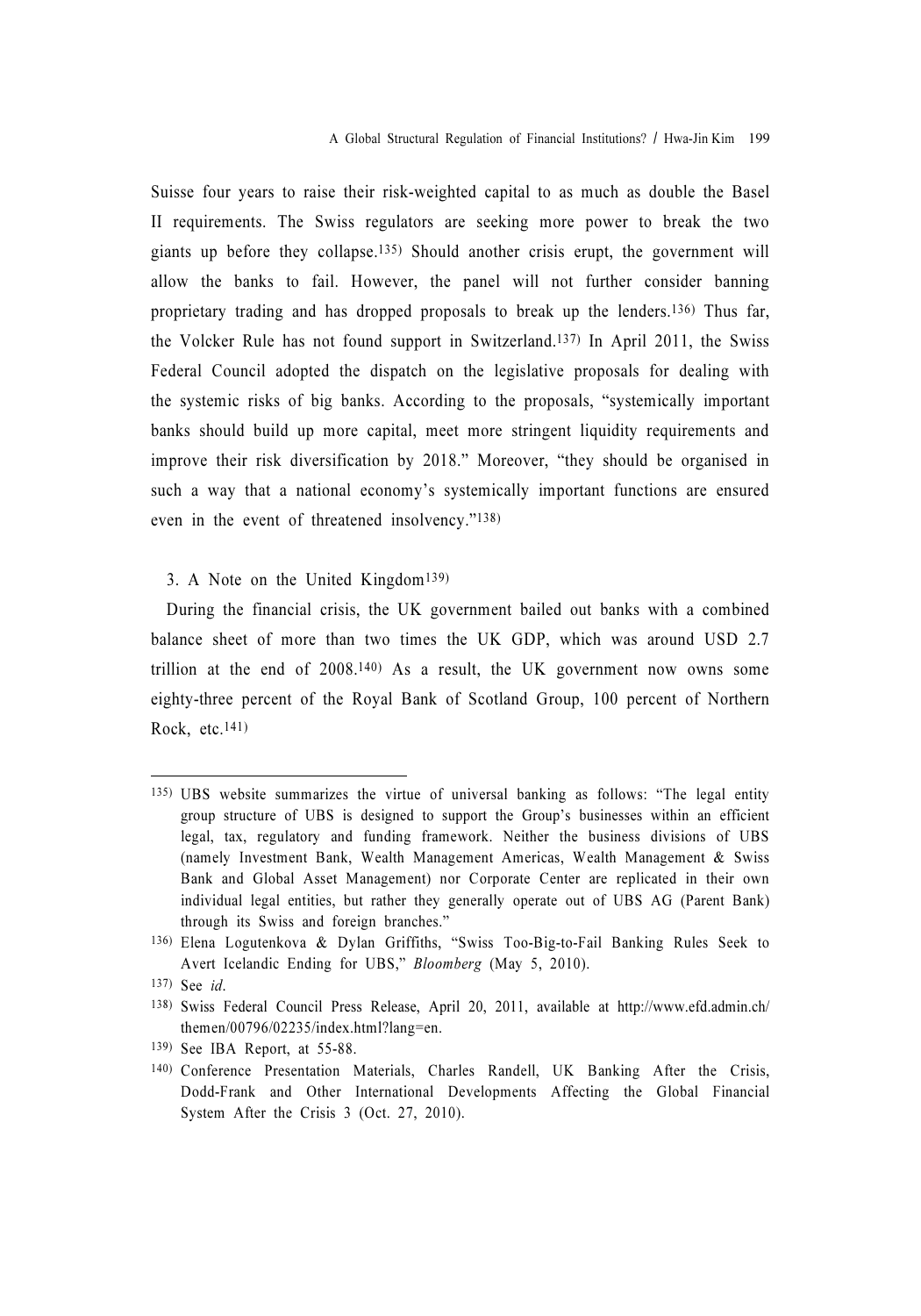There is opinion in the UK that favors functional separation of financial services architecture. It emphasizes "narrow banking," i.e., tight restriction of the scope and activities of commercial banks.142) It has also been reported that the UK considers separating commercial banking and investment banking<sup>143)</sup> although it is not certain if such a plan could be implemented. The Independent Commission on Banking, created on June 16, 2010 to consider structural and related non-structural reforms to the UK banking sector, has been looking at separation of retail and investment banking, limits on proprietary trading and investing, and measures to reduce market concentration.144) John Vickers, Chairman of the Commission, recently ruled out ideas for narrow banking. But he explored the idea that universal banks might be required to ring-fence certain riskier operations from their consumer businesses. According to him universal banking had the disadvantage that unsuccessful investment banking may bring down the whole bank, including the commercial banking arm. Although he indicated that the riskier operations of banks could be required to hold more capital rather than being split off from the bank completely, he rejected the characterization of investment banking operations as "casinos."145)

As mentioned before, the British system has traditionally been characterizedby independent developments of each financial services sector. This was so even though the UK did not have any regulation on the delimitation of financial services. However, the so-called Big Bang of 1987 stimulated the creation of universal banks in the United Kingdom. As the UK universal banks adopted the subsidiaries model, not the in-house model, the Bank of England did not see large contagion risk involved in the universal banking system.146) Also, the Financial Services and

<sup>141)</sup> Six banks account for around eighty-eight percent of retail deposits in the UK. Id. at 5.

<sup>142)</sup> See John Kay, "Should We Have 'Narrow Banking?'," in The Future of Finance: The LSE Report 208 (2010) (also arguing that "regulatory reform should emphasize systemic resilience and robustness, not more detailed behavioural prescriptions).

<sup>143)</sup> See Scott, supra note 66, at 108.

<sup>144)</sup> Randell, supra note 140, at 7.

<sup>145)</sup> See John Vickers, How to Regulate the Capital and Corporate Structures of Banks? (Keynote speech given on 22 January 2011 at the London Business School and University of Chicago Booth School of Business conference on Regulating Financial Intermediaries - Challenges and Constraints).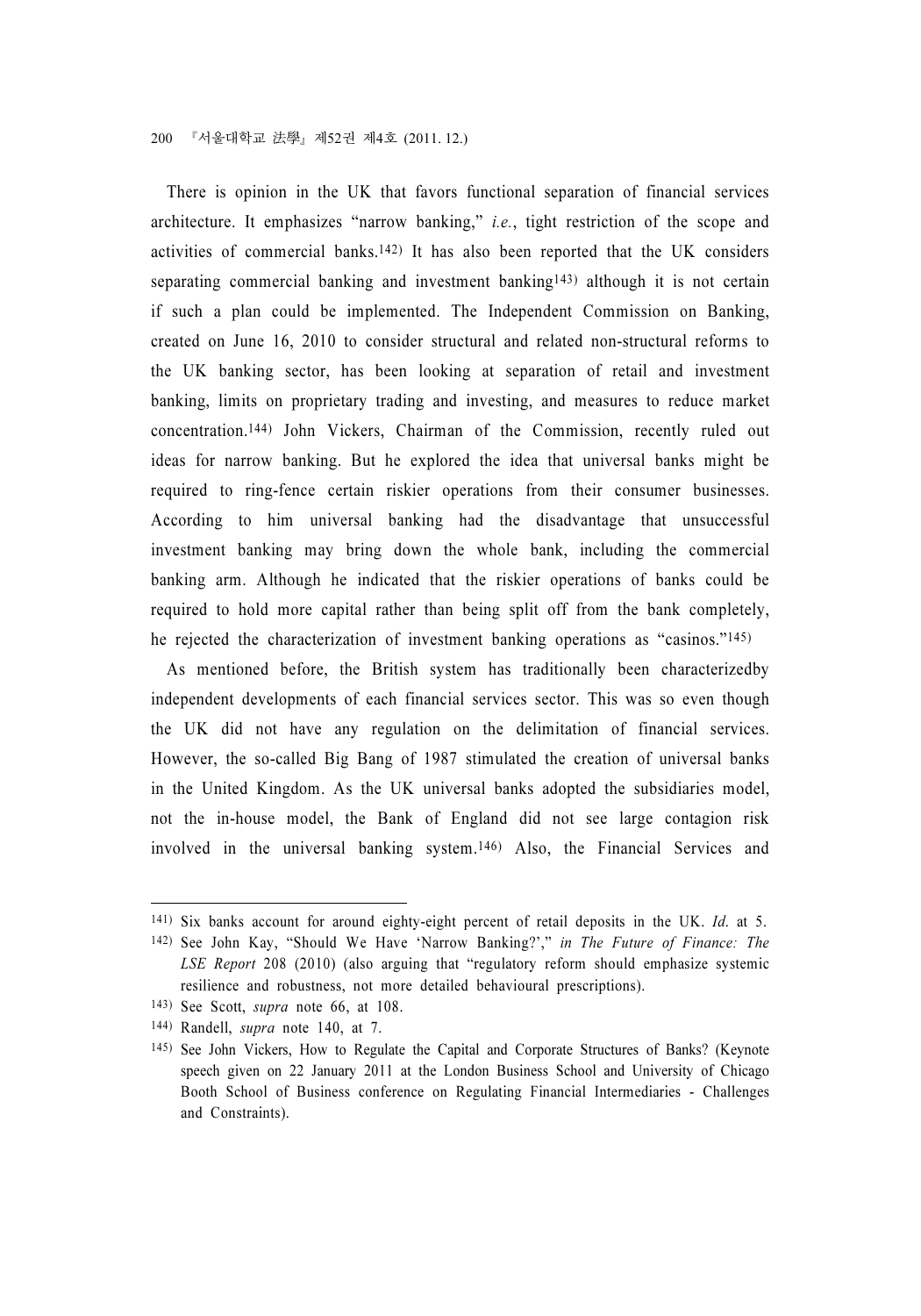Markets Act of 2000 introduced sophisticated Chinese wall requirements to regulate the conflicts of interest within the financial group.147) The Independent Commission on Banking supports the subsidiaries model in its Final Report of September 2011.148)

#### D. Exkurs : East Asia

Japan requires the separation of commercial and investment banks as the U.S. occupation authority put the U.S. system in place in Japan after World War II.149) However, the Japanese commercial banks have been engaged in securities underwriting since 1993.<sup>150)</sup> It is reported that Japanese commercial bank's securities underwriting benefits the issuer.151) Japanese commercial banks are also permitted to trade commercial papers.

China requires segregation, too.152) Commercial bank deposits are the largest financial assets in China and its weight is relatively heavier than that of other countries. As far as the investment banking business is concerned, global houses like Goldman Sachs and Morgan Stanley currently dominate the Chinese market. The global investment banking houses lead the privatization of State-Owned Chinese firms, investing in Chinese commercial banks at the same time.153) Thus far, Japan

<sup>146)</sup> See Kim & Kim, supra note 129, at 110-21.

<sup>147)</sup> See Charles Hollander & Simon Salzedo, Conflicts of Interest & Chinese Walls (2nd ed. 2004).

<sup>148)</sup> Available at http://bankingcommission.independent.gov.uk.

<sup>149)</sup> Benston, supra note 35, at 2.

<sup>150)</sup> See Jun-Koo Kang & Wei-Lin Liu, Is Universal Banking Justified? Evidence from Bank Underwriting of Corporate Bonds in Japan (Dec. 2003) (unpublished manuscript), http://papers. ssrn.com/sol3/papers.cfm?abstract\_id=641822.

<sup>151)</sup> See Ayako Yasuda, "Bank Relationships and Underwriter Competition: Evidence from Japan," 86 Journal of Financial Economics 369 (2007).

<sup>152)</sup> For capital markets in China, see K. Thomas Liaw, Investment Banking and Investment Opportunities in China (2007); Benjamin L. Liebman & Curtis J. Milhaupt, "Reputational Sanctions in China's Securities Market," 108 Columbia Law Review 929 (2008); Hui Huang, "Institutional Structure of Financial Regulation in China: Lessons from the Global Financial Crisis," 10 Journal of Corporate Law Studies 219 (2010); Carl E. Walter & Fraser J. T. Howie, Privatizing China: Inside China's Stock Markets (2006); Carl E. Walter & Fraser J. T. Howie, Red Capitalism: The Fragile Financial Foundation of China's Extraordinary Rise (2011).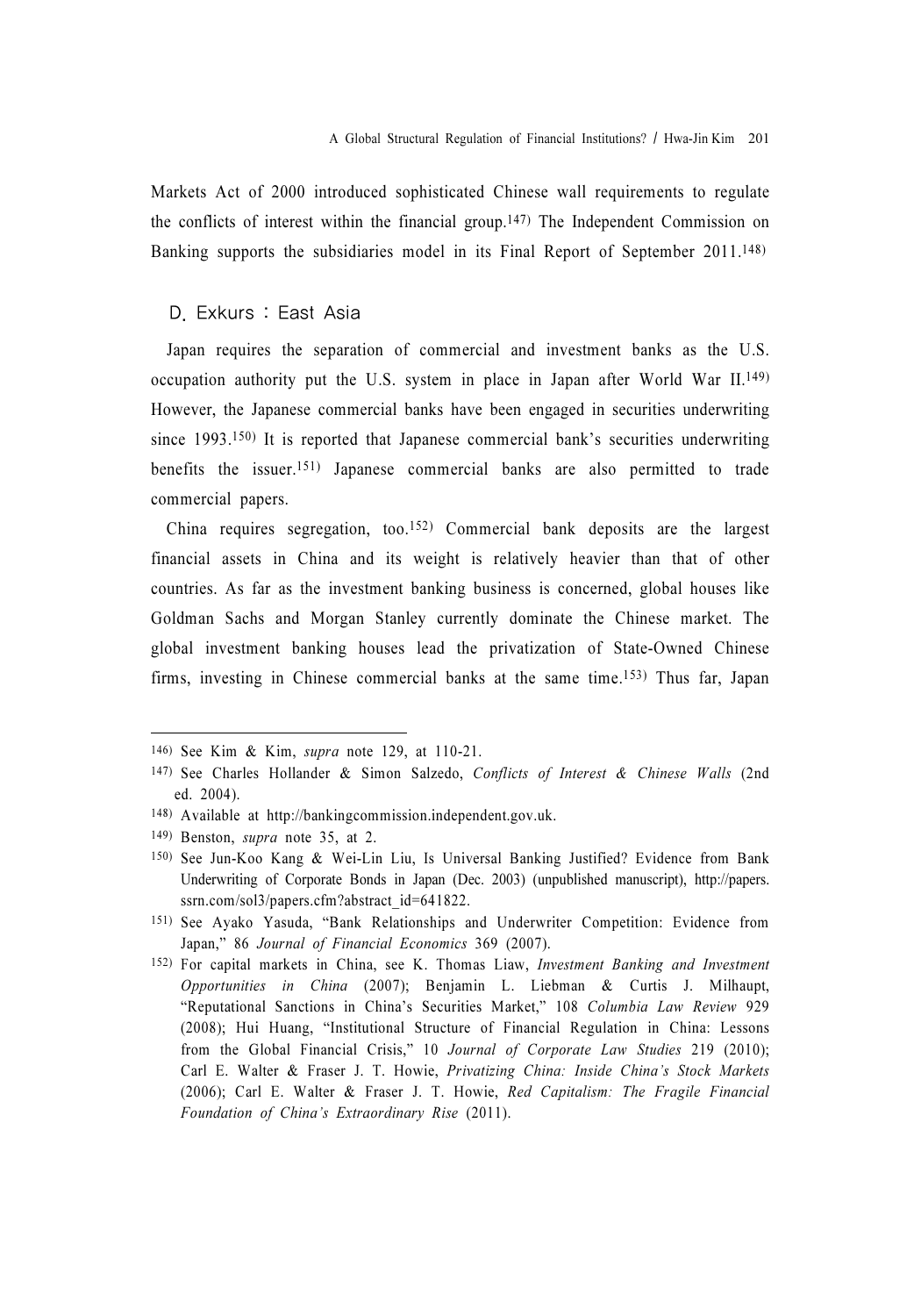and China have not shown great interest in the regulatory developments in the United States, including the Volcker-Rule.

Korea has a plan for moving toward the universal banking system. The Korean government also has plans for the so-called 'megabank' that can be created through mega mergers amongst top commercial banks. The whole idea is that Korean banks are 'too small to succeed' in the global market. As the initial step for moving forward, the Financial Investment Services and Capital Markets Act (former Securities and Exchange Act) was enacted and went into force on February 4, 2009. This law consolidated six different laws into one body and now regulates securities, futures and asset management industries. The U.S. style investment banks have been introduced with the designation 'financial investment company.' Even though Korea requires segregation, commercial banks in Korea have been expanding into asset management and mergers and acquisitions businesses. They do investment banking activities through subsidiaries for now. However, investment banking business backed by and/or combined with commercial bank's infrastructure and strong capital base remains as Korean commercial bank CEOs' ambition. Being defensive, the financial investment industry in Korea keeps growing. Even after the failed attempt to take over Lehman Brothers in 2008,154) the Korea Development Bank dreams to become one of the leading investment banks in East Asia. The regulatory developments in the United States, including the Volcker-Rule, have received much attention in Korea.155)

<sup>153)</sup> See Fleuriet, supra note 23, at 78-83.

<sup>154)</sup> See "Korean Bank in Talks with Lehman Brothers," New York Times (Sept. 2, 2008). Sorkin, supra note 12, at 212-216.

<sup>155)</sup> See The Dodd-Frank Act and Its Impacts on Korea (Korean language material jointly prepared by the three major financial research institutes in Korea: Korea Institute of Finance, Korea Capital Market Institute and Korea Insurance Research Institute, March 11, 2011).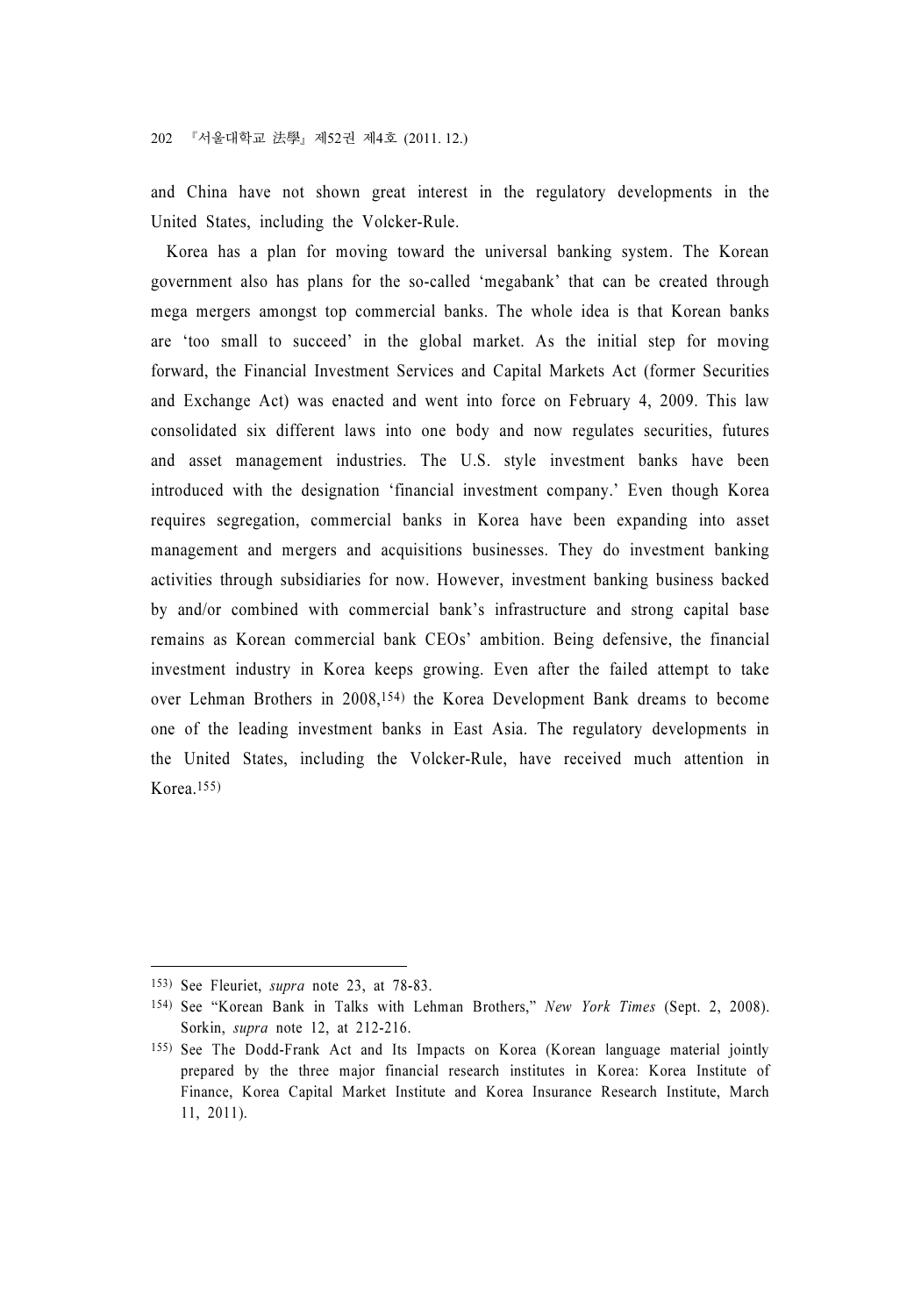# IV. A Global Structural Regulation?

#### A. Convergence in Financial Regulation

Since the 1980s, national corporate governance systems have been the focus of numerous academic studies. Good corporate governance law and practice were believed to be competitive forces not only for individual firms, but also for national economies. Comparative corporate law studies and convergence theories gained much attention accordingly.156) Now, it is about time to (re)focus on financial regulatory systems of the world in terms of competition and convergence. As Bernard Black did suggest it for comparative corporate governance studies,157) many of the core problems of financial regulatory system are universal, and, accordingly, the range of reasonable solutions may be finite. Universal banking and its regulatory issues need to be studied seriously in order to understand the origins of structural differences of financial markets and financial services industries. Comparative financial system and regulation must regain its importance in academia and practice. As Adam Pritchard puts it, regulation on big banks will converge over time, but jurisdictional competition for hedge funds will be one of the most important topics in the future.158) We need to know whether different structures achieve distinct level of performance and the structural differences are the sole result of different regulatory attitudes.159)

The efficiency and (international) competitiveness of financial institutions are an inherent part of any country's development strategy. Economies of scale and scope are the primary goal of the banking business as it is in other businesses. Big banks

<sup>156)</sup> See, e.g., Reinier Kraakman et al. eds., The Anatomy of Corporate Law: A Comparative and Functional Approach  $2^{nd}$  ed. (2009); Randall K. Morck ed., A History of Corporate Governance Around the World: Family Business Groups to Professional Managers (2005).

<sup>157)</sup> See Bernard S. Black et al., "Corporate Governance in Korea at the Millennium: Enhancing International Competitiveness," 26 Journal of Corporation Law 537, 544 (2001).

<sup>158)</sup> See Adam C. Pritchard, Populist Retribution and International Competition in Financial Services Regulation 24-25 (Univ. of Mich. Law Sch. Empirical Legal Studies Ctr., Working Paper No. 10-004, 2010).

<sup>159)</sup> See Alfred Steinherr, "Performance of Universal Banks: Historical Review and Appraisal," 2 in: Saunders & Walter, supra note 8, at 2.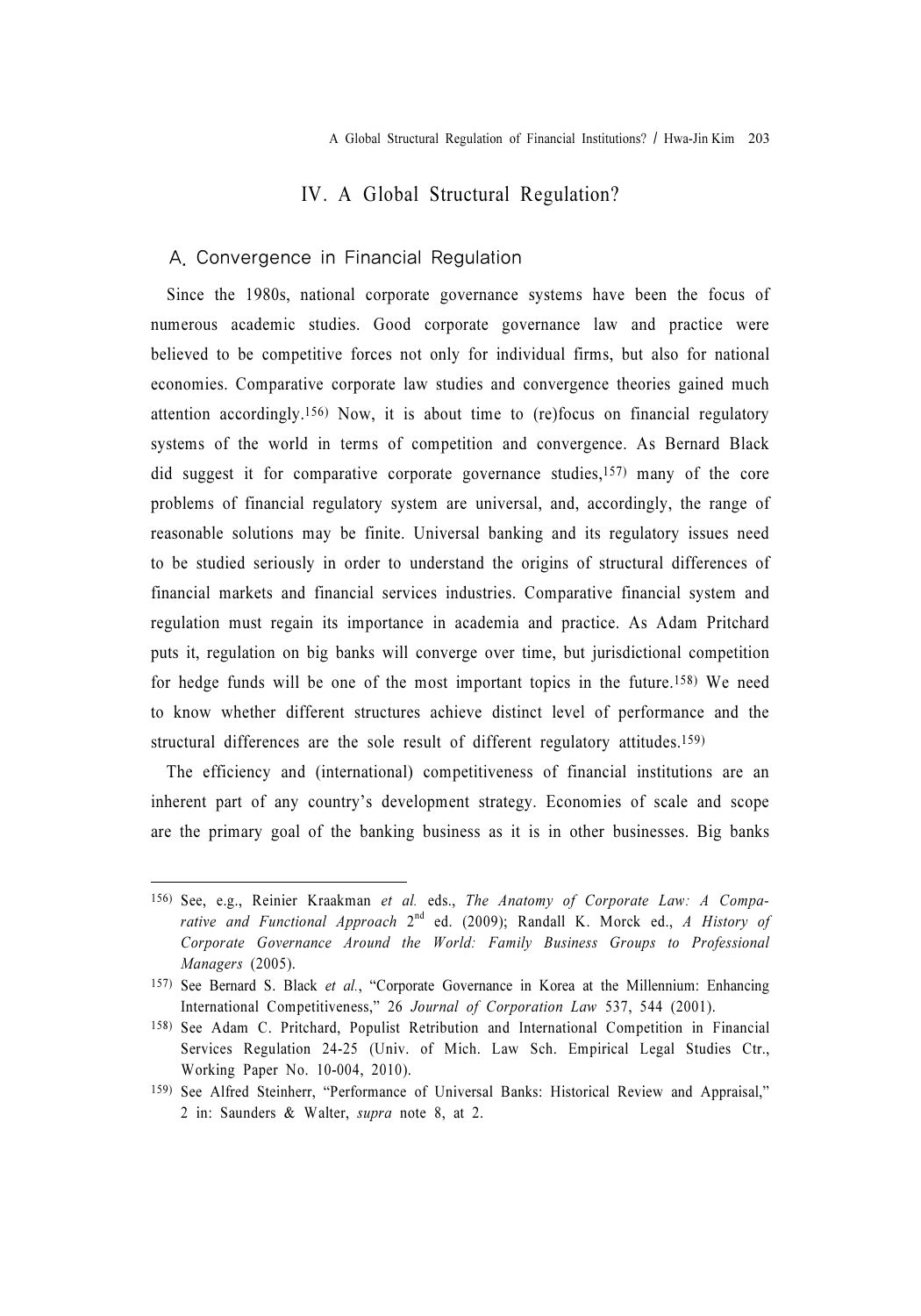and universal banks are an attractive model, including to bank managers, shareholders and employees; but ironically, big banks and universal banks can create systemic risk easier than smaller and specialized banks. It can ruin the entire economy. This is the dilemma most governments face. It is part of the tensions between regulation and competition that can never be resolved once and for all as Davies and Green put it.160) The solutions are different as the economic and political situations are different, but at the same time, no financial system is isolated from others. Convergence and persistence will be an important topic in this area in the coming years. Comparative financial system study,<sup>161)</sup> therefore, may benefit the evolution of international financial regulation.162)

The Volcker-Rule may set the direction for international guidelines for the structure of doing banking business also outside the United States as the Sarbanes-Oxley Act of 2002 did in international corporate governance. Although governments will differ in opinions in respect of the substance of the Volcker-Rule, they will not have serious problem on agreeing on the core proposition behind the Volcker-Rule that the commercial banking activities of a universal bank should not stray too far from their central mission of serving their customers. Such guidelines may well shape the structure of large international banks' businesses in future. Corporate governance of financial institutions may be a good starting point.163) As mentioned above, there is a significant convergence in law and practice of corporate governance (of banks) amongst the United States, Germany and Switzerland. It is not something that was created through European countries' responses or adaptation to the developments in

<sup>160)</sup> Howard Davies & David Green, Global Financial Regulation: The Essential Guide 29 (2009).

<sup>161)</sup> For a survey, see Joseph Haubrich & James B. Thomson, "Comparative Financial Systems: Introduction," 30 Journal of Money, Credit & Banking 421 (1998) and Franklin Allen & Douglas Gale, Comparative Financial Systems: A Survey (Ctr. for Fin. Insts., Working Paper No. 01-15, 2001).

<sup>162)</sup> Whether there existed a relationship between regulatory structure and financial stability is a controversial issue. See Davies & Green, supra note 160, at 205-06. Cf. Jiandong Ju & Shang-Jin Wei, When Is Quality of Financial System a Source of Comparative Advantage? (Nat'l Bureau of Econ. Research, Working Paper No. 13984, 2008).

<sup>163)</sup> See Alexander et al., supra note 14, at 239-50.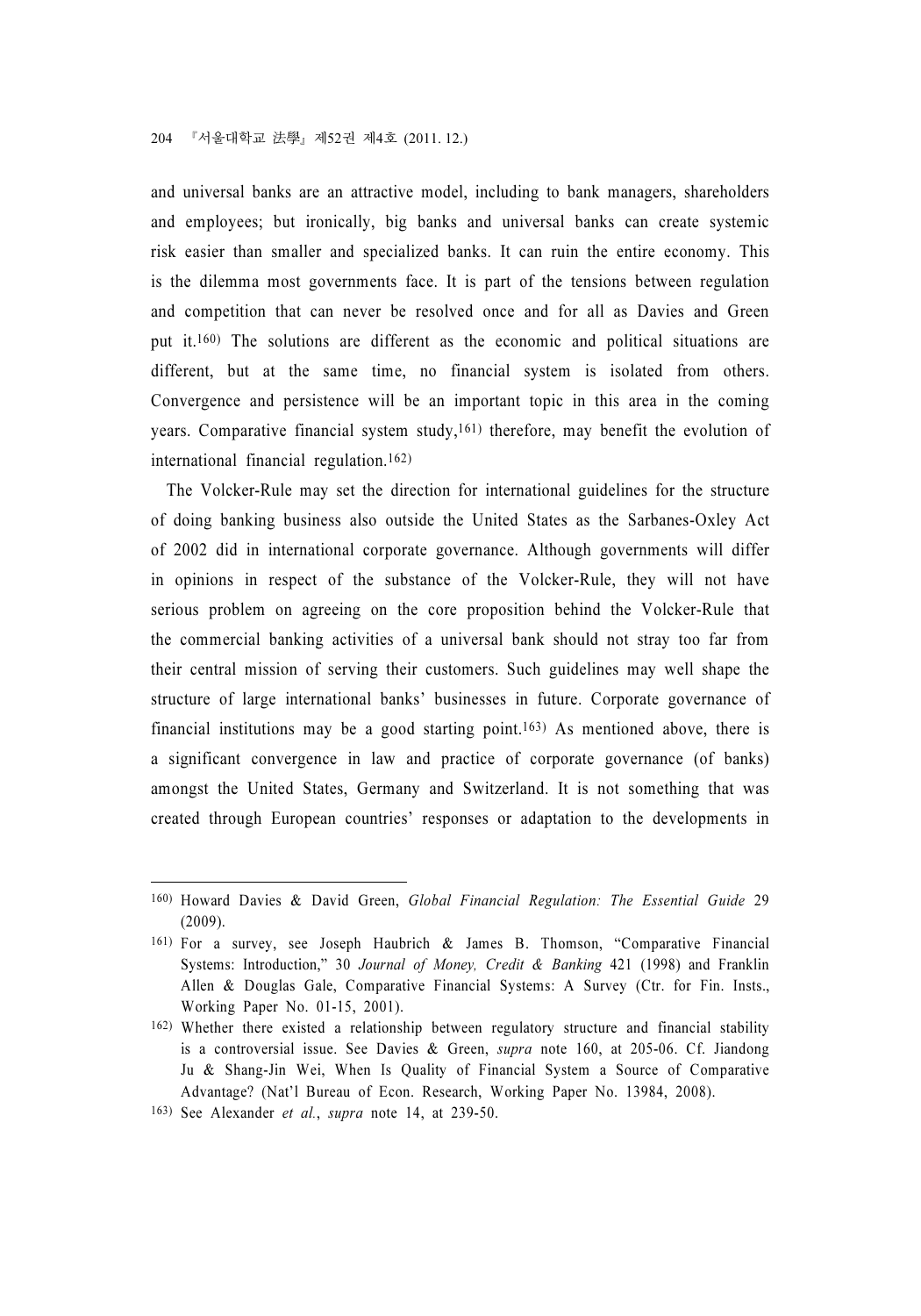the United States and U.S. system. It has been made possible because the governments agree on such basic propositions of corporate governance of banks as risk management, management accountability and transparency.

#### B. Allocation of Regulatory Authority

To be sure, it is hard to foresee whether a meaningful international regulatory arrangement could be made. It will not be easy to create international rules for the business structure and conduct of financial institutions. Governments have incentives to cooperate with other governments but only to the extent that they achieve their own policy goals. Nevertheless, incentives to cooperate on the global level are far greater than so far due to the severity of the financial crisis, the stage of global integration of financial markets,164) and the activities of financial institutions. Scholars have emphasized the need for ongoing coordination and cooperation between European and U.S. regulators for the effective supervision of financial conglomerates.165) National financial systems will converge at least for the time being and an international standard will emerge. International supervision and prudential regulations have been proven to be feasible and work well in practice. John Coffee also predicts international convergence in financial regulation supporting the contingent capital alternative.166) The future of universal banking and big global financial institutions will be determined by such standards. This may be different than it has been in the corporate governance area where formal convergence has been proven most difficult due to various path-dependence-related factors.167)

<sup>164)</sup> Stock exchange mergers continue. See "NYSE, Deutsche Börse Talk Tie-Up as Competition Intensifies," Wall Street Journal (Feb. 10, 2011).

<sup>165)</sup> Kern Alexander, Eilis Ferran, Howell Jackson & Niamh Moloney, A Report on the Transatlantic Financial Services Regulatory Dialogue 28-31 (Harv. L. & Econ. Discussion Paper No. 576, January 2007).

<sup>166)</sup> John C. Coffee, Jr., Bail-Ins versus Bail-Outs: Using Contingent Capital to Mitigate Systemic Risk (Columbia Law School, Working Paper No. 380/2010, 2010). Contingent capital is a debt security that can automatically be converted into equity to avoid bankruptcy. The Dodd-Frank Act authorizes the Fed to mandate the use of contingent capital. SeeSection 165(b)(1)(B) of the Dodd-Frank Act.

<sup>167)</sup> Cf. Ronald J. Gilson, "Globalizing Corporate Governance: Convergence of Form or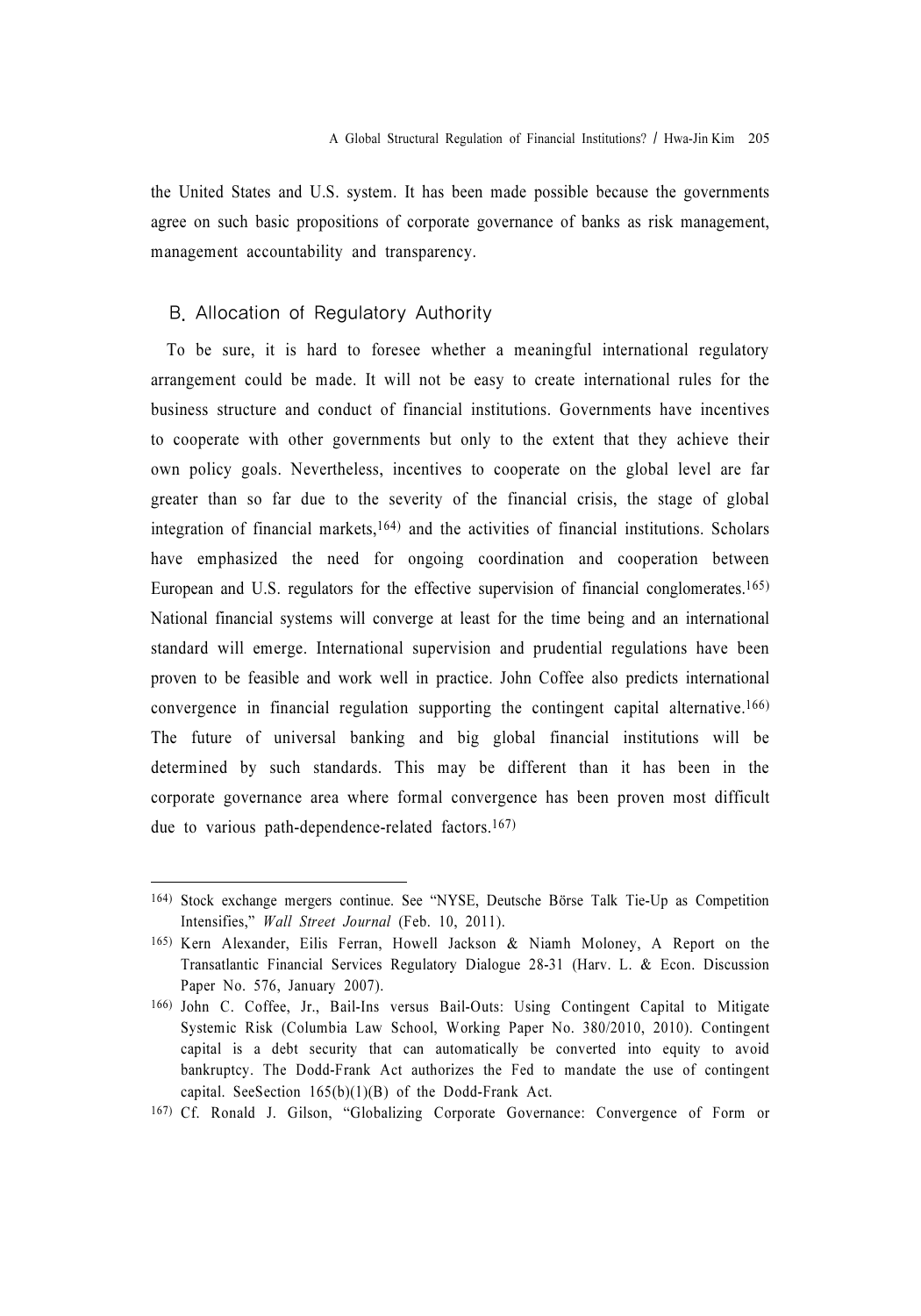The approach to the issue of the allocation of regulatory authority<sup>168</sup>) should not be *de facto* extraterritoriality or forced harmonization, though. Such an approach may arguably cause jurisdictional conflicts and a race to the bottom through competition among governmental bodies. The Dodd-Frank Act grants U.S. courts jurisdiction to hear securities actions brought by the SEC or the Justice Department that involve extraterritorial elements.<sup>169)</sup> Also, as indicated above, the Dodd-Frank Act could operate along similar lines to the Sarbanes-Oxley Act's effects on international corporate governance. For example, Section 173 of the Dodd-Frank Act stipulates access guidelines to the U.S. financial market by foreign firms. The SEC is authorized to refuse to register foreign brokers that present a risk to the U.S. financial system and have a home country that has not adopted or progressed toward adopting financial regulation to mitigate that risk. David Skeel points to the provision as an attempt to force harmonization of international financial regulation.170) The speculation is that the provision aims to force other countries to put regulatory structures similar to the Dodd-Frank Act in place, or face with consequences against their own firms.171) The approach is not productive. The Unites States, and any other state in the world, should not use foreign firms, either listed on its stock exchange or doing business within the state, in its foreign policy enforcement. If the United States wants to achieve harmonization, it should do so through an international forum and/or international rule-making agency.172) The substance of the Volcker-Rule can be housed in an international rule to be effectively disseminated to outside of the United States.

Function," 49 American Journal of Comparative Law 329 (2001).

<sup>168)</sup> For an early discussion on the proper allocation of global regulatory authority, see Howell E. Jackson, "Centralization, Competition, and Privatization in Financial Regulation," 2 Theoretical Inquiries in Law 649 (2001).

<sup>169)</sup> Sections 929P(b), 929Y.

<sup>170)</sup> Skeel, supra note 89, at 184.

<sup>171)</sup> Id. Others suggest that this may also be an attempt to reduce regulatory arbitrage. See Mayer Brown, Understand the New Financial Reform Legislation: The Dodd-Frank Wall Street Reform and Consumer Protection Act 105 (2010).

<sup>172)</sup> For discussions on the role of the United Nations, see Sabine von Schorlemer, "Implications of the World Financial Crisis: What Role for the United Nations?," in: From Bilateralism to Community Interest: Essays in Honour of Judge Bruno Simma 339 (2011).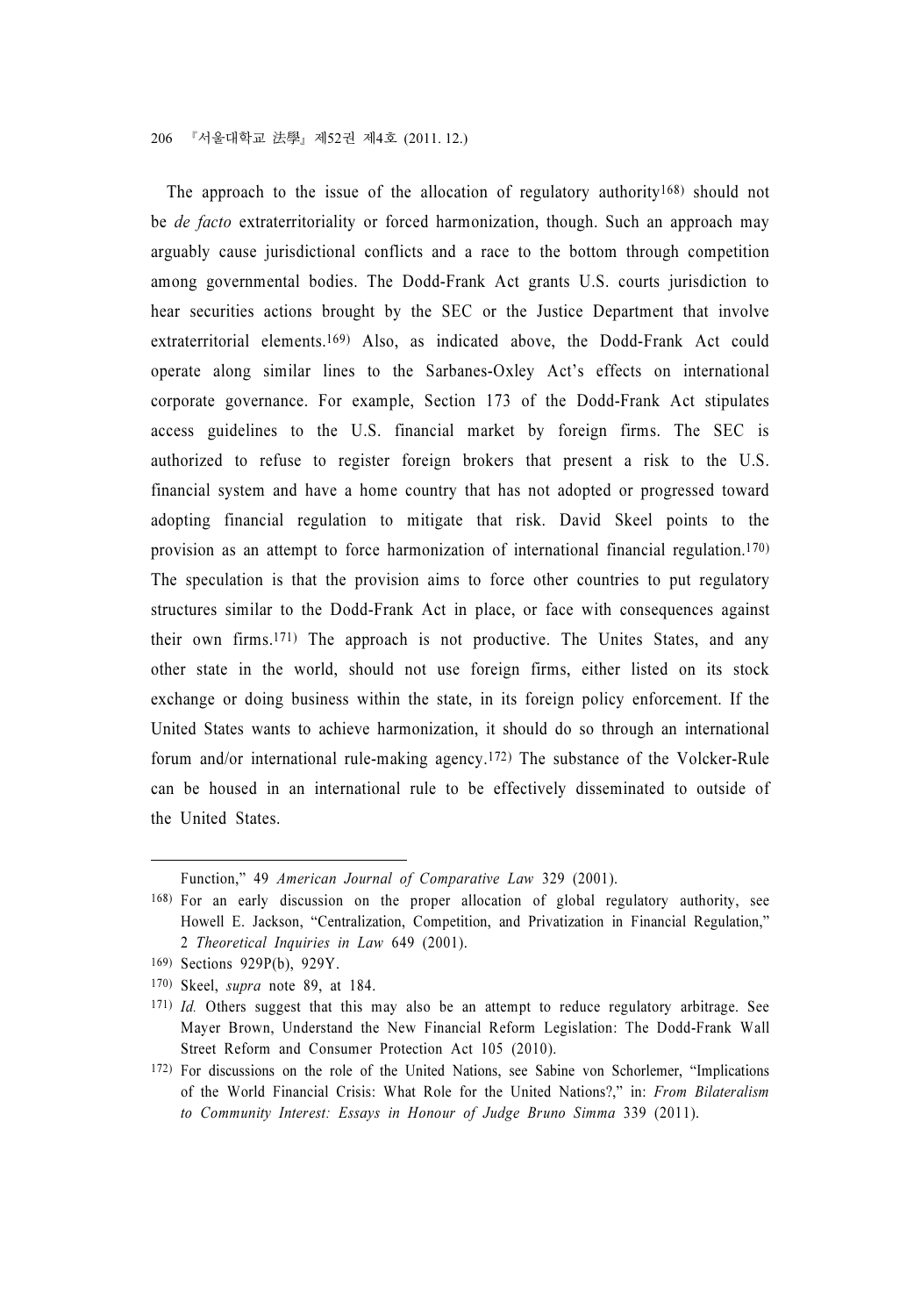#### C. The Role of the Basel Committee

Convergence in the regulation of financial institutions can be achieved through voluntary, not forced, harmonization. The European Union has been successful in harmonizing national standards in capital markets law<sup>173</sup>) through reciprocity and commonality principles.174) The IOSCO has also been doing excellent works on creating centralized set of minimum standards in the securities regulation. Convergence in bank corporate governance is not the product of forced harmonization and therefore amenable to international rules. Financial regulations should follow suit.

As the Basel Committee on Banking Supervision<sup>175</sup>) already has created guidelines for corporate governance of banks, $176$ ) it can also be instrumental in creating the international rules for the structure of banking businesses. The Basel Committee already has excellent track records in making and implementing the prudential rules. Its rules are well complied even by non-member states of the Bank for International Settlements (BIS) due to their nature as soft law.177) As the Committee itself states, it is "best known for its international standards on capital adequacy; the Core Principles for Effective Banking Supervision; and the Concordat on cross-border

<sup>173)</sup> See Eilís Ferran, Building an EU Securities Market (2005) (discussing the fundamental issues concerning the legal framework that has been established to support a single EU securities market).

<sup>174)</sup> See generally Marc I. Steinberg & Lee E. Michaels, "Disclosure in Global Securities Offerings: Analysis of Jurisdictional Approaches, Commonality and Reciprocity," 20 Michigan Journal of International Law 207 (1999); Pierre-Hugues Verdier, "Mutual Recognition in International Finance," 52 Harvard International Law Journal 55 (2011).

<sup>175)</sup> See generally Michael S. Barr & Geoffrey P. Miller, "Global Administrative Law: The View from Basel," 17 European Journal of International Law 15 (2006) (claiming that the Basel model shows greater accountability and legitimacy in international law-making process).

<sup>176)</sup> Basel Committee on Banking Supervision, Enhancing Corporate Governance for Banking Organisations (1999); Basel Committee on Banking Supervision, Enhancing Corporate Governance for Banking Organisations (2006); International Finance Corporation, The 2006 BCBS Guidelines on Enhancing the Corporate Governance for Banking Organizations (2006).

<sup>177)</sup> See Daniel E. Ho, "Compliance and International Soft Law: Why Do Countries Implement the Basle Accord?," 5 Journal of International Economic Law 647 (2002); Lawrence L. C. Lee, "The Basle Accords as Soft Law: Strengthening International Banking Supervision," 39 Virginia Journal of International Law 1 (1998).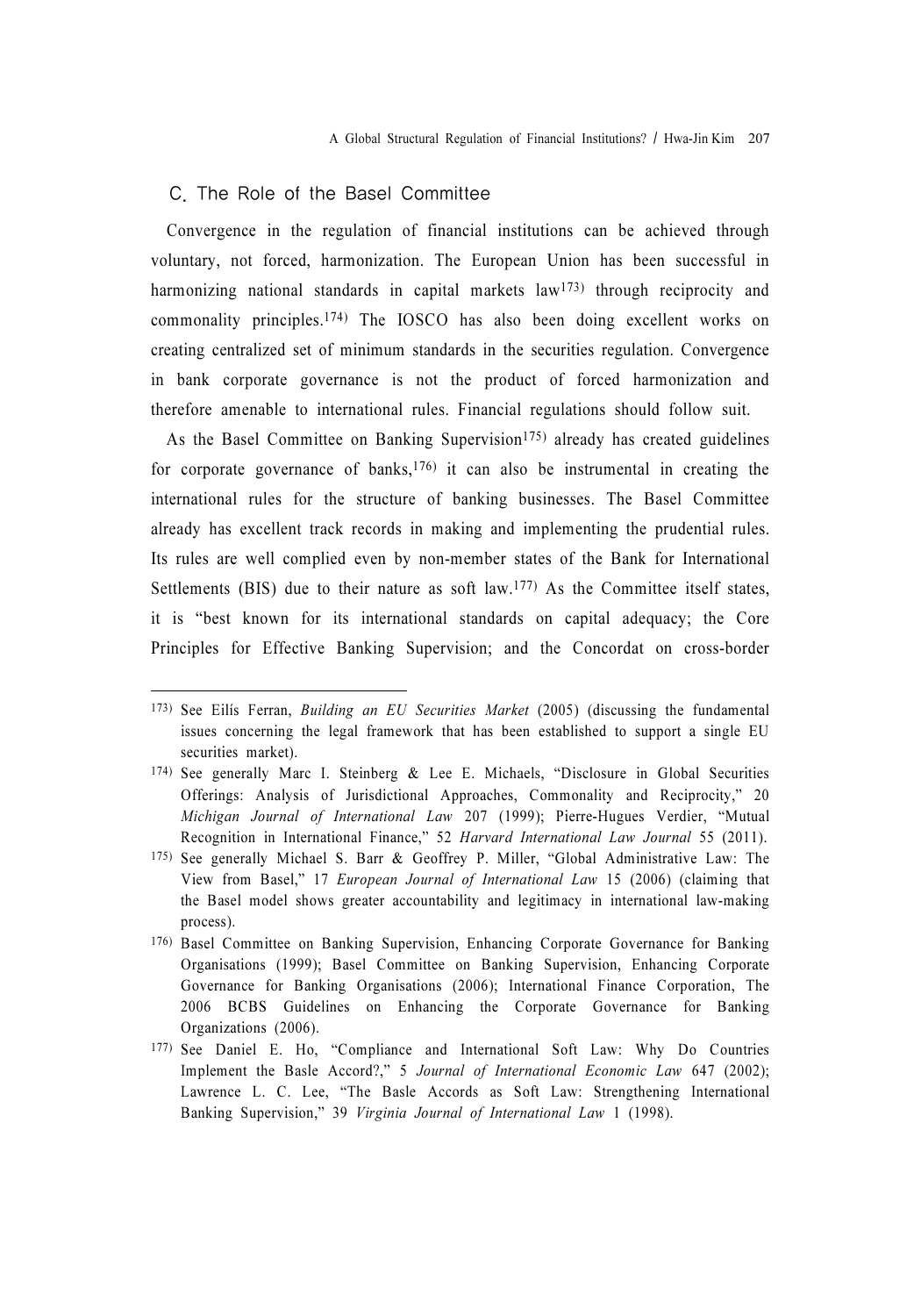banking supervision."178) The author once suggested that the BIS rules greatly influenced corporate governance of Korean companies through the involvement of the International Monetary Fund in the regulatory reform process in Korea after the Asian financial crisis of 1997. If the Committee promulgates relevant rules for the structure of banking business, the rule may have strong normative power through similar mechanism.<sup>179</sup>) Again, if member states are still not ready to accept such an approach, the Committee may expand and strengthen the power of prudential rules and improve the bank corporate governance.

### V. Concluding Remarks

This Article reviewed the historical background of the Glass-Steagall Act of 1933 along with the developments in the markets that led to the GLBA. It analyzed the discussions on the Volcker Rule in the Dodd-Frank Act in terms of the reinstatement of the Glass-Steagall Act from a comparative perspective. Many countries developed the plan for moving toward the universal banking system that has been prevalent in Europe and the United States since the enactment of the GLBA. This Article concludes that the developments and discussions in the United States have been shaped largely through politics in the United States then and now. The United States once separated commercial banking and investment banking for political reasons. The separation was abandoned for economic reasons, and partially restored again for largely political reasons. The whole process was uniquely American. To support the argument, this Article looked into the situation in Europe, in particular in Germany and Switzerland; however, this Article generally agrees with the proposition that the commercial banking activities of a universal bank should not stray too far from their central mission of serving their customers, and proposes that international rules for the business structure and conduct of financial institutions including the proposition

<sup>178)</sup> See http://www.bis.org/bcbs/.

<sup>179)</sup> See Hwa-Jin Kim, "Taking International Soft Law Seriously: Its Implications for Global Convergence in Corporate Governance," 1 Journal of Korean Law 1 (2001).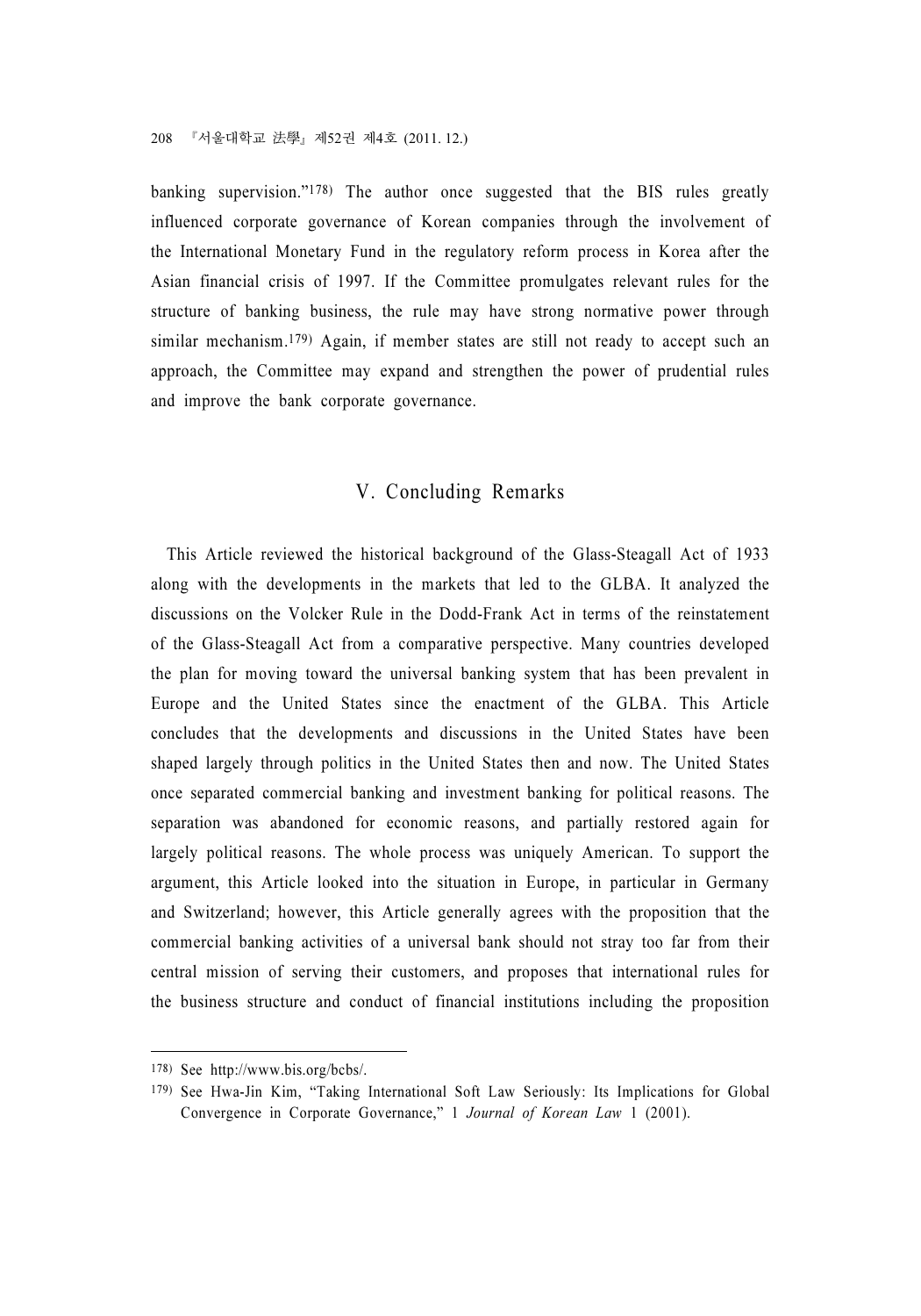could be possible.

Transatlantic differences in the financial system and structure of banking business can be attributed to political and historical factors. Banks are under the strong influence of the history and politics of their states of origin and places of business, and their strategy is determined by such factors. However, the practices and strategies of financial institutions in the United States and Europe seem to converge toward each other. The U.S. financial institutions have been pursuing the European universal banking model ever since the Glass-Steagall Act was enacted. European universal banks have been expanding into the investment banking business through aggressive acquisitions as well as organic growth. Over time, two sides of the Atlantic may look much alike as far as the structure of banking business is concerned. It seems that the global financial crisis has contributed to the trend. Now it is time for legal reform to follow the developments in practices. To maintain current levels of standards of living, we need to keep financial complexity as it is today180) and develop the regulatory sophistication by which the global economy could benefit from the financial services on the global scale.

#### 투고일 2011. 10. 29 심사완료일 2011. 11. 30 게재확정일 2011. 12. 10

<sup>180)</sup> See Greenspan, supra note 15.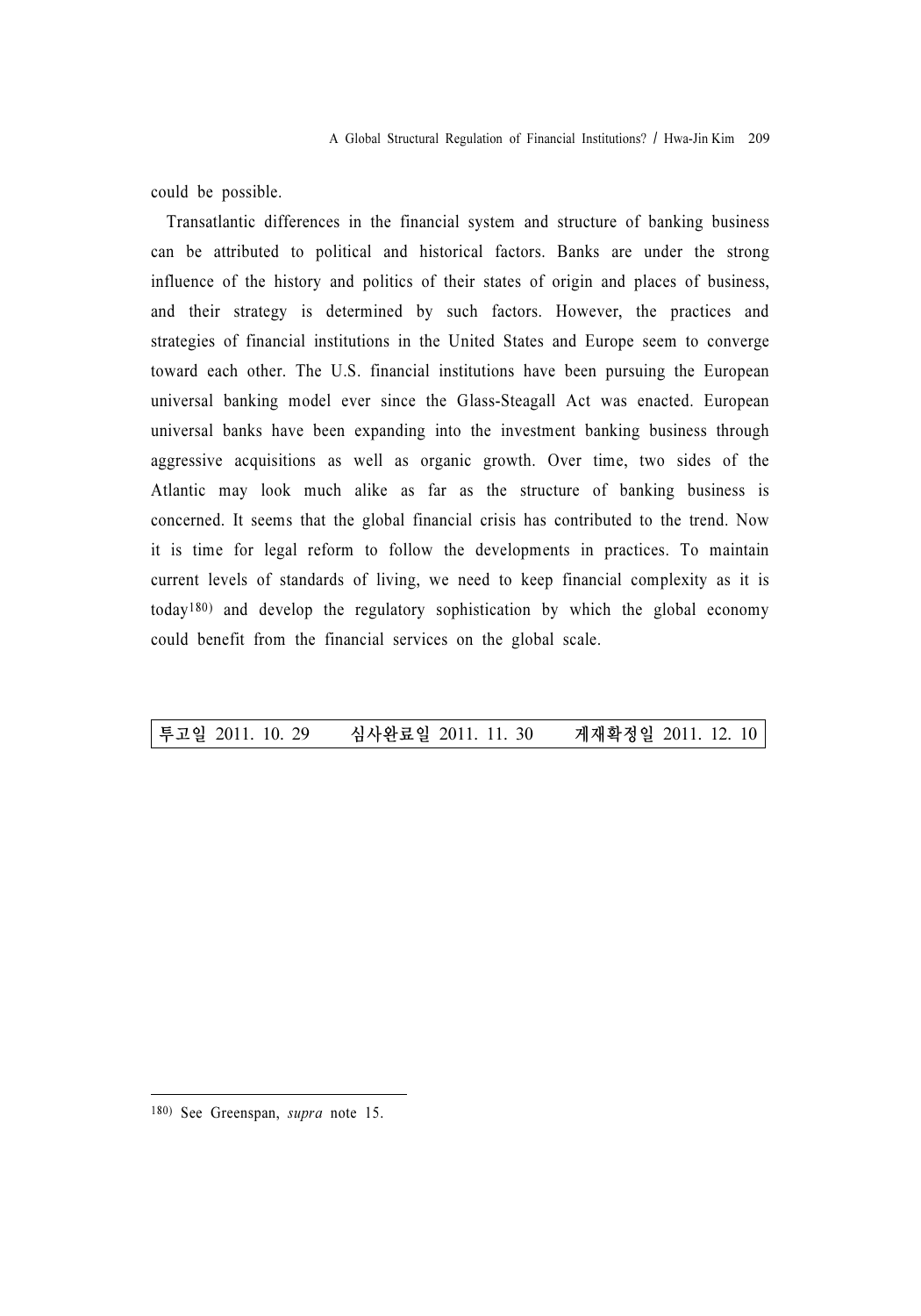# References

- Alexander, Kern et al., Global Governance of Financial Systems: The International Regulation of Systemic Risk (Oxford University Press, 2006).
- Banks, Erik, The Rise and Fall of the Merchant Banks (Kogan Page, 1999).
- Barr, Michael S. & Geoffrey P. Miller, "Global Administrative Law: The View from Basel," 17 European Journal of International Law 15 (2006).
- Baskin, Jonathan Barron & Paul J. Miranti, Jr., A History of Corporate Finance (Cambridge University Press, 1997).
- Benston, George J., The Separation of Commercial and Investment Banking: The Glass-Steagall Act Revisited and Reconsidered (Oxford University Press, 1990).
- Busch, Andreas, Banking Regulation and Globalization (Oxford University Press, 2009).
- Canals, Jordi, Universal Banking: International Comparisons and Theoretical Perspectives (Oxford University Press, 1997).
- Carosso, Vincent, Investment Banking in America: A History (Harvard University Press, 1970).
- Cheffins, Brian & John Armour, "The Eclipse of Private Equity," 33 Delaware Journal of Corporate Law 1 (2008).
- Cohan, William D., House of Cards (Doubleday, 2009).
- Davidoff, Steven M., Gods at War (John Wiley & Sons, 2009).
- Ferguson, Niall, The Ascent of Money: A Financial History of the World (Penguin Press, 2008). Cohan, William D., *House of Cards* (Doubleday, 2009).<br>
Davidoff, Steven M., *Gods at War* (John Wiley & Sons, 2009).<br>
Ferguson, Niall, *The Ascent of Money: A Financial History of the World* (Penguin<br>
Press, 2008).<br>
, *Th*
- (Basic Books, 2001).
- Fleuriet, Michel, Investment Banking Explained (McGraw-Hill, 2008).
- Johnson, Simon & James Kwak, 13 Bankers: The Wall Street Takeover and the Next Financial Meltdown (Pantheon Books, 2010).
- Kim, Hwa-Jin, "The Financial Services Industry in the Global Financial Crisis: History and Strategies," 51-3 Seoul Law Journal 125 (2010) (Kor.).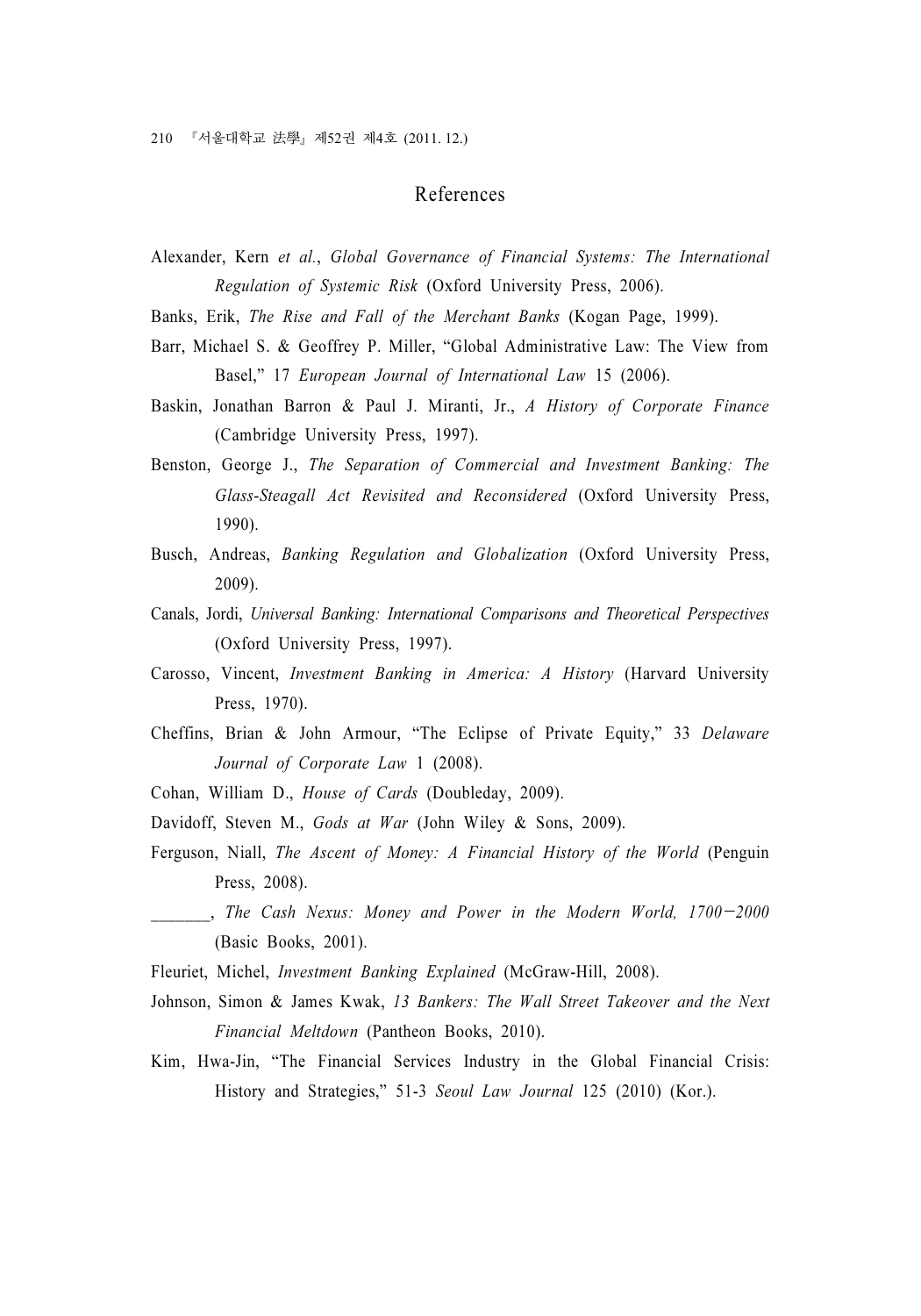- Kim, Hwa-Jin, "Taking International Soft Law Seriously: Its Implications for Global Convergence in Corporate Governance," 1 Journal of Korean Law 1 (2001).
- Liaw, K. Thomas, Investment Banking & Investment Opportunities in China (John Wiley & Sons, 2007).
- \_\_\_\_\_\_\_, The Business of Investment Banking: A Comprehensive Overview (2nd ed., John Wiley & Sons, 2006).
- Lowenstein, Roger, The End of Wall Street (Penguin Press, 2010).
- Mann, F. A., The Legal Aspect of Money  $(5<sup>th</sup>$  ed., Oxford University Press, 1992).
- McDonald, Duff, Last Man Standing: The Ascent of Jamie Dimon and JPMorgan Chase (Simon & Schuster, 2009).
- McDonald, Lawrence G., A Colossal Failure of Common Sense (Crown Business, 2009).
- Morrison, Alan D. & William J. Wilhelm, Jr., Investment Banking: Institutions, Politics, and Law (Oxford University Press, 2007).
- Ofer, Ehud, "Glass-Steagall: The American Nightmare That Became the Israeli Dream," 9 Fordham Journal of Corporate & Financial Law 527 (2004).
- Paulson, Henry M., On the Brink: Inside the Race to Stop the Collapse of the Global Financial System (Business Plus, 2010).
- Saunders, Anthony & Ingo Walter, Universal Banking in the United States: What Could We Gain? What Could We Lose? (Oxford University Press, 1994).
- Schwarcz, Steven L., "Systemic Risk," 97 Georgetown Law Journal 193 (2008).
- Scott, Hal S., The Global Financial Crisis (Foundation Press, 2009).
- \_\_\_\_\_\_\_, International Finance: Law and Regulation (Sweet & Maxwell, 2004).
- Sheng, Andrew, From Asian to Global Financial Crisis (Cambridge University Press, 2009).
- Sorkin, Andrew Ross, Too Big To Fail (Viking, 2009).
- Squire, Richard, "Shareholder Opportunism in a World of Risky Debt," 123 Harvard Law Review 1151 (2010).
- Staikouras, Panagiotis K., "Universal Banks, Universal Crises? Disentangling Myths from Realities in Quest of a New Regulatory and Supervisory Landscape," 11 Journal of Corporate Law Studies 139 (2011).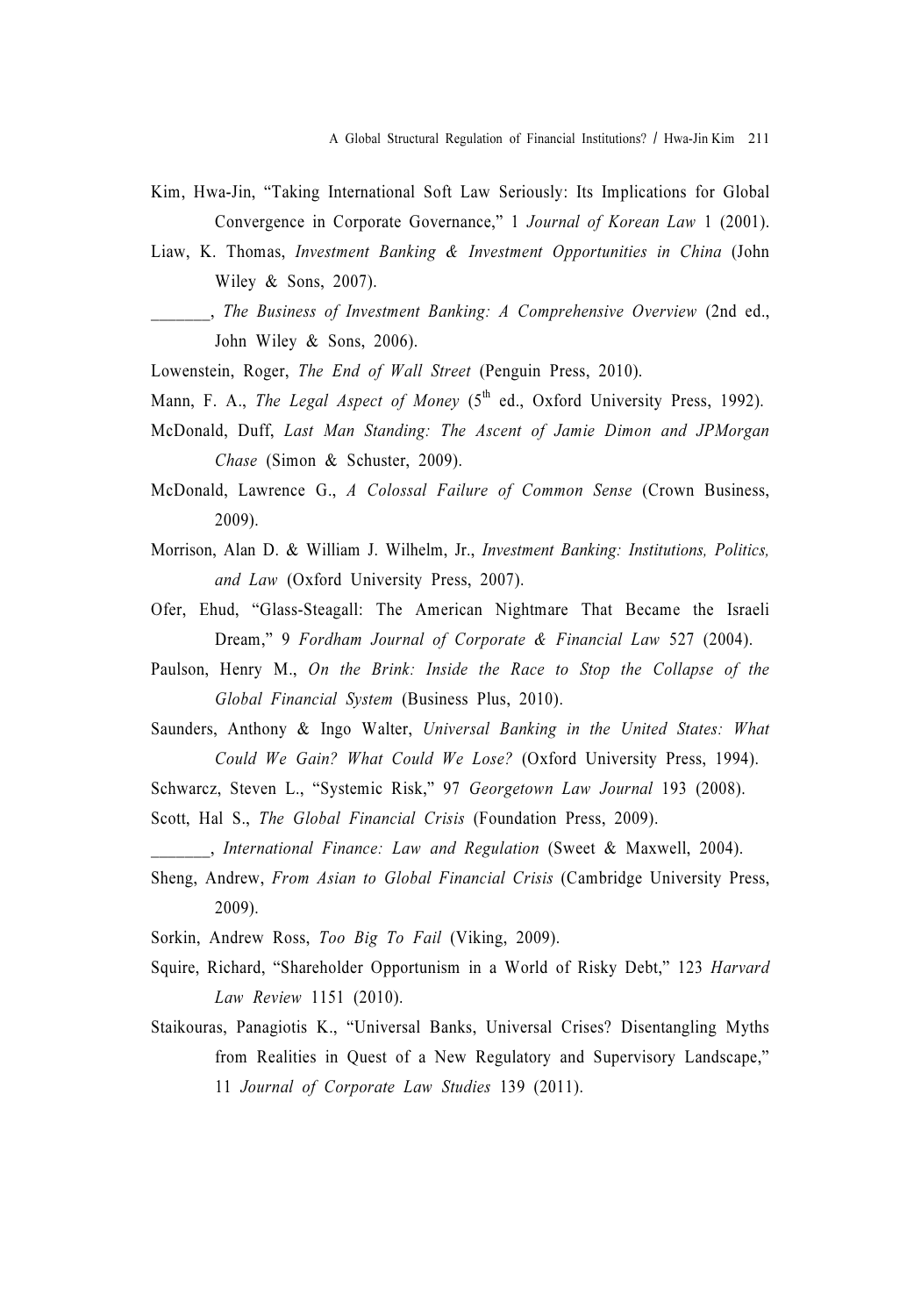Tett, Gillian, Fool's Gold (Free Press, 2009).

- Tibman, Joseph, The Murder of Lehman Brothers: An Insider's Look at the Global Meltdown (Brick Tower Press, 2009).
- Verdier, Pierre-Hugues, "Mutual Recognition in International Finance," 52 Harvard International Law Journal 55 (2011).
- Wasserstein, Bruce, Big Deal: The Battle for Control of America's Leading Corporations (Warner Books, 1998).
- Wessel, David, In Fed We Trust: Ben Bernanke's War on the Great Panic (Crown Business, 2009).
- Whitehead, Charles K., "The Volcker Rule and Evolving Financial Markets," 1 Harvard Business Law Review 39 (2011).
- Wilmarth, Jr., Arthur E., "The Dark Side of Universal Banking: Financial Conglomerates and the Origins of the Subprime Financial Crisis," 41 Connecticut Law Review 963 (2009).